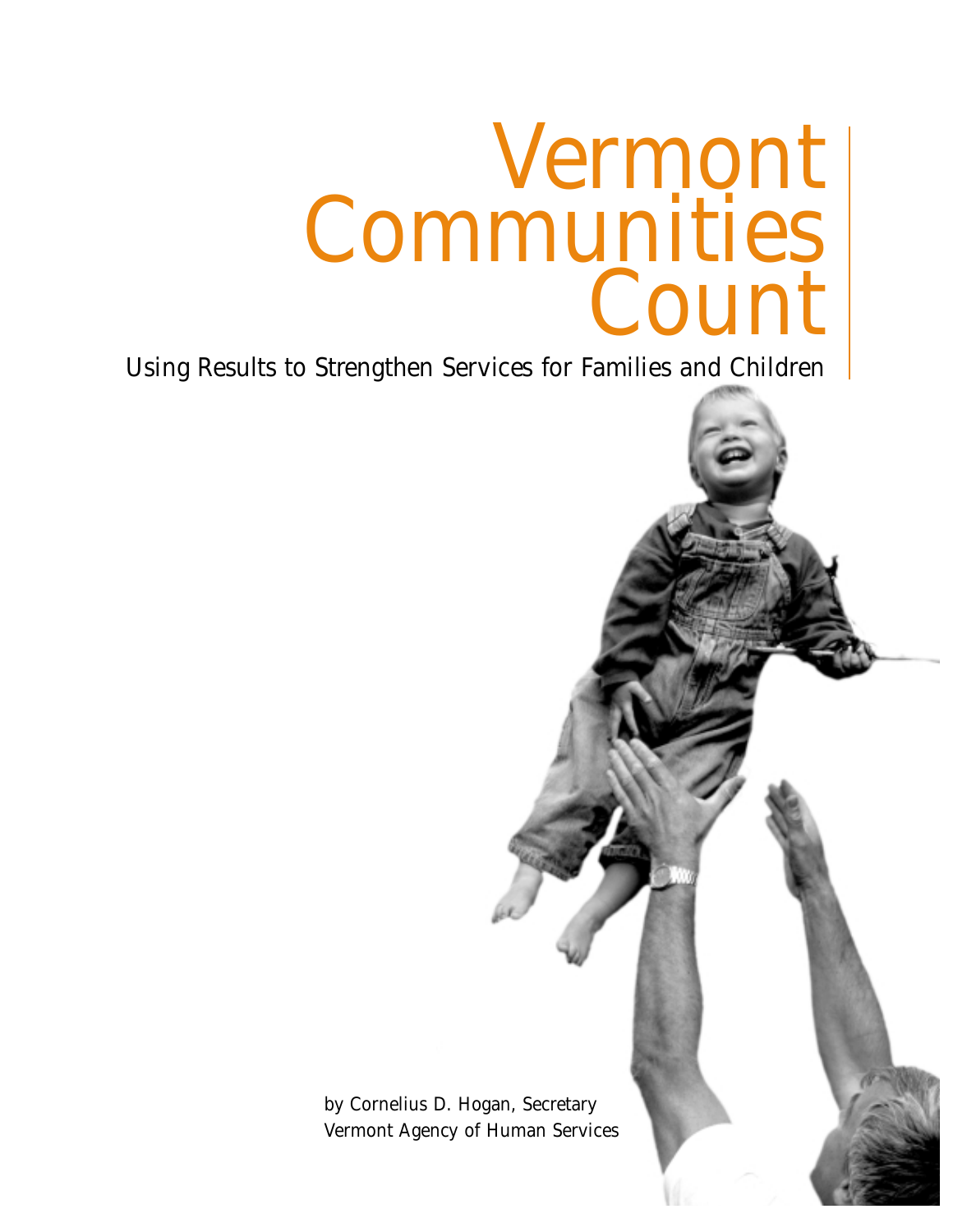*Additional free copies of this report are available from:*

The Annie E. Casey Foundation 701 St. Paul Street Baltimore, MD 21202 410.547.6600 410.547.6624 fax www.aecf.org

September 1999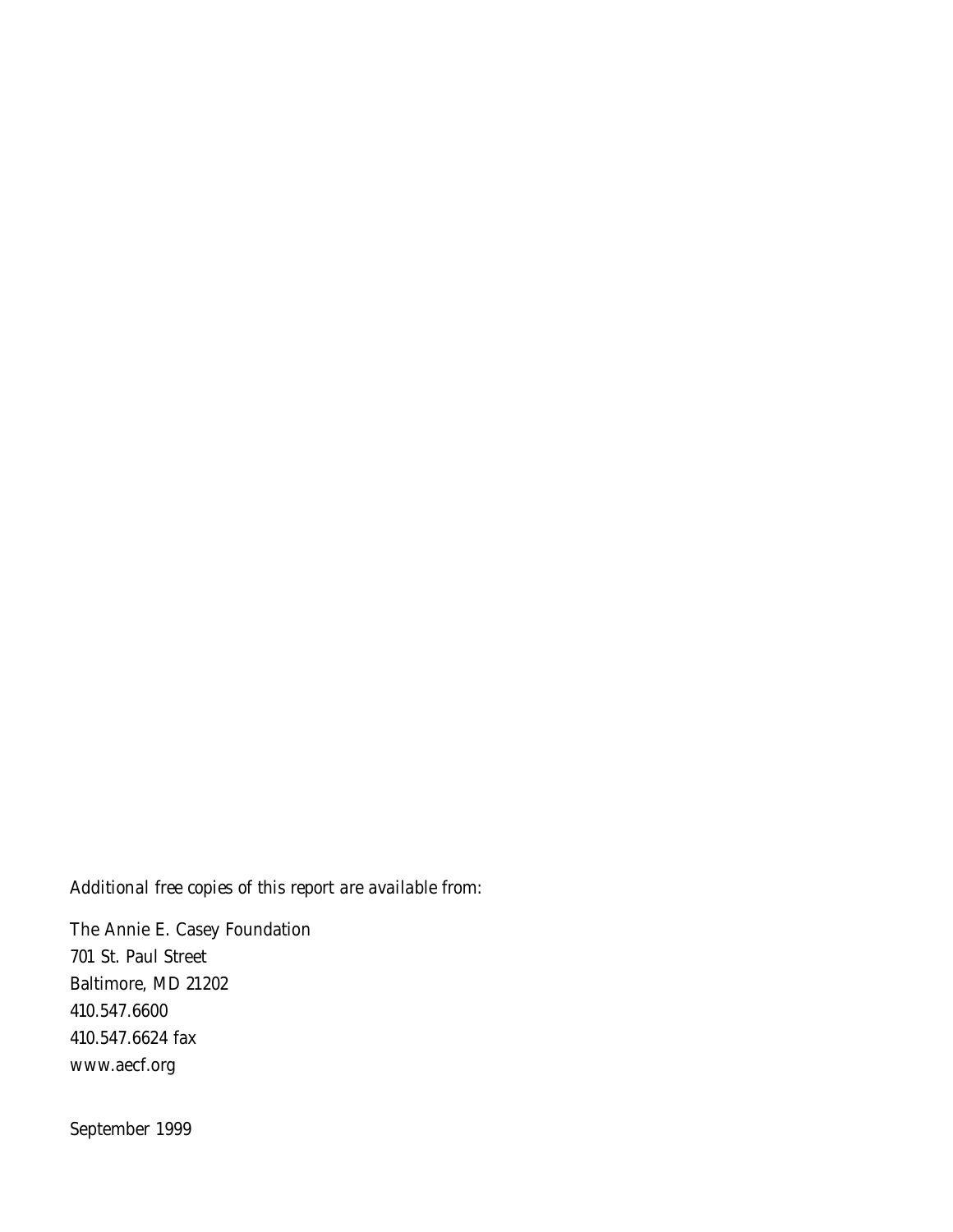# Vermont Communities Count

Using Results to Strengthen Services for Families and Children

By Cornelius D. Hogan, Secretary Vermont Agency of Human Services September 1999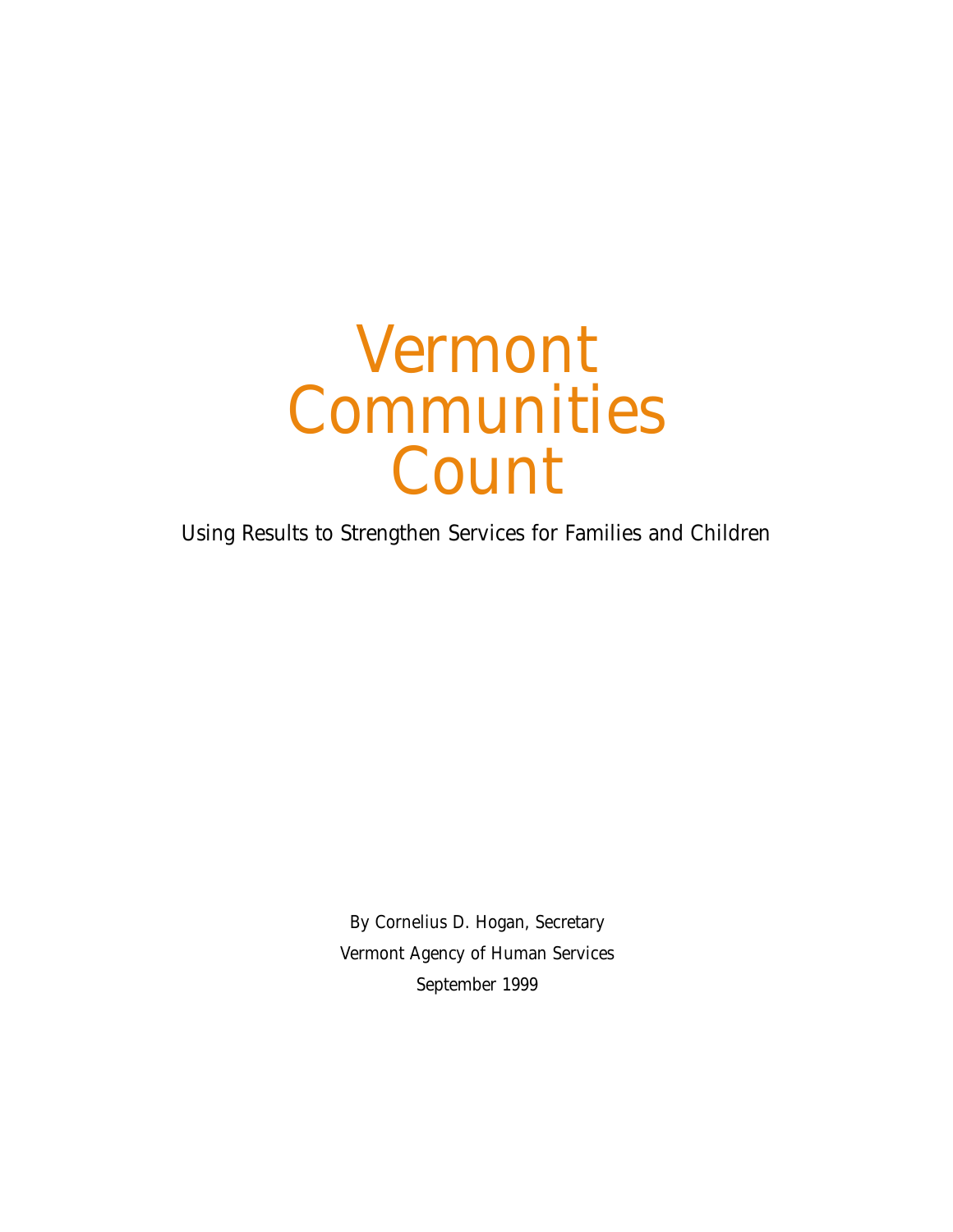# Preface



In the early 1990s, Vermont's Agency of Human Services and Department of Education began working together to more effectively deliver services. An important component of this work was a process of devolving decision-making n the early 1990s, Vermont's Agency of Human Services and Department of Education began working together to more effectively deliver services. An important component state government to local settings through community partnerships. To track the effectiveness of these efforts, Vermont and its communities began using indicators of well-being to track outcomes (also known as results-based accountability).

The Annie E. Casey Foundation began working with Vermont on its community partnership initiative in 1996. The goal was to help Vermont improve outcomes for children, families and individuals within a system that brings together family, community and state to more effectively deliver social services.

Since then, Casey has supported Vermont's partnership initiative in a variety of ways, including developing pilot partnership programs, funding full- or part-time coordinators for community partnerships, and providing training and technical assistance. Such assistance has come from Casey Foundation staff, the Center for the Study of Social Policy, the Fiscal Policy Studies Institute, Sherbrooke Consulting and Casey Family Services.

Vermont's community partnerships have flourished, and many indicators of well-being have considerably improved. This report supplies background on Vermont's partnership initiative, explains how these community partnerships work and outlines the state's progress on using results-based accountability. Mark Friedman of the Fiscal Policy Studies Institute has written an Afterword (see page 49) that gives a broader context to the results-based accountability and community partnership movement in the United States.

To learn more about the Annie E. Casey Foundation's work in this area, please contact Donna Stark, 410 547-6600.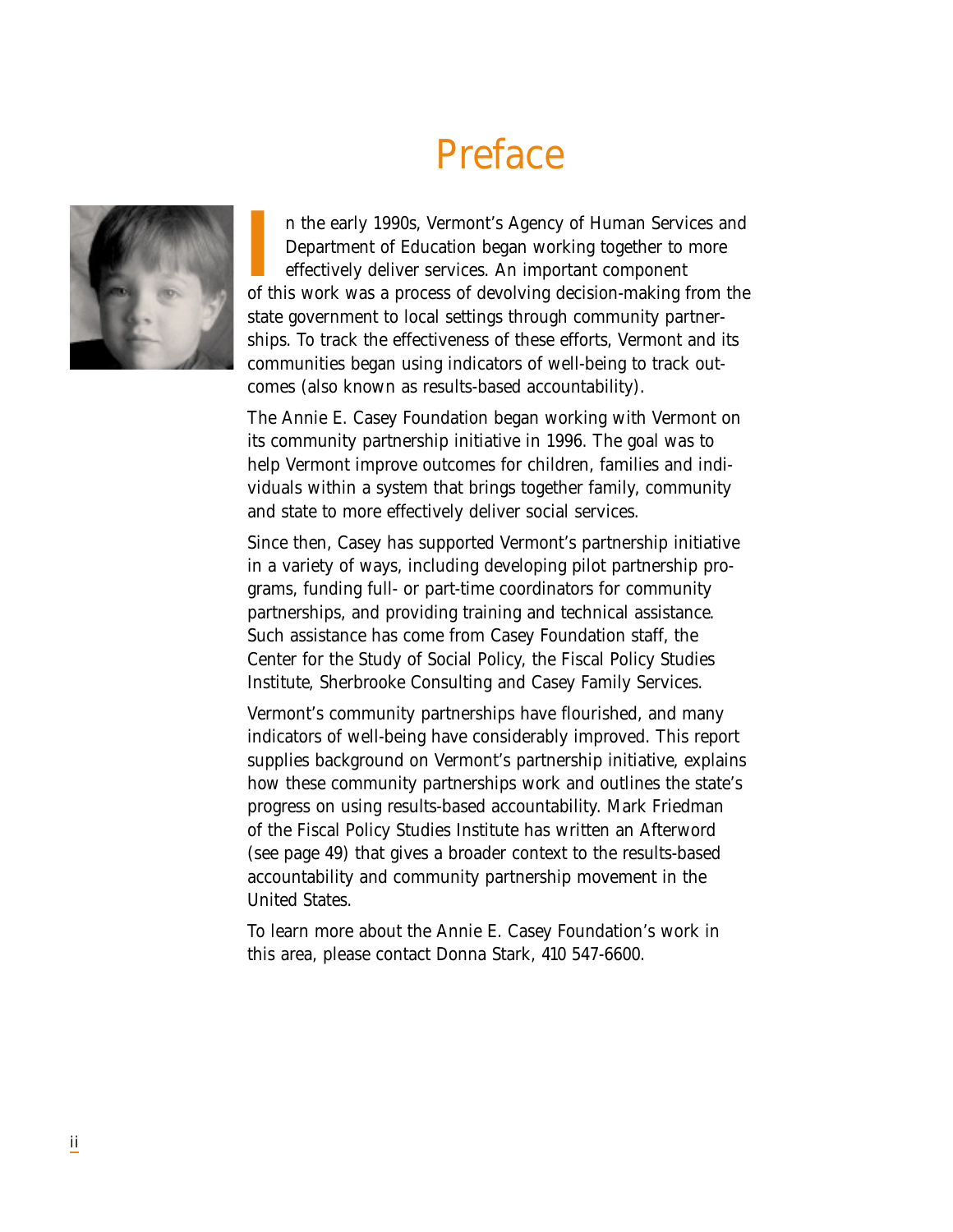# Table of Contents

| <b>INTRODUCTION</b>                                             |
|-----------------------------------------------------------------|
|                                                                 |
|                                                                 |
| <b>OUTCOMES ARE EVERYTHING</b>                                  |
|                                                                 |
| What Are Indicators, and Why Are They Important? 11             |
| Using Outcomes and Indicators in Vermont 16                     |
| Vermont Reports Progress in Several Ways 18                     |
| Using Outcomes to Shape Human Services. 22                      |
| <b>ACCOUNTABILITY: TYING IT ALL TOGETHER</b>                    |
| Indicators: Entries on Vermont's Balance Sheet 24               |
| Accountability at the Community Level 25                        |
| In the End, Accountability Is About Building Support $\dots$ 25 |
| <b>WHAT'S NEXT FOR VERMONT?</b>                                 |
|                                                                 |
|                                                                 |
|                                                                 |
| CASE STUDY - LAMOILLE VALLEY: PEOPLE IN PARTNERSHIP 31          |
|                                                                 |
| <b>AFTERWORD</b>                                                |
|                                                                 |
| <b>APPENDIX A</b>                                               |
|                                                                 |
| How Indicators Connect to Outcomes in Vermont 60                |
| <b>APPENDIX B</b>                                               |
| Barre - Pulling Together for Results 62                         |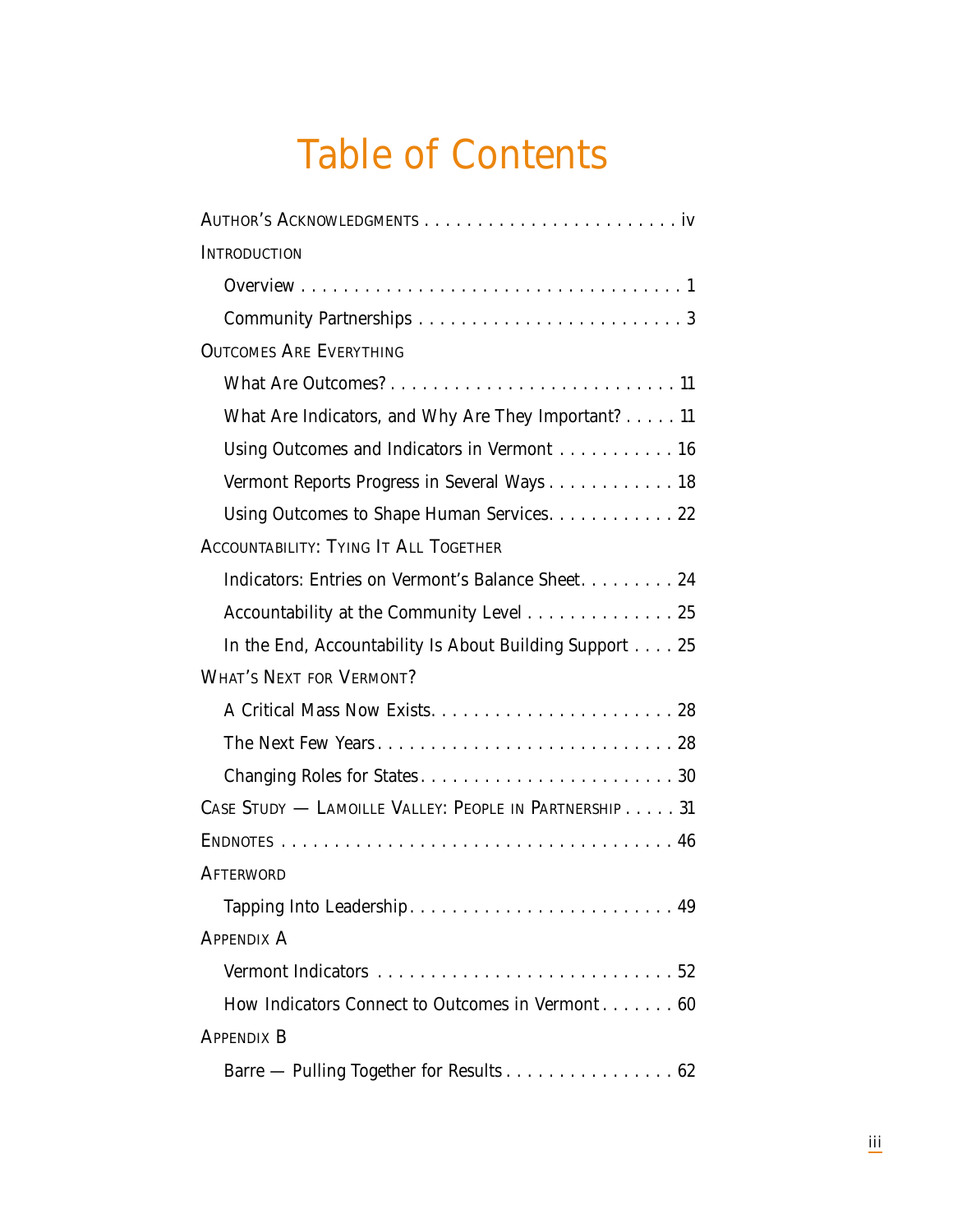# Author's Acknowledgments

fundamental change is occurring in this nation, as<br>authority and responsibility steadily devolve from the<br>federal government to the states. This change has<br>unlocked great shifts in the relationships among local communiauthority and responsibility steadily devolve from the federal government to the states. This change has ties and regional and state governments. At the same time, and not independently, an "outcomes-based" movement has been gathering momentum as states and communities strive to measure progress in, and accountability for, the well-being of their citizens.

So far, there has been little documentation of these changes, simply because the work is so young; the key players have had little time to detail this work in an organized way. This report attempts to address this lack by describing successful community partnerships and the use of indicators to measure well-being in Vermont. It outlines lessons we have learned and offers some thinking for the future.

We are indebted to the support of the Annie E. Casey Foundation, which allowed Vermont to develop its community partnership initiative. This report draws heavily on a variety of publications, interviews and other materials produced in Vermont since 1993 as a result of this initiative.

David Murphey, David Baker, Ted Mable and key members of the Agency Planning Division made important contributions to the report's substance and style. Interviews with Carolyn Roberts, CEO of Copley Health Systems; Scott Johnson, executive director of the Lamoille Valley People in Partnership; and William Alexander, executive director of the Lamoille Mental Health Agency, yielded rich substance and insight into the dynamics in Lamoille County.

Cheryl Mitchell, deputy secretary of the Vermont Agency of Human Services (and an important part of the "soul" of this work), provided the "What's Next for Vermont?" view that starts on page 28. William Page has been an important mentor over the years.

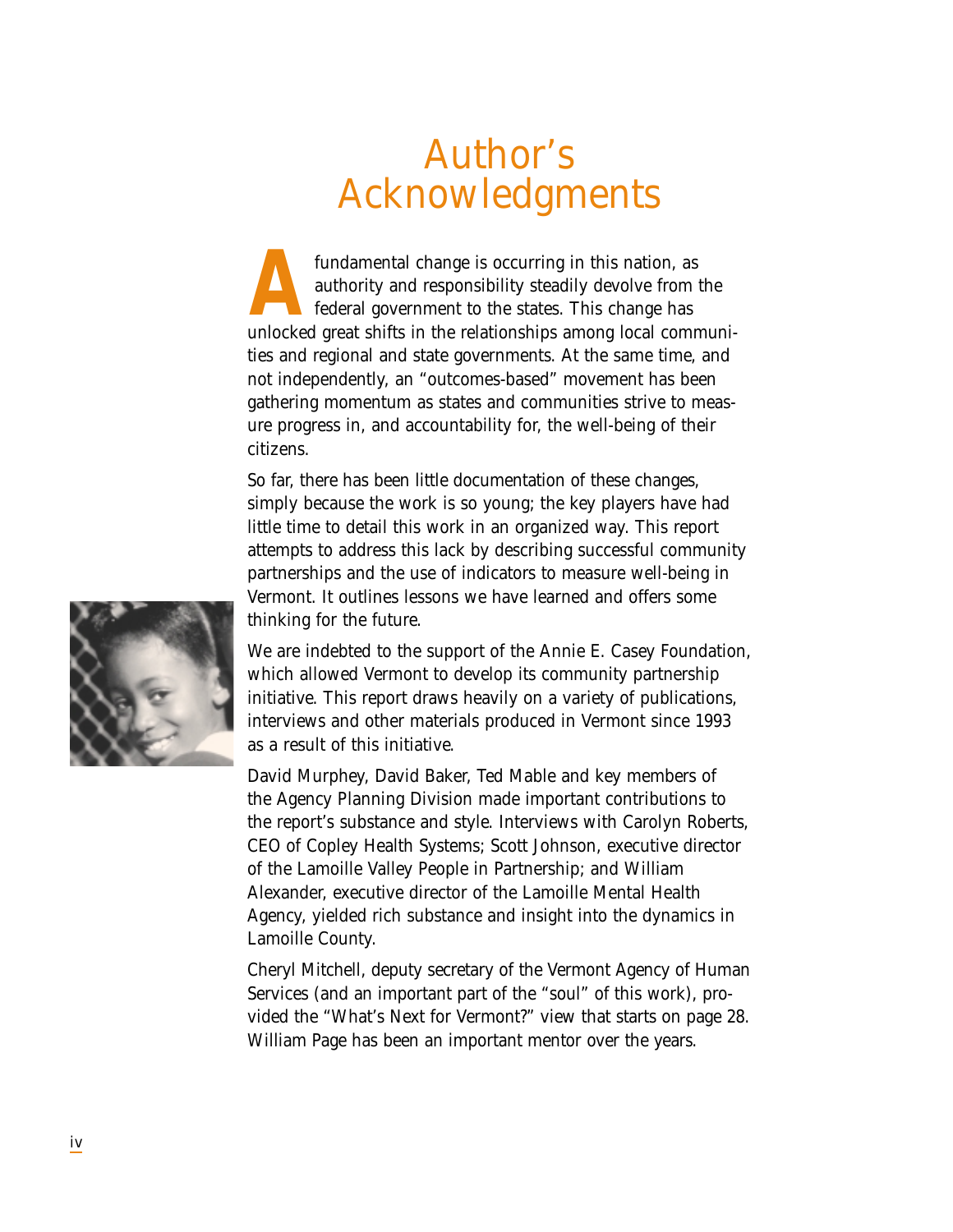Frank Farrow of the Center for the Study of Social Policy, Mark Friedman of the Fiscal Policy Studies Institute and Jolie Bain Pillsbury of Sherbrooke Consulting have provided long-term and steadfast support for the effort.

Tom Moore, Scott Johnson, William Alexander, Susan Hasazi, Bill Page and Carolyn Roberts also reviewed drafts of this report and offered much-needed constructive criticism. Michele DellaSanta and Russell Smith were indispensable in producing this document.

Finally, I wish to acknowledge our policy executives, employees and community partners. Their work forms the foundation upon which we can build better lives for the people we serve.

Carneline Hogan

Cornelius D. Hogan Secretary Vermont Agency of Human Services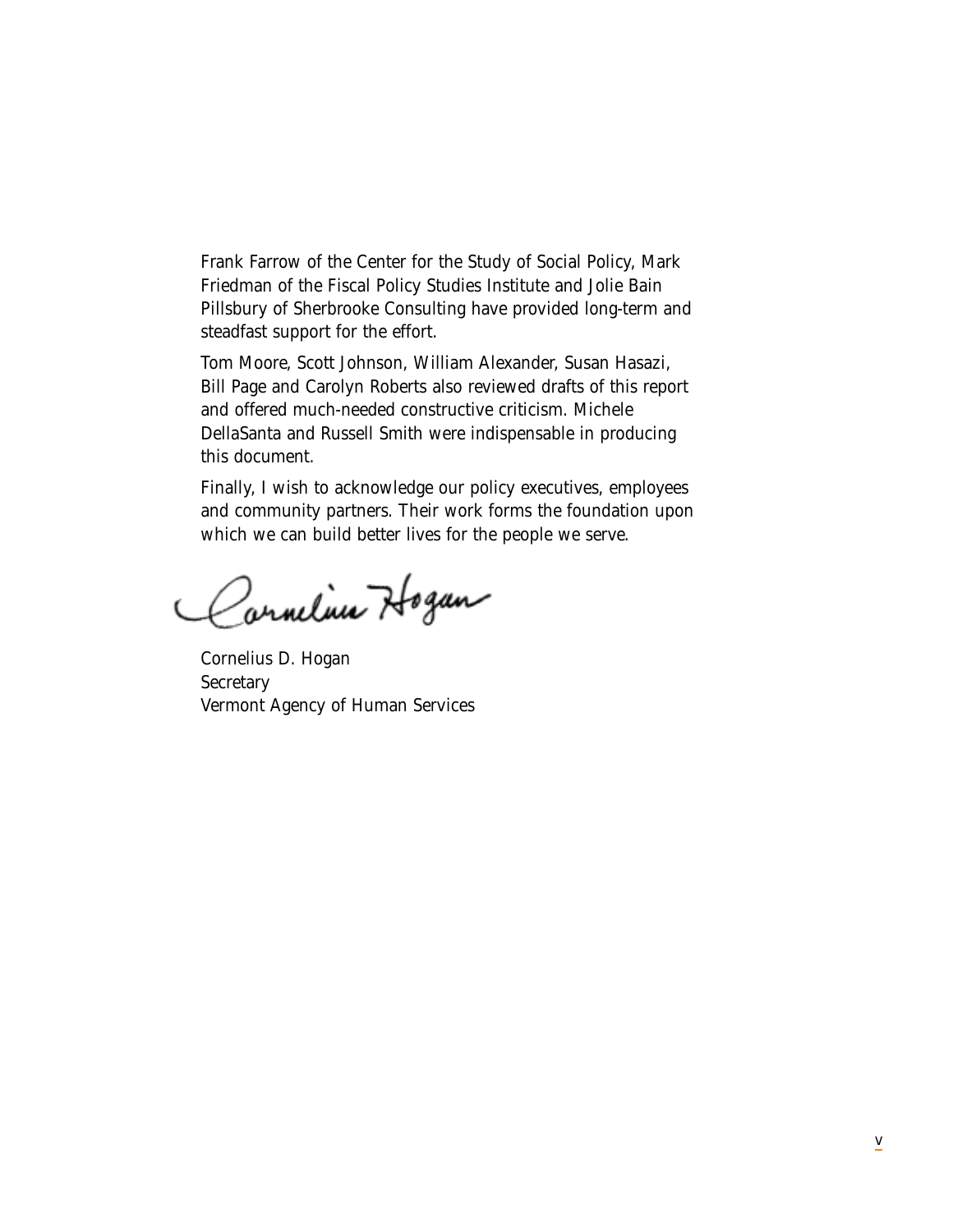# Introduction **Overview**

**A**new model is emerging for improving social well-being. It is based on the premise that organizing at the community level around broad outcomes — or goals — and more specific indicators of social well-being will result in improved quality of life for local people. Inherent to this new model is the understanding that traditional approaches for improving social conditions — in which federal and state governments impose structure and process — often are not effective at the community level, and that communities and regions are playing much larger roles in this arena. Since 1992, Vermont has been pioneering the development of community partnerships to effectively carry out these increased responsibilities, using indicators to track success.

I must point out that Vermont is a very rural and homogeneous society. I make this observation not as a reason we have been able to succeed, but to highlight that in some places, other issues — including race relations, urban poverty and problems associated with scale — can become major factors. In addition, because Vermont is so small, readers should note that local data often represent very small numbers. It is probably most useful to liken Vermont to a county and consider the information in this report in that light.

#### Vermont Basics

Vermont is small and rural; in fact, it is rated the most rural state in the country.<sup>1</sup> Among the 50 states, Vermont ranks 43rd in geographic area (9,615 square miles) and 49th in population with 589,000 people. It is essentially a collection of rural communities, with nine cities, 236 towns and 60 villages. Approximately 77 percent of Vermonters live in rural areas. It ranks 35th in average annual pay and 50th in state and local government revenue.<sup>2</sup> Its population is relatively homogeneous.

Vermont's economy depends greatly on small, entrepreneurial businesses. In terms of average annual employment, excluding the state government, 42 percent of Vermont's workers are employed in service industries, and an additional 28 percent are employed in the retail trade, for a total of 70 percent of the population. Of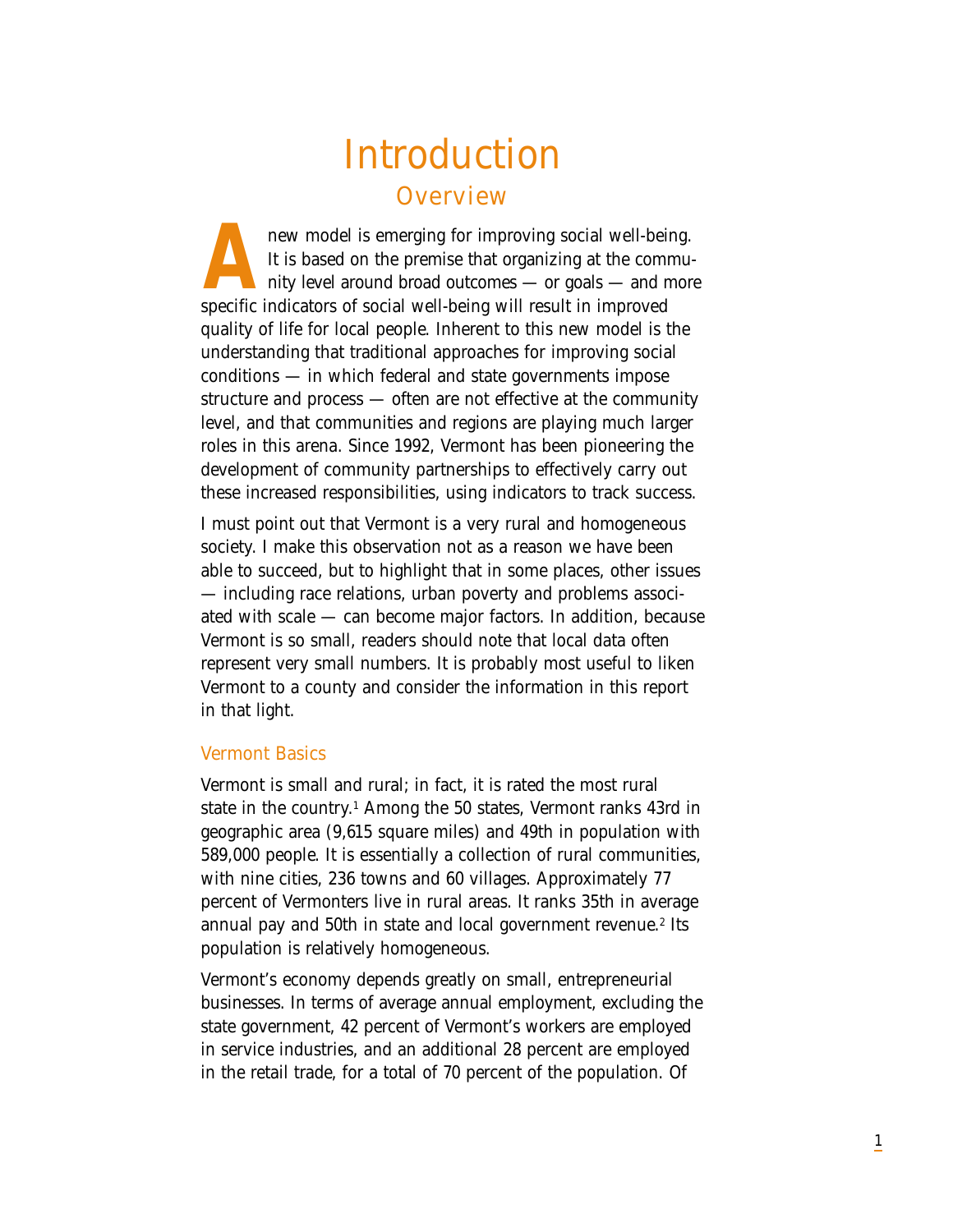Vermont's 18,000 full-time business firms, 97.5 percent are small businesses.3

Vermonters are environmentally conscious, and they are proud of the state's achievements in this area. Vermont was the second state to enact a bottle law in the mid-1970s, and it is the only state in the country that has no billboards — and hasn't had them for more than 25 years.

Vermont has no regional or county governance to speak of; direct relationships exist between the state government and towns, communities and cities. The state constitution gives insight into the nature of these relationships:

That all power being originally inherent in and consequently derived from the people, therefore, all officers of government, whether legislative or executive, are their trustees and servants; and at all times, in a legal way, accountable to them.

Chapter 1, Article 6

Article 7 continues:

The government is, or ought to be, instituted for the common benefit, protection, and security of the people, nation, or community, and not for the particular emolument or advantage of any single man, family, or set of men, who are a part only of that community; and that the community hath an indubitable, unalienable, and indefensible right, to reform or alter government, in such manner as shall be, by that community, judged most conducive to the public weal.

### The Power of Community

"To be effective, a government must recognize that young people are our future, our single most important asset. In Vermont, our unwavering focus on children and families has helped us make remarkable strides in improving the quality of life for all of our citizens. We have accomplished this through a dedication to measurable results and outstanding leadership and cooperation from state and community partners. I urge leaders in every state to take up this kind of work. Nothing less than our future is at stake." *— Gov. Howard Dean*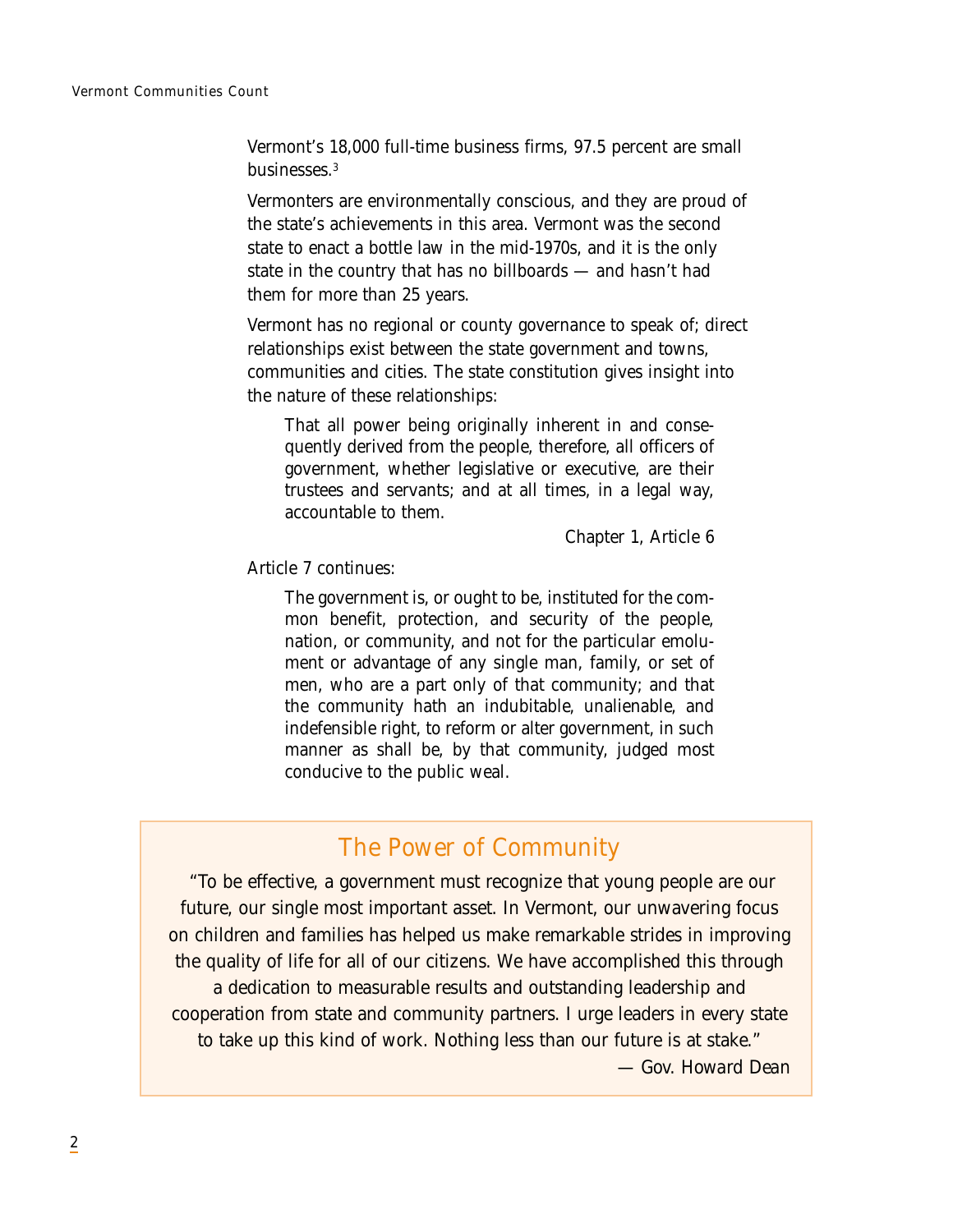These words make a powerful case for constructing much of the state government's work around improving the well-being of the people, in the most local settings possible.

Vermont has a strong record of investment in services for its people, and these investments have paid off in quality-of-life results that rank relatively high in the United States. (Appendix A on page 52 presents comparisons of Vermont and U.S. indicators.) The state's experience in developing community partnerships based on outcomes-driven work demonstrates just how much Vermont has been able to achieve in education, employment and human services.

Vermont's success in these areas owes much to the governor, Howard Dean, who came into office suddenly in August 1991, when then-Governor Richard Snelling died. Dean, a physician, acceded from the office of lieutenant governor. Early in his tenure, Gov. Dean made improving the well-being of children one of his highest priorities. In 1993, during his one-year tenure as chairman of the National Governors Association, children's issues were his primary theme. In the years since, Gov. Dean has consistently constructed a politically supportive environment and has personally demanded progress in improving the wellbeing of Vermont's children.



### Community Partnerships

Vermont's working definition of community, for outcome purposes, is the area served by a school supervisory union. This school district unit is meaningful to children and families, small enough to be considered truly "local" and usually large enough to provide meaningful data.

Vermont is divided into 60 different school supervisory unions. Most of these represent natural catchment areas of neighborhoods, town or regions. However, in the partnership model, community data, structure and organization can be defined in several ways — they can reflect a single school district, a collection of school districts, a medical or hospital catchment area or a natural economic catchment area. The idea behind this approach is to have local communities with shared interests define the breadth and scope of their communities — and their partnerships — themselves.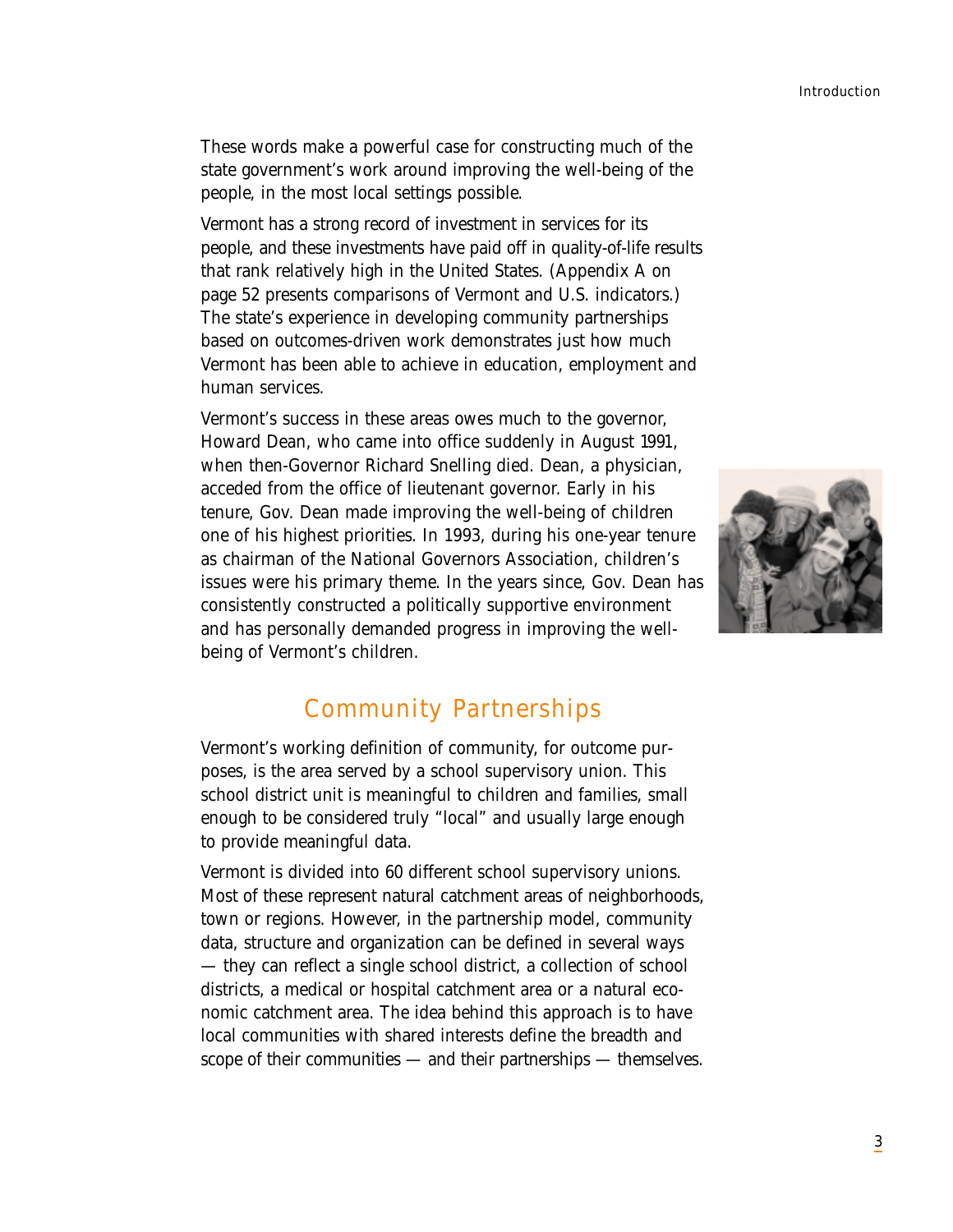

The state's responsibility is to aggregate information, structure and organization in ways that can help serve this natural interest.

#### Reclaiming the roles of communities

There is an increasingly well-articulated view that healthy communities and families should be at the core of a government's work. Social and governmental trends that have eroded reciprocity in the relationships between people and governments have given rise to this conviction.

In truly reciprocal relationships, each participant benefits. That is the nature of a good business partnership — as well as partnerships among entities in a community and, in turn, among those entities and their regional, state and federal governments.

Several trends have undermined these relationships in the United States. First, for the past 60 years, federal and state dollars have been consolidated into categorical funding streams, moving communities and families further away from important decision-making.

In addition, increasingly mobile populations, the proliferation of personal technology, and highway systems designed to bypass communities all have contributed to a reduced role for communities and the families that live in them.

Over the past few decades, these changes have systematically eroded fundamental reciprocity among our communities, counties and regions, states and the federal government. The result: serious imbalances and breaches in relationships and authority.

Although the problem is well beyond what any one state human services agency can handle, agencies and communities can work together to help begin the process of reconstructing badly needed reciprocal relationships.

One of the most important ways governments can encourage this process is to put in place a system in which service agencies negotiate ways of working together and achieving agreed-upon outcomes with the communities they serve. In practice, this means a flatter governance structure — community organizations and service agencies work together to reach common goals.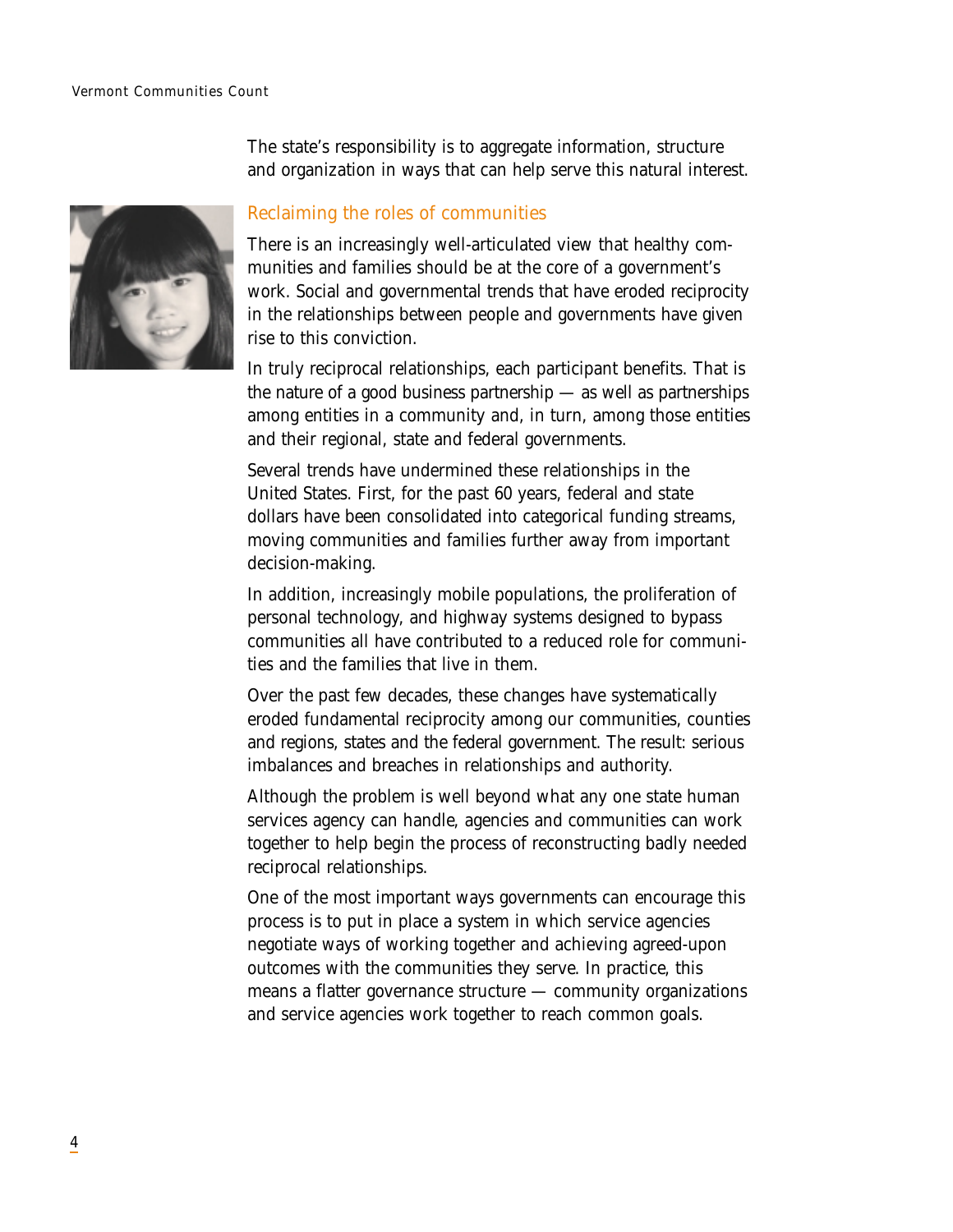#### Community partnerships in Vermont

In early 1991, I was approached by then-Commissioner of Education Richard Mills (currently commissioner of education in New York state). I had only recently been appointed secretary of the Vermont Agency of Human Services (AHS) by newly elected Gov. Richard Snelling. Our conversation was straightforward: Mills believed that if he and I worked together, our agencies could do a better job for Vermont's people.

That was the impetus for giving state and local education bodies, human service agencies and related nonprofit organizations the chance to develop more integrated ways of helping people. In the process, the focus would shift from the state level to the community level.

"When Con and Rick made their presentation at the Headmasters' yearly meeting a couple of years ago, it was a very 'from the heart' presentation. It was a really courageous thing, because they said, 'We don't know where this is going to end up, but what we do know is that the Agency of Human Services and the Education Department need to work together.'"

*— Elementary school principal* <sup>4</sup>

Other partners in the development of the community collaboratives and partnership movement in Vermont included the Annie E. Casey Foundation, the Center for the Study of Social Policy, the Snelling Institute, the Carnegie Foundation, the Danforth Foundation and the Vermont Community Foundation. Each of these organizations, either in the form of some modest assistance to a community or considerable technical assistance, has contributed greatly to the development of these new outcomes-based partnerships.

One of the early expressions of the partnership initiative was the creation of "Success by Six." Success by Six is less a program than an environment within which people from all disciplines pull together to help achieve one of Vermont's stated outcomes: "Children are ready for school." (For more information about outcomes, turn to page 11.)

#### **Vermont's 10 Outcomes**

- ❖ Families, youth and individuals are engaged in and contribute to their communities' decisions and activities.
- **❖ Pregnant women** and newborns thrive.
- ❖ Infants and children thrive.
- ❖ Children are ready for school.
- ❖ Children succeed in school.
- ❖ Children live in stable, supported families.
- ❖ Youth choose healthy behaviors.
- ❖ Youth make a successful transition to adulthood.
- ❖ Elders and people with disabilities live with dignity and independence in settings they prefer.
- ❖ Families and individuals live in safe and supportive communities.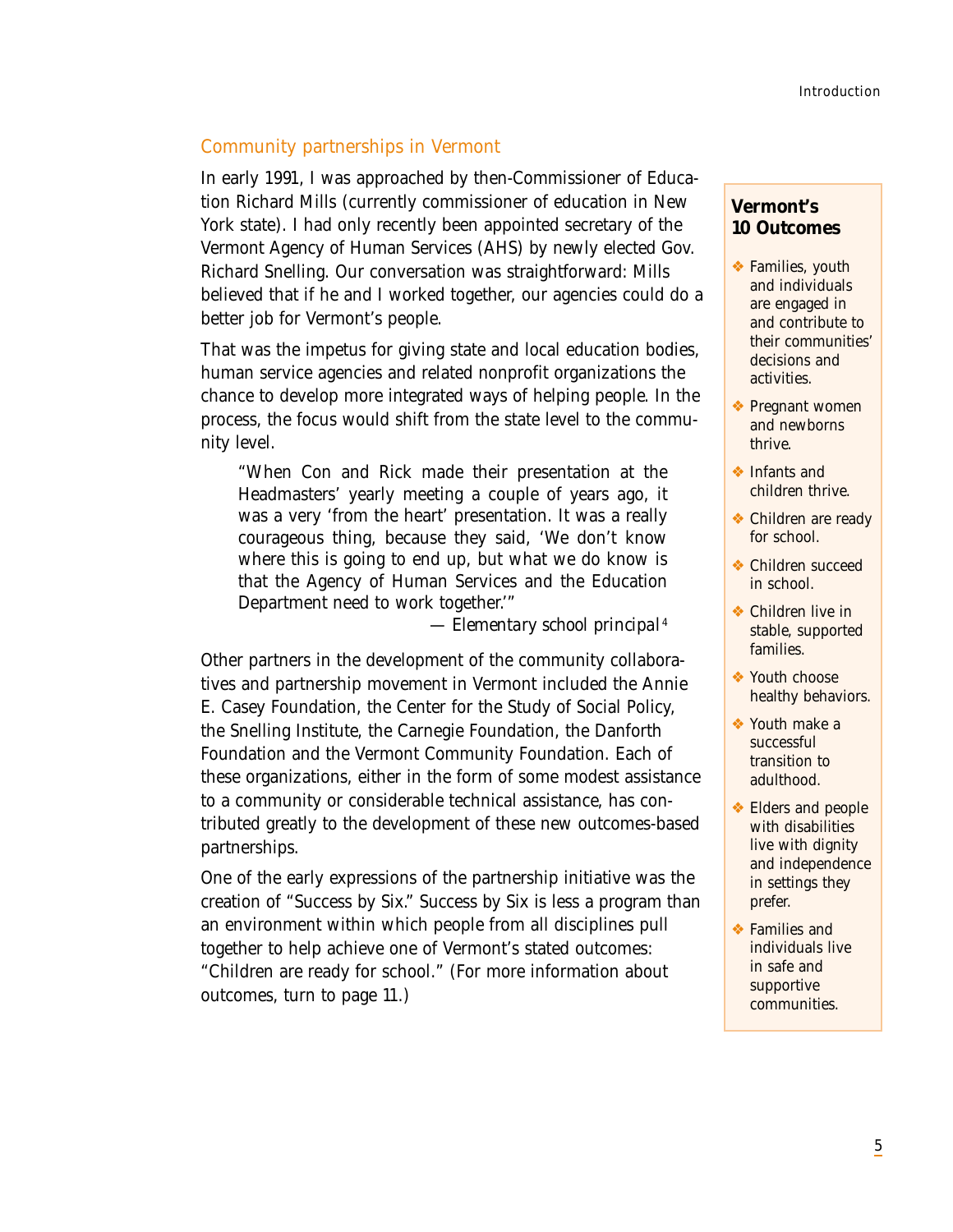Several hallmarks of Success by Six include the development of a universal early baby visit program and several expansions of health care for Vermont's children. As of February 1998, 95 percent of our children have access to health insurance.<sup>5</sup>

During the past seven years, the accomplishments of the Success by Six program have spurred successive incremental legislative appropriations to encourage and reward the development of local partnerships and collaboratives around common outcomes. Around the state, communities have developed local collaboratives, each of which has played a role in improving specific outcomes for Vermont's people.

Several of the local collaboratives have improved outcomes to the point where they are ready to begin developing more formal governance mechanisms with the help of AHS and the Department of Education. This will include developing a system of accountability.

#### Partnerships follow different models

Each of the partnerships is different from the others. In many cases, the partnerships are organized around changing specific outcomes, such as in the City of Barre, where the fundamental objective is to reduce teen pregnancies, child abuse and other indicators, using lifelong literacy and learning as a vehicle (see Appendix B, page 62).

Some of the partnerships are collaboratives of service providers attempting to set up a continuum of services around the outcomes. Other partnerships are highly structured and have staffing to pull things together. Lamoille Valley fits into that category (see the Lamoille Valley case study on page 31). A partnership in the southeast region of the state has gained private nonprofit  $[(501(c)3)]$  status, with the United Way playing a key role. The largest partnership is an organization called the Champlain Initiative in Chittenden County; it includes approximately 25 percent of the state's population and involves more than 300 organizations.<sup>6</sup>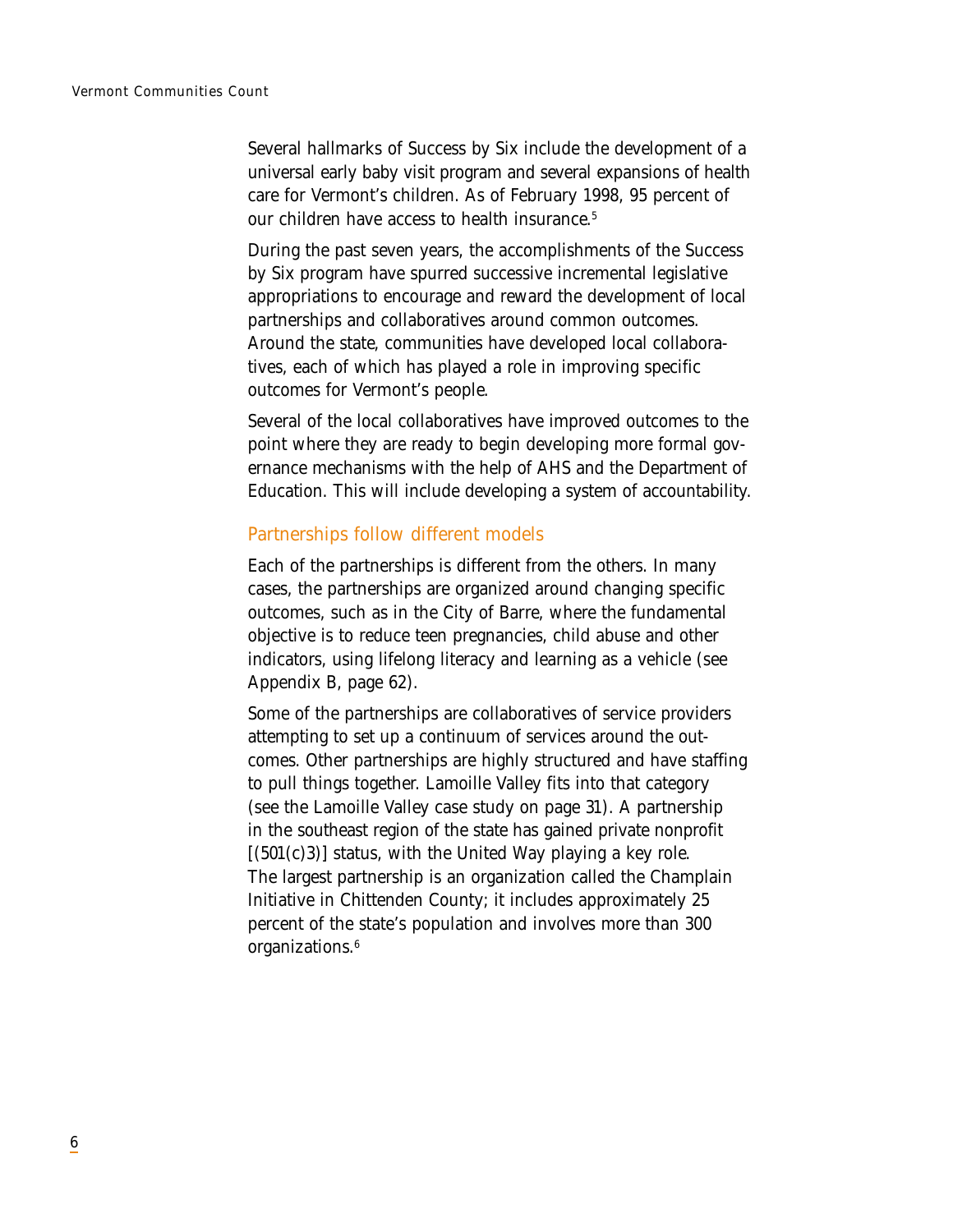# Vermont's Community Partnerships Map

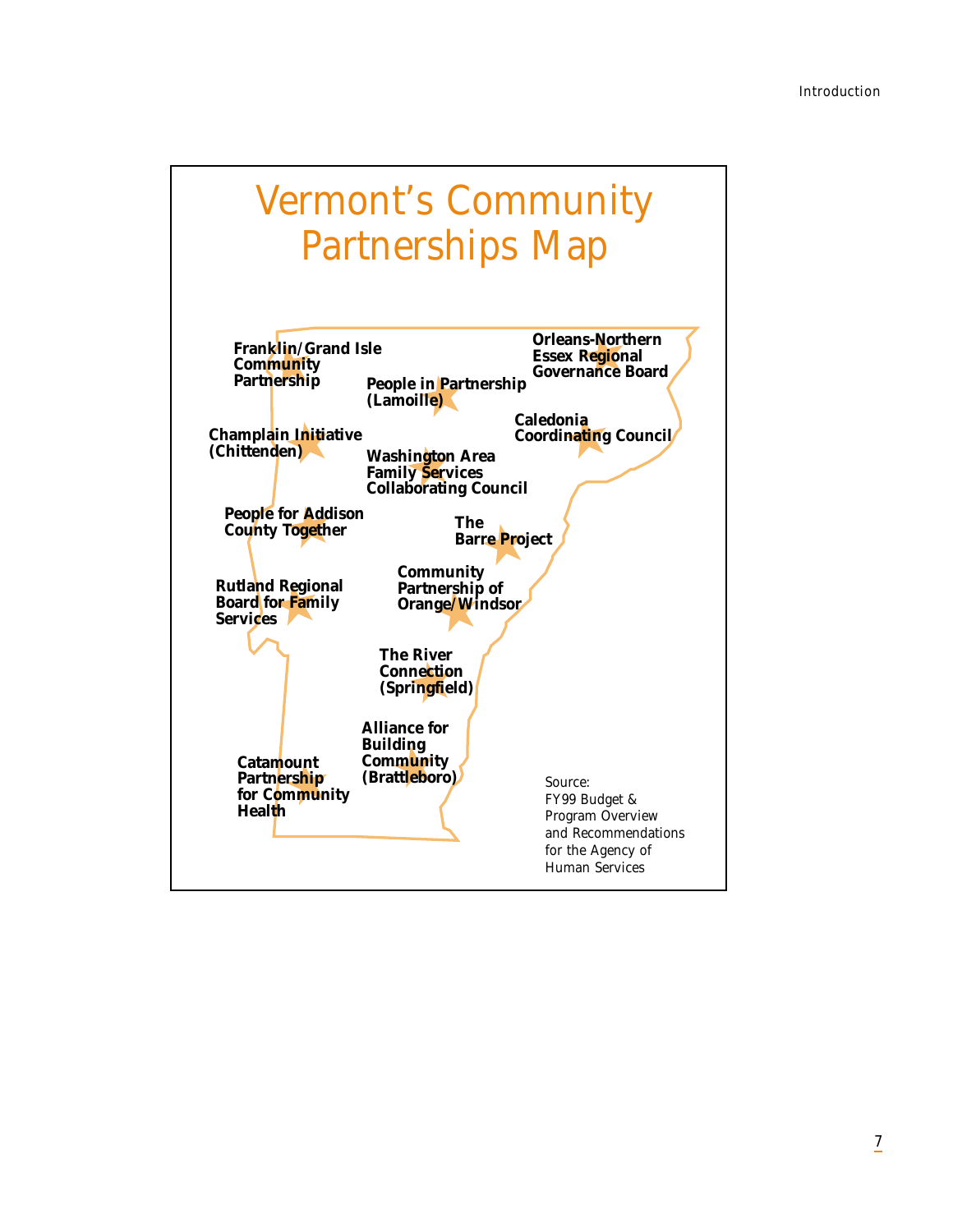#### Communities learn from one another

People who have backgrounds in child and family development often address community development issues in similar ways. Research shows the critical interaction between basic heredity and the environment. Similarly, community development work is an unfolding of new capacities within the original set of resources. As communities come to understand their strengths and put these strengths to new uses through Vermont's partnership initiative, we've seen new skills for problem solving emerge, new support systems set up, improved communication and improved momentum toward the outcomes.

And just as children frequently learn from watching one another and modeling adults in their lives, Vermont's community partnerships have learned from each other. People in Partnership watched as People for Addison County Together (PACT) worked on a single application for client services. PACT watched as the Alliance for Building Communities (ABC) developed an assessment process. ABC watched as People in Partnership began negotiating reinvestment agreements — and so on around the state.

Development is not a straight-line process. Frequently, there are fits and starts, and once a community gains an area of competence, it may take the back seat as the community focuses on a new area. Persistence is key.

#### Vermont benefits from stronger communities

An important rationale for increased roles for communities and families is economic. Early intervention, using community partnerships to do more of the work, results in improved fiscal flow over time, in addition to improving the well-being of people.

Vermont — as often as possible through its community partnerships — has made significant investments in early intervention and prevention activities. Those investments have resulted in improved outcomes and lower costs, and have opened opportunities for further prevention investments.

For example, in the context of a strong economy, investment in our welfare program has resulted in lower costs and more people going to work. In just four years, the Assistance to Needy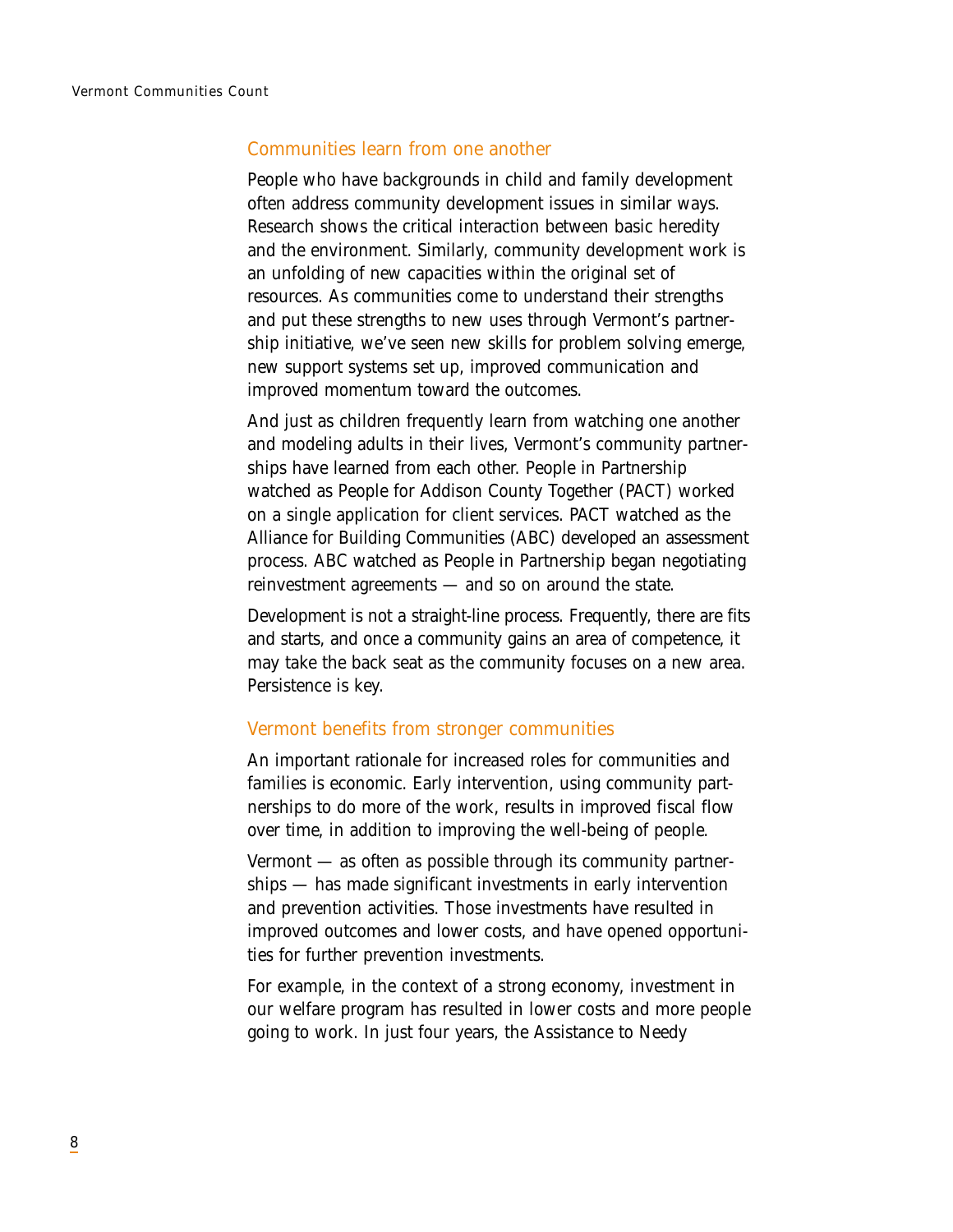Introduction

Families with Children (ANFC) budget has been reduced 25 percent, from \$60 million to \$45 million. Since the 1994 fiscal year, the monthly earnings of working ANFC households has risen 44 percent.

Although uncollected child support totals \$70 million (1.5 times the entire welfare budget), collections are up over 300 percent since 1991, an average gain of 43 percent per year. The result is more than \$100 million in additional support for families with children, many of whom are struggling economically. For some, the additional income will get them off the welfare rolls; for others it will help them remain self-sufficient.

Prevention work in teen pregnancy also has paid off. The estimated public costs (ANFC, food stamps, Medicaid, etc.) associated with a single teen pregnancy are almost \$20,000 a year. Teen pregnancies in the vulnerable 15–17 age group are down 36 percent over the last eight years. That's 367 fewer pregnancies over that period than the 1989 level would predict. This translates into an avoided demand for services of \$7 million over the eight-year period.

Prevention investments are paying human and financial dividends for young children as well. Each year, some 25 percent of Vermont's kindergartners (about 1,600 children) are judged by their teachers as not ready to begin school. We estimate that about 5 percent of these children have received such poor starts in life that they are at high risk of becoming future clients of Vermont's Social and Rehabilitative Services (SRS) or Corrections Department.

One marker of our successes in this area is the recent decline in child abuse and neglect victims aged five and under. There were 33 percent fewer abused children in this age group in 1996 than in 1990 (a total over the period of 546 children). This translates to more than \$16 million in avoided costs (residential care, health care, mental health services, etc.)

Overall numbers of child abuse and neglect victims declined 29 percent between 1990 and 1996 (1,467 fewer children). Since we estimate the annual costs (residential care, health care, mental health services, etc.) associated with each victim at over \$30,000, that works out to a total of more than \$31 million in avoided costs.

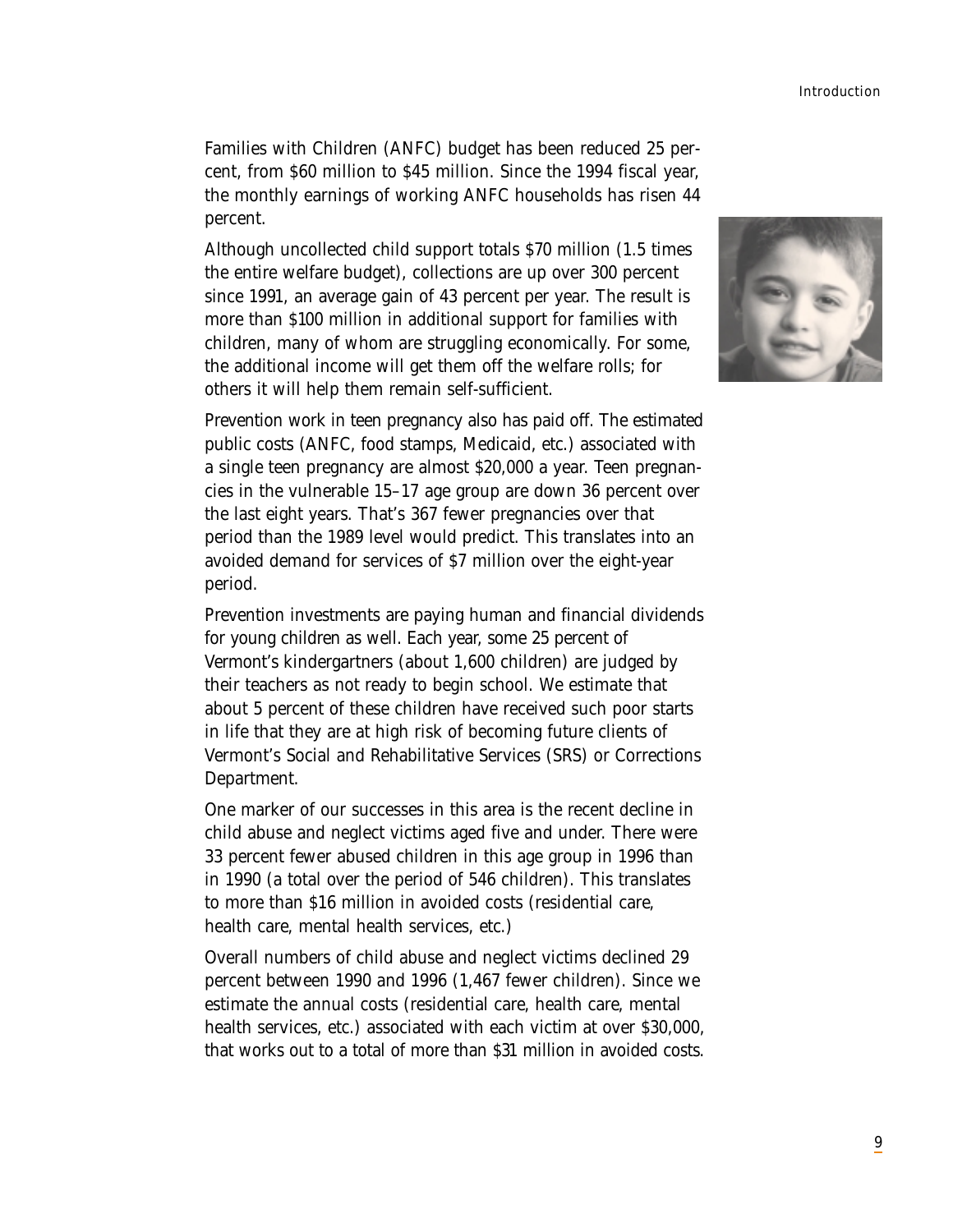Community prevention efforts also have benefited Vermont's elderly. Through our Medicaid waiver, we've shifted 400 of our nursing home beds, with average annual Medicaid costs of \$36,000 per bed, to home- and community-based care settings, where the average cost is \$26,000 per bed. Over the past five years, we've avoided more than \$15 million in expenditures that would otherwise have gone into new nursing home beds.

These activities and others have resulted in lower relative costs in some very important areas.

# Vermont's per capita cost-ranking across states Medicaid (elderly) — 29th lowest Public health — 36th Psychiatric hospitals — 38th Police — 42nd Medicare — 43rd Corrections — 47th Hospitals — 47th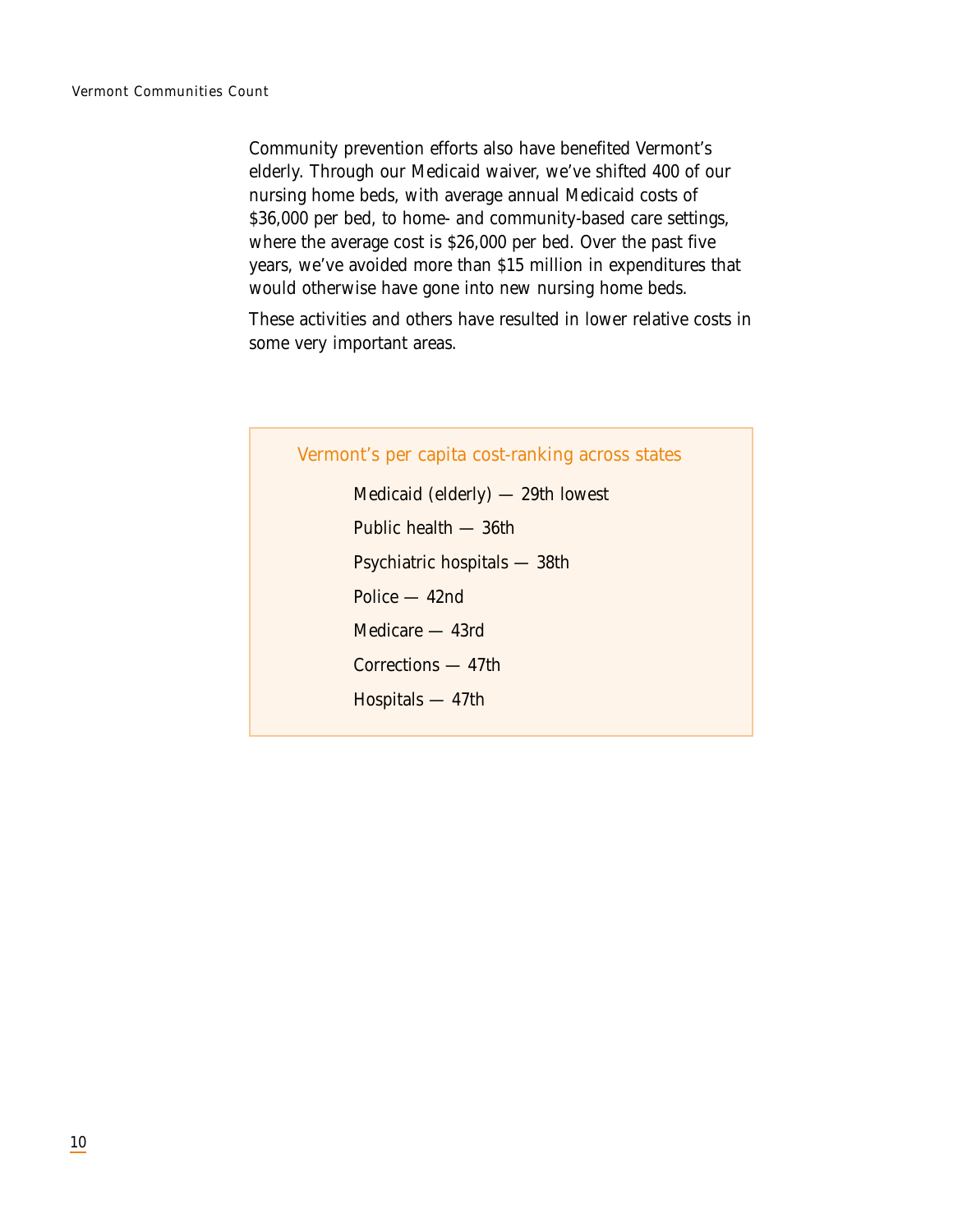# Outcomes Are Everything

What Are Outcomes?

An outcome is a desired state or an improvement in the condition of children and their families, broad enough to extend beyond any single organizational entity or hierarchical level. It's an outcome if you can measure its condition of children and their families, broad enough to extend beyond any single organizational entity or tors.7 In addition, outcomes must evolve so that:

- ❖ local people help create them;
- ❖ they ring true (in other words, they make sense); and
- ❖ they impel people to act.

Simply put, an outcome is a result that is adopted by people across many disciplines and organizations. In essence, a wellconstructed outcome, as measured by specific indicators, is large enough to make a difference, but small enough to be strategically managed.

The ability to disaggregate the information at the local level is a key process in the outcomes way of doing business.

## What Are Indicators, and Why Are They Important?

In a business environment, an enterprise that has no indicators to adequately describe its direction — in terms of sales, cash flow, target markets, etc. — probably will not succeed. The same is true of government. Tracking indicators and outcomes should be at the center of all of our work — yet it is one of the things that government at all levels has not done well.

In theory, we ought to be able to have the same kind of detailed, up-to-the-minute, accurate data on the well-being of our people as we have about our sports teams or the stock market.

Indicators are the tools with which we take our bearings, chart and correct our course, and monitor conditions around us on an ongoing basis. Indeed, sometimes these are the only reasonably reliable instruments to help us see our way through the evershifting conditions of public policy, economic and social trends, advocacy, and political rhetoric.

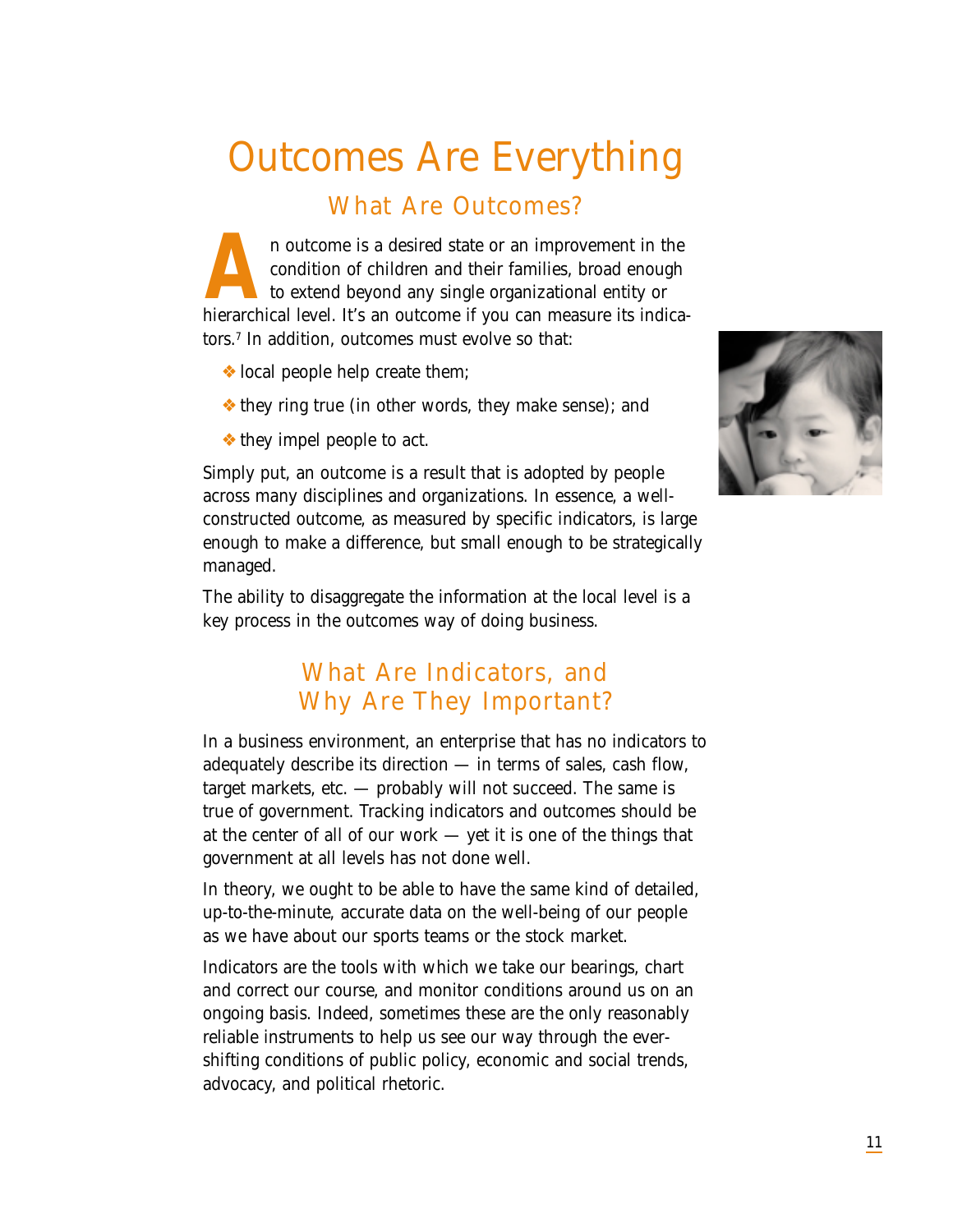Often, deciding how to quantify social well-being gives rise to major logistical and conceptual issues. We do see a consensus emerging, however, around measures in certain fundamental areas:

- ❖ poverty
- ❖ child welfare
- ❖ public health
- **❖** education
- ❖ safety

The social well-being indicators Vermont uses are certainly not perfect. In fact, they are sometimes crudely conceived, slow to be reported and often maddeningly imprecise. We hope to develop better indicators, particularly ones that focus more on positive conditions of well-being, rather than on negative ones. Nevertheless, we depend upon the indicators we're using now to give us the best possible reading of where we are and where we're headed.

Vermont is not alone. Throughout the United States, state and local governments are beginning to refocus their efforts around results or outcomes, and this is reflected in a stronger recognition of the critical importance of social indicators around the country.8

Following are some of the fundamental reasons using indicators and outcomes to guide our work is essential. They are adapted from a talk I gave to members of the Association for the Treatment of Sexual Abuse in 1997. <sup>9</sup>

*Indicators tell you where you've been, where you are and can guide you to where you want to go.* It's such a simple concept that we often forget how to apply this kind of thinking. Taking stock is a normal and important part of the human enterprise, whether it is family, work or community. Knowing the answer to the question "Are we getting better or worse over time?" is the ultimate accountability. I remember one of the speeches Ronald Reagan made during the election campaign against President Carter, when he asked the basic question, "Are we better off or worse off today than we were four years ago?" The public response to that basic question was astounding, and in many ways shows the power of indicators.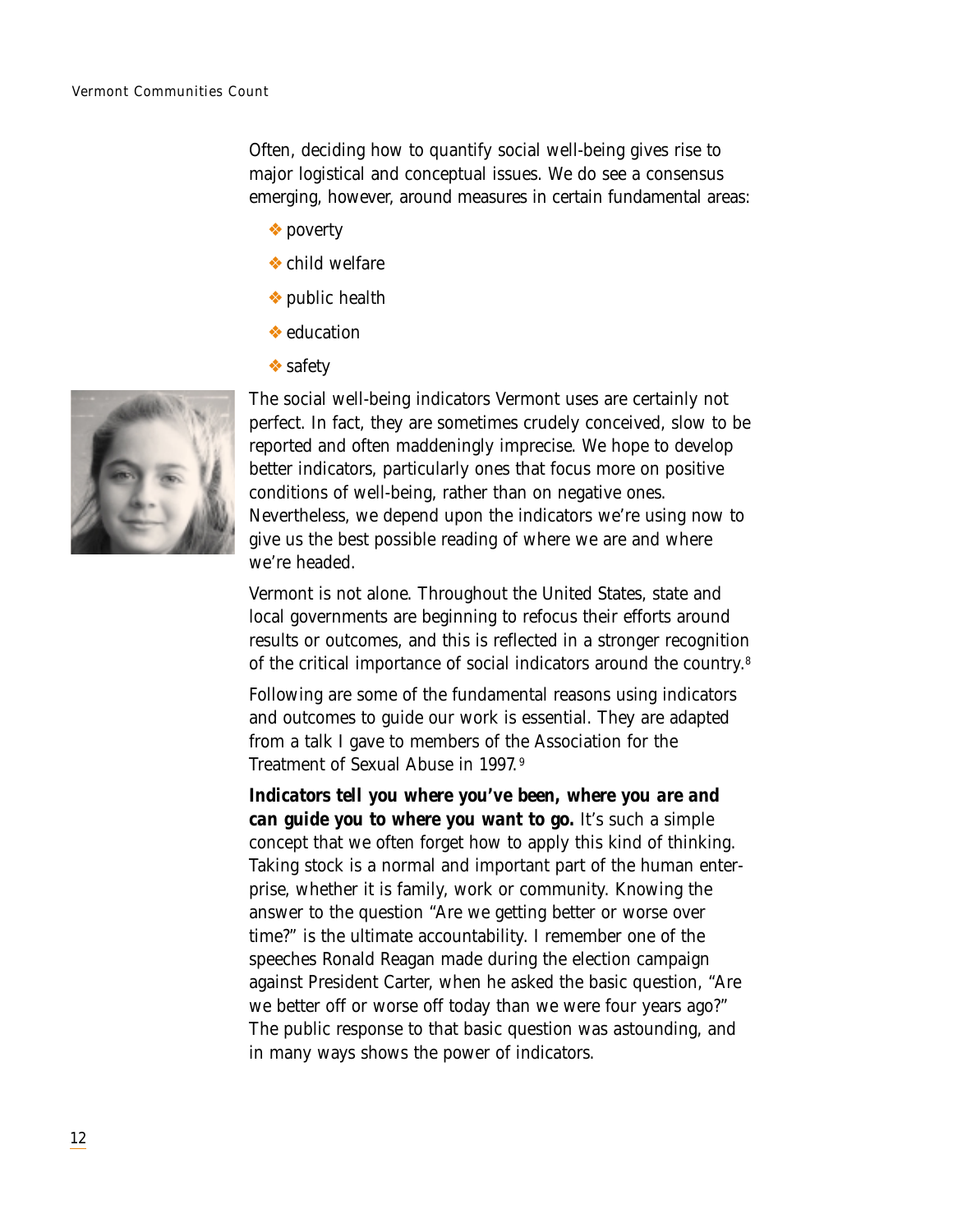#### *Indicators can help us understand how we are doing com-*

*pared to others.* Government agencies and organizations are famous for creating incomparable data. Vermont tries to use data that can be compared, not only to other states and to the nation, but in certain cases to international data. For example, recently we have been seeing a substantial decline in teen birth rates in Vermont. I can show that same data for the nation, which seems to demonstrate that we finally are moving in a positive direction.10 However, it is an important, sobering and humbling fact that teen pregnancy rates in Vermont are still seven times that of Switzerland.<sup>11</sup> The ability to compare is very important.

*Over time, indicators give you the basis for cost-benefit analysis.* In Vermont, we have been making the proposition to the business community, the governor's economic advisors and others who understand the concept of investment and apply it daily in their own work, that by tracking indicators over time, we can make some solid assumptions about cost structure. The story is particularly good when indicators are going in the right direction.

For example, a reduction in child abuse during the past five years has resulted in millions of dollars in decreased demand on the child welfare system. For every avoided case of substantiated child abuse we realize a savings of \$31,000. Between 1991 and 1995, these avoided costs totaled \$32 million.12 This gives Vermont's communities an opportunity to put more funding into thoughtful child- and family-friendly investments.

*Indicators can present great motivation for community self-improvement.* In 1992, I addressed a Rotary Club in the community of Bennington. Usually these talks are 20-minute speeches in which you make two points, you have immediate feedback and they are over and done.

However, this particular day I showed two charts. The first chart was the good news chart. I showed the audience the early stages of a strong downward curve in child abuse in Vermont. A couple of people in the audience spontaneously applauded, and I was a little taken aback. I guess I hadn't thought through how fundamental this issue is to many people.

Then I brought out the bad news chart.

The chart showed that even though Vermont's statewide news is good, the same couldn't be said for Bennington. Statewide child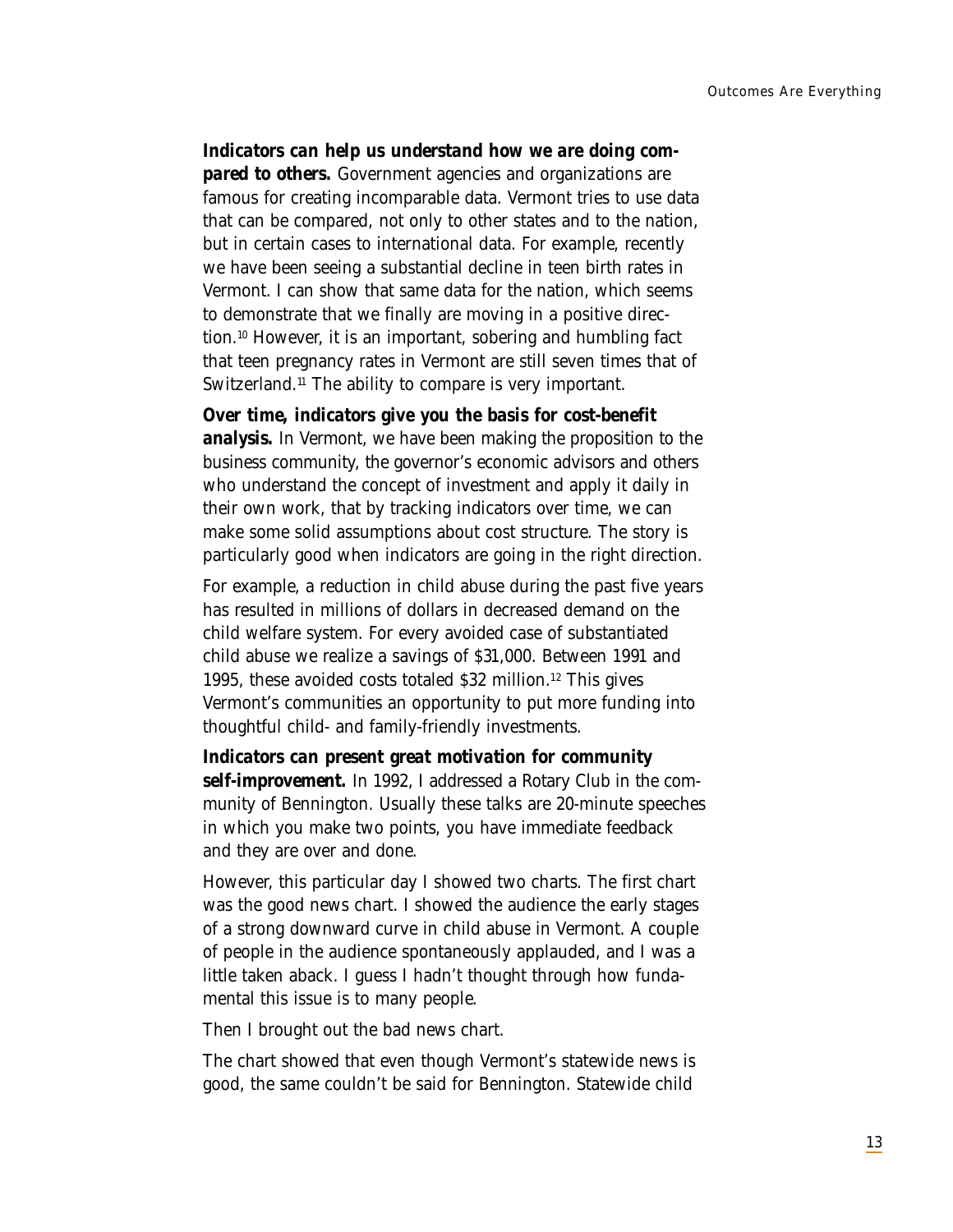abuse rates were going down but Bennington's were going up. Within a minute, I had this audience of normally calm business people very upset. They demanded to know why it was happening in their community, where it was better, why it was improving in other areas and what they could do about the situation. I am pleased to report that since then, child abuse rates in Bennington have declined significantly, almost to the level of the state's improving rate.

*Indicators become interactive and help build critical mass for change.* There was an interesting article in *The New Yorker* a couple of years ago called "The Tipping Point." <sup>13</sup> The authors examined the dynamics of crime in New York City and applied an epidemiological view to social science. In essence, the article explained that the interaction of various disparate factors can quickly add to a "tipping point," in the dynamics of the spread of a disease; i.e., whether it is contained or spreads and becomes an epidemic.

In Vermont, after seeing some of our input indicators — which reflect early intervention or prevention strategies — improve over the last few years, we've seen a corresponding change in outputs. For example, along with growth in the percent of population covered by health insurance, the number of women who have early prenatal care and the percent of newborns receiving home visits, we've seen teen pregnancy rates and child abuse decline and numbers of children who need special education moderate.

The message here is that the indicators can affect each other, and when you can make progress in a few, others will follow, resulting in a "tipping point" for certain social trends. The child abuse reductions that we are experiencing, along with the teen pregnancy reductions and others, are beginning to pull along other indicators of well-being.

*Indicators make the public more confident that we in government know what we are doing.* This is very important, particularly in this era of public dissatisfaction with and distrust of things governmental. Indicators are a common-sense, proactive way to help raise public consciousness about the work we are doing.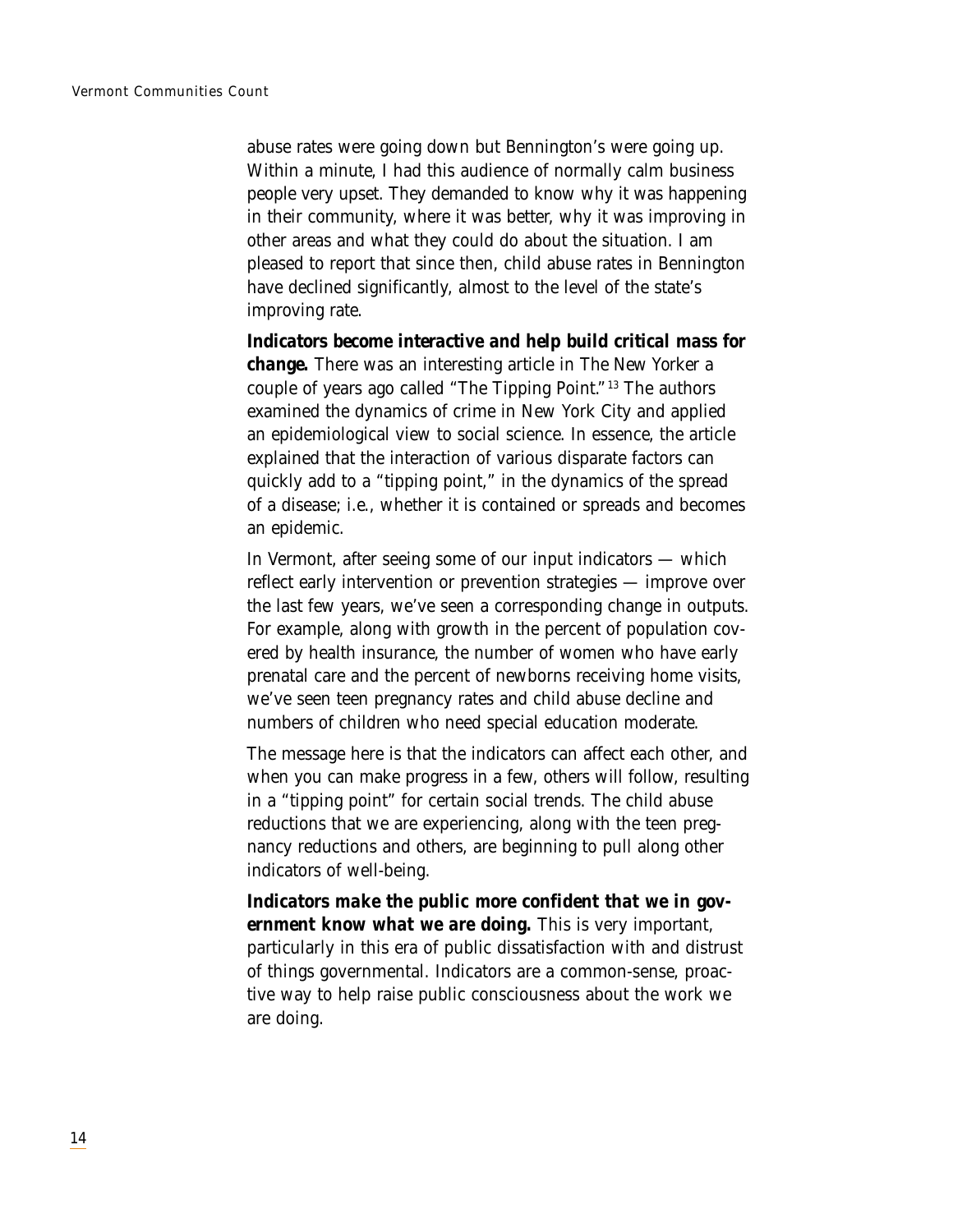In essence, outcomes and indicators convey critical and complex information in a way that is easy for most people to readily understand — and act upon. When the public understands what you do, you are much more likely to get their support.

*Over time, well-constructed indicators systematically build budgetary and political support.* Using indicators washes some of the politics out of budgetary and short-term decision-making. The indicators are what they are, and they tend to promote much more dispassionate and objective debate than the politicized information that often leads to budgetary and political food fights.

In our little state, 1999 is the seventh year that we have produced statewide indicators and the fifth year that we have produced localized indicators. This work already has resulted in a change in our legislature, where the concept of investing in prevention has become more readily accepted.

*Indicators move prevention and investment in early intervention forward.* One of the reasons AHS focuses on outcomes is because they open the floor to this concept of investing in prevention and early intervention. We realized that if we didn't figure out a way to change the way we invest, we were going to lose more ground and use more money on back-end services.

*Indicators connect us more closely to the business community.* Government human and social service agencies have not always done a good job of relating to the business community in its own language. But the business community has a lot to do with our success or failure.

The business community understands outcome thinking because it leads to cost-benefit thinking. Cost-benefit thinking in turn leads to investment thinking, and investment thinking results, again, in outcome thinking. It's a logic that business people understand. When human and social service organizations are able to present outcomes in this systematic fashion to Rotary Clubs, Business Roundtables and other business groups, it goes a long way toward creating business understanding and support for investments that pay off in terms of improved social capital.

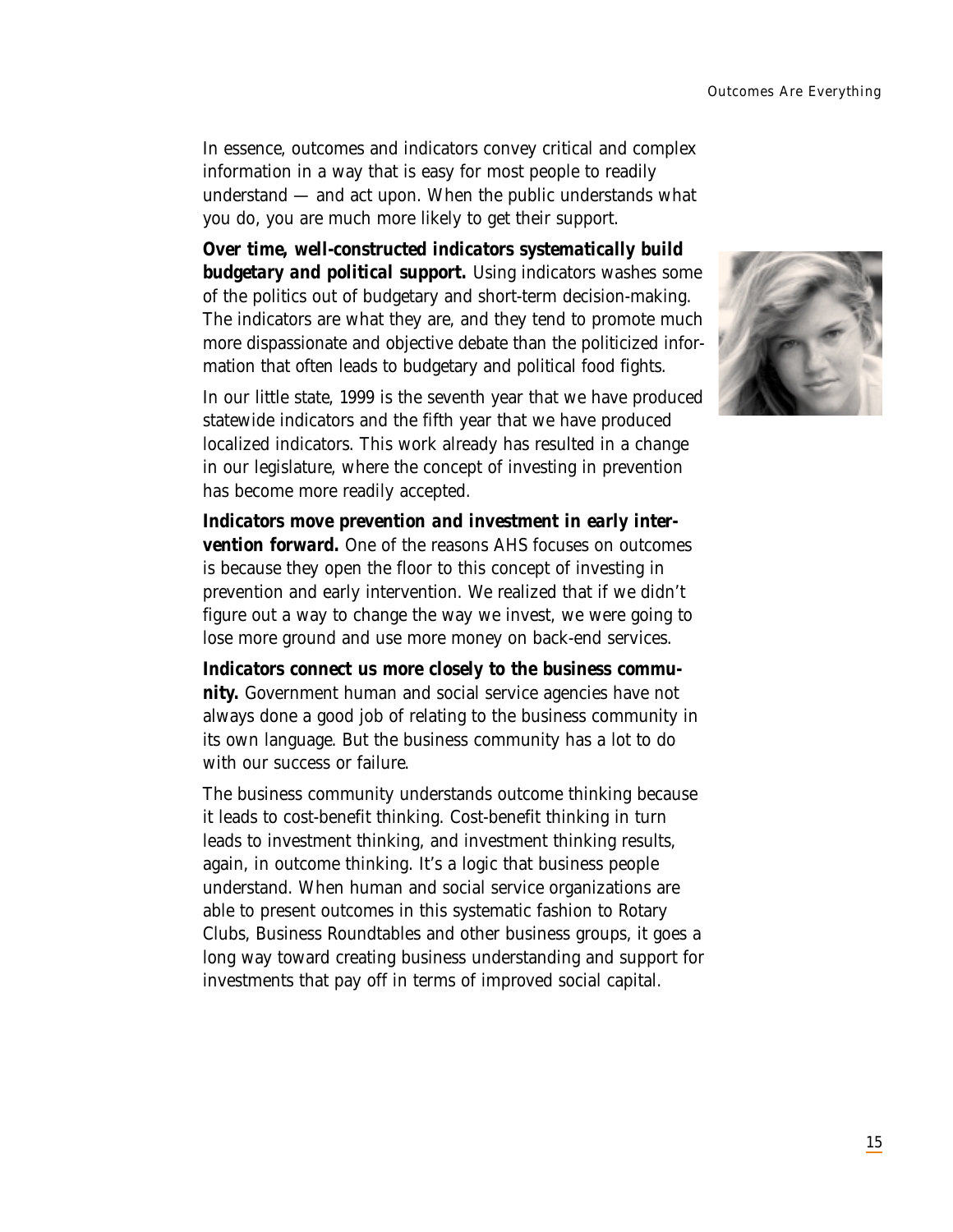

#### *Well-constructed outcomes cross agency and organizational lines, becoming common targets for all of our work.*

Outcomes bring common purpose. For example, the outcome "Children are ready for school" embraces the work of virtually all of our organizations, from intergenerational reading programs to health programs for children. Also, the reduction in child abuse rates for children under six years old clearly is a factor (an input) in the number of children who are ready to begin school. These broad outcomes bring together disparate organizations to contribute, in one way or another, to the common outcome.

## Using Outcomes and Indicators in Vermont

In 1992–1993, the educational and human service systems set about to find common ground in the way they worked. This process took Richard Mills, the commissioner of education, and myself, as secretary of AHS, on the road to every part of the state. We listened to what our citizens had to say about our early vision of a more integrated and unified system on behalf of children and families. This is our initial vision statement:

- ❖ Vermonters are competent, caring, productive and responsible citizens, committed to lifelong learning, who contribute value to their families and communities.
- ❖ Families have primary responsibility for their children's physical, mental, social and spiritual development.
- ❖ Communities support families by joining with state and local government to create a unified system of education, health and social services that are of high quality and respect the diversity, uniqueness, strengths and potential of individuals, families, schools and communities.
- ❖ These services are school- and community-based, easily accessible, family-centered, aimed at promoting selfsufficiency, oriented toward prevention and focused on the safety and well-being of Vermont citizens, especially its children.14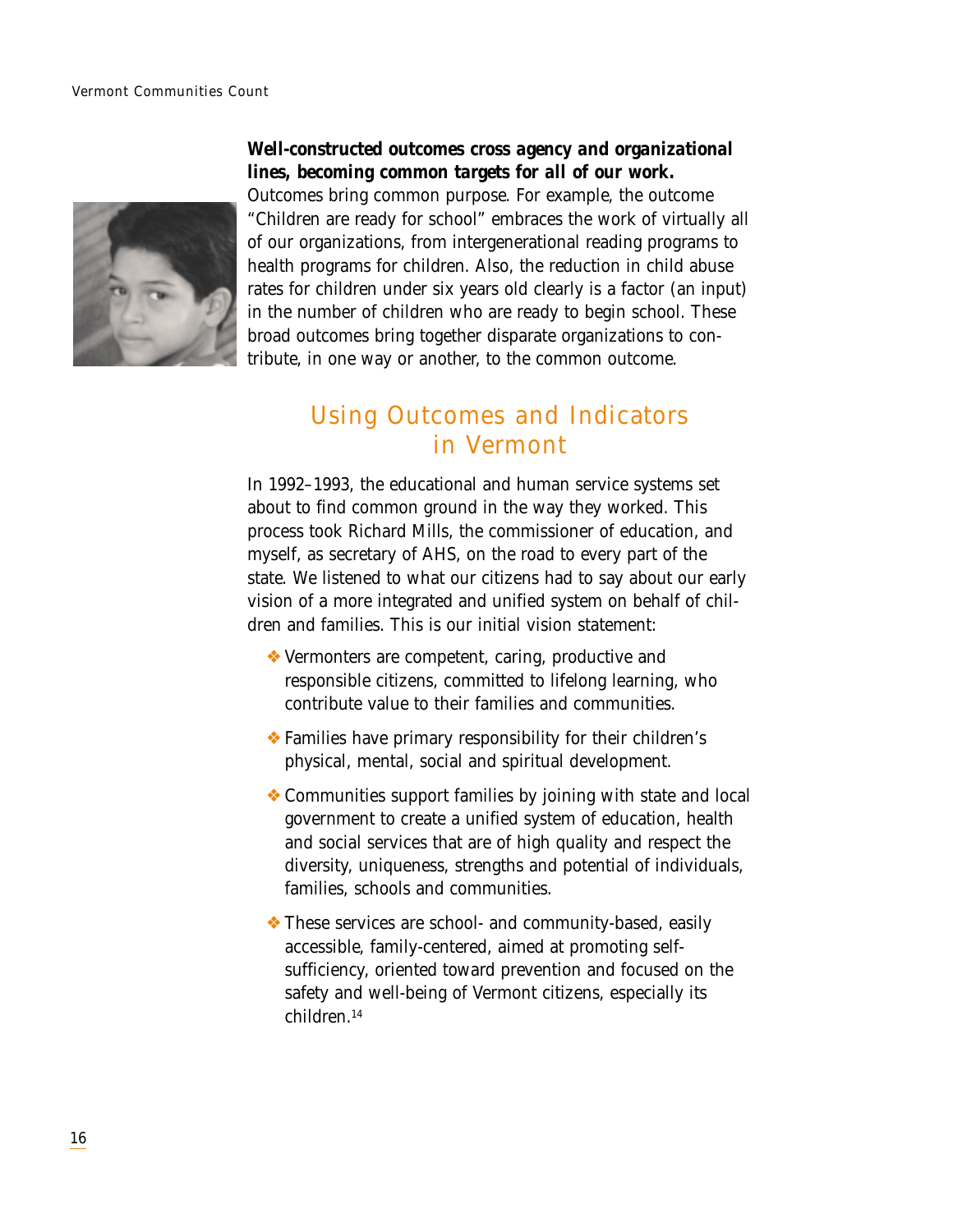At about the same time, both AHS and the Department of Education were obtaining modest General Fund appropriations to grant to local collaboratives. The aim was to begin the process of creating more local focus on and attention to specific outcomes and indicators, such as child abuse and teen pregnancies.

In that formative period, the State Team, a multidisciplinary group of people representing a wide range of interests, was engaged to begin the process of identifying and formalizing a set of agreed-upon outcomes along with measurable indicators related to each of the outcomes.15 The State Team makes sure the indicators are technically sound, and that we consistently improve and constantly re-examine them.

In Vermont, the AHS, the Department of Education, the legislature and our local partners have identified as common ground a commitment to achieving the following outcomes:<sup>16</sup>

- ❖ Families, youth and individuals are engaged in and contribute to their communities' decisions and activities.
- ❖ Pregnant women and newborns thrive.
- ❖ Infants and children thrive.
- ❖ Children are ready for school.
- ❖ Children succeed in school.
- ❖ Children live in stable, supported families.
- ❖ Youth choose healthy behaviors.
- ❖ Youth make a successful transition to adulthood.
- ❖ Elders and people with disabilities live with dignity and independence in settings they prefer.
- ❖ Families and individuals live in safe and supportive communities.

These outcomes, with their related indicators, are the center of the work of the community collaboratives that have emerged in Vermont since 1993. State funding for community partnerships now is based on the well-being indicators. This helps us target work to improve specific indicators that are sub-par in particular areas of the state.17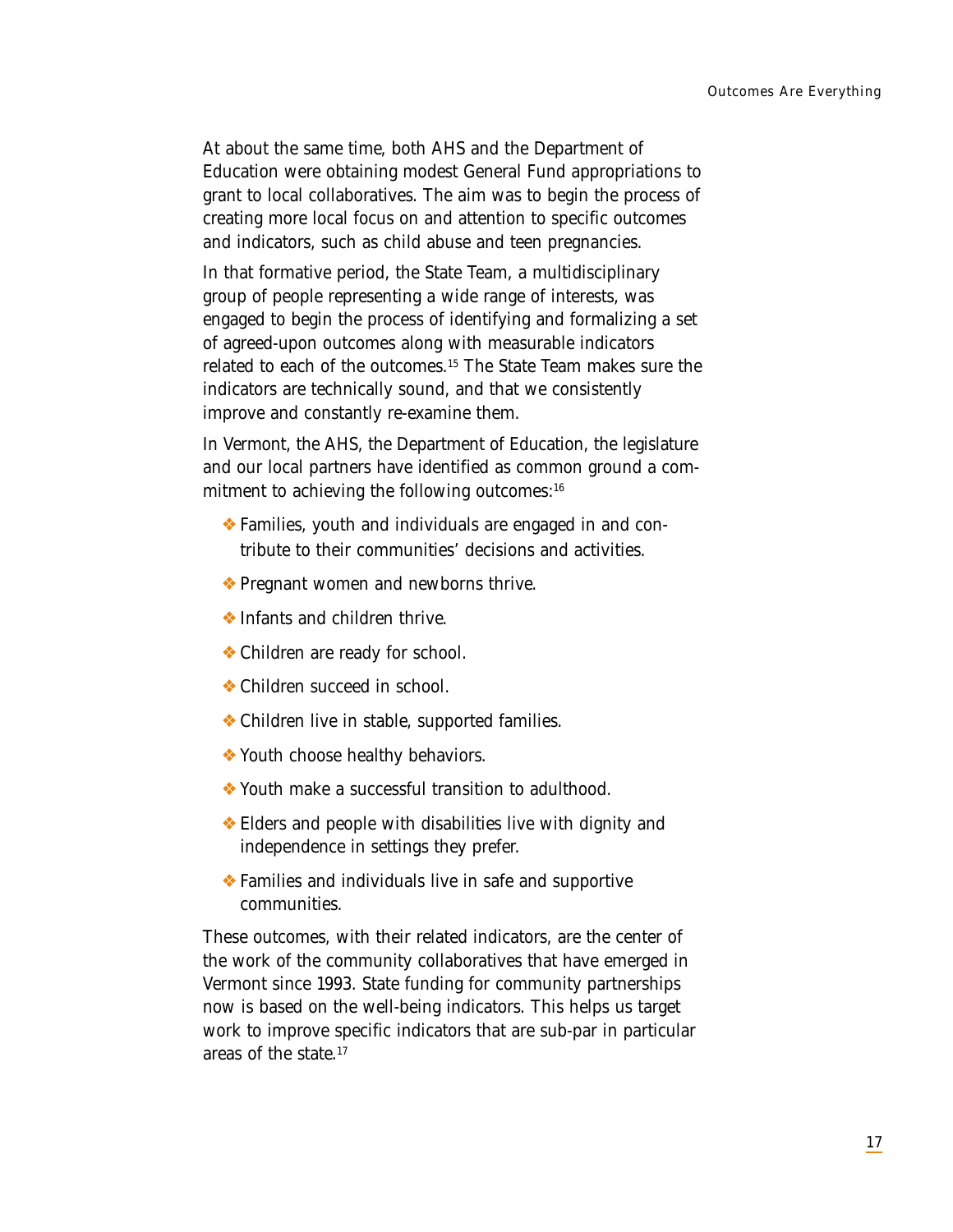This work has been supported by successive legislatures. In the current term, the Senate Committees of Appropriations, Health and Welfare, and Education introduced language to make the concept of well-being outcomes and their related indicators a matter of law. The language follows:

"It is the purpose of the general assembly to support and encourage the collaborative ventures undertaken by The Agency of Human Services, the Department of Education, the University of Vermont and their community partners in order to improve the lifelong well-being of all Vermonters and to create a research partnership with the University of Vermont.

The Secretary of Human Services and the Commissioner of Education shall file with the general assembly a written report regarding the development of state and community partnerships, and the status of state and local outcomes. The report shall be filed annually on February 15.

The outcomes to be reported are: the well-being of pregnant women and newborns; the well-being of infants and children; the readiness of children for school; the success of children in school; children living in stable, supportive families; young people choosing healthy behaviors; successful transition of youths aged 18 to 24 to adulthood; families and individuals living in safe and supportive communities." <sup>18</sup>

## Vermont Reports Progress in Several Ways

If the state and communities are to take seriously the challenge of improving the well-being of children and families, there must be an accounting of that well-being. One of our rules of the road as we developed the outcomes was that they had to be measurable by a series of indicators. Although not all our outcomes are completely described and measured by their related indicators, there are enough of them to give at least a sense of the status of the described outcome.19

Methods of reporting the outcomes and the indicators, both at the statewide level and the local level, are myriad and limited only by creativity and imagination.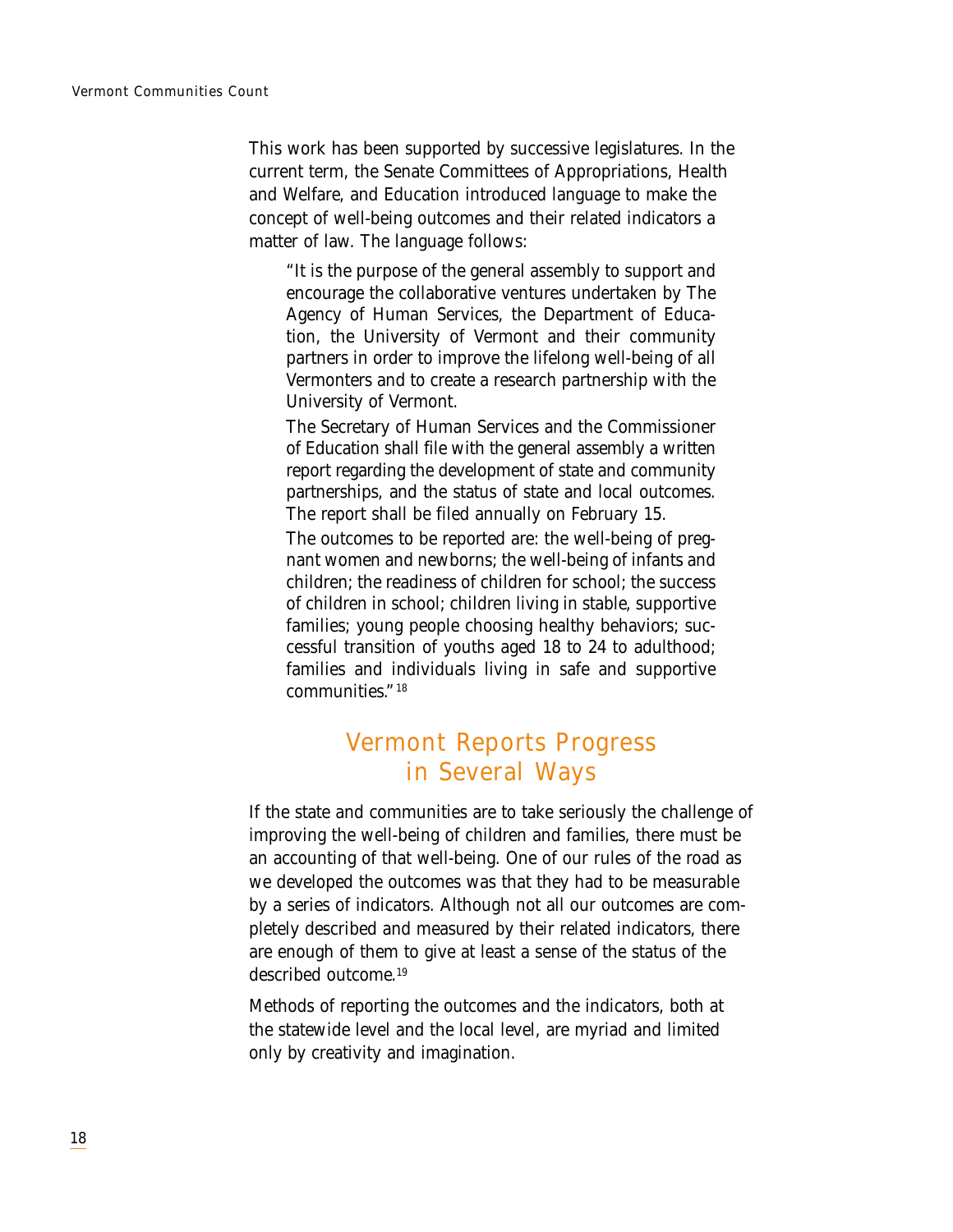#### Well-Being Report

Vermont's first effort in this regard was the publishing of our first "well-being report," *The Social Well-being of Vermonters,* in 1993. The report was a compilation of 51 indicators, distributed among the outcomes, that graphically portrayed progress (or lack of progress) over time, and in most cases compared Vermont to the nation. Each of these half-page graphs was accompanied by another half page of discussion and analysis that outlined technical considerations, along with information regarding the potential connection of the indicator to other indicators.20

This report was well received by the legislature, the administration and the media. Print articles featured specific outcome pages from the report. The press became interested in the community development work that was emerging around the state.<sup>21</sup>

#### Community Profiles

In 1995, AHS published a localized version of the well-being report, *Community Profiles.*<sup>22</sup> *Community Profiles* had a format similar to the statewide report, but took well-being comparisons to the level of 60 school districts. These profiles compare school district data to county and statewide indicators.

#### Vermont's *Community Profiles* Up Close

Our *Community Profiles* reports usually present rates as well as counts for each indicator. Rates (for example, percents, or rates per 1,000 population) adjust for the varying size of populations. Population figures used in calculating rates are estimates, not exact counts; therefore, the rates shown are also estimates. Because numbers (or counts) at a community level (and sometimes even at a county or state level) can be small, even small year-to-year changes can have dramatic effects on rates. In order to provide a more reliable basis, we calculate some community-level numbers and rates using three-year averages. In such cases, data labeled "1995," for example, refers to the average of the years 1993–1995.

In the back of the report we provide detailed notes and statistics on the indicators, including (where appropriate) the actual numerators and denominators used to calculate the rates, and "95 percent confidence ranges." The confidence range, similar to a margin of error, represents the range of values within which the "true" or underlying rate is likely to fall (with no more than a 15 percent rate of change). If the confidence ranges for any two rates for a given indicator (e.g., state and county, county and community) overlap, they are not significantly different, statistically speaking. However, statistical significance is only one factor communities may want to consider as part of their assessment and planning.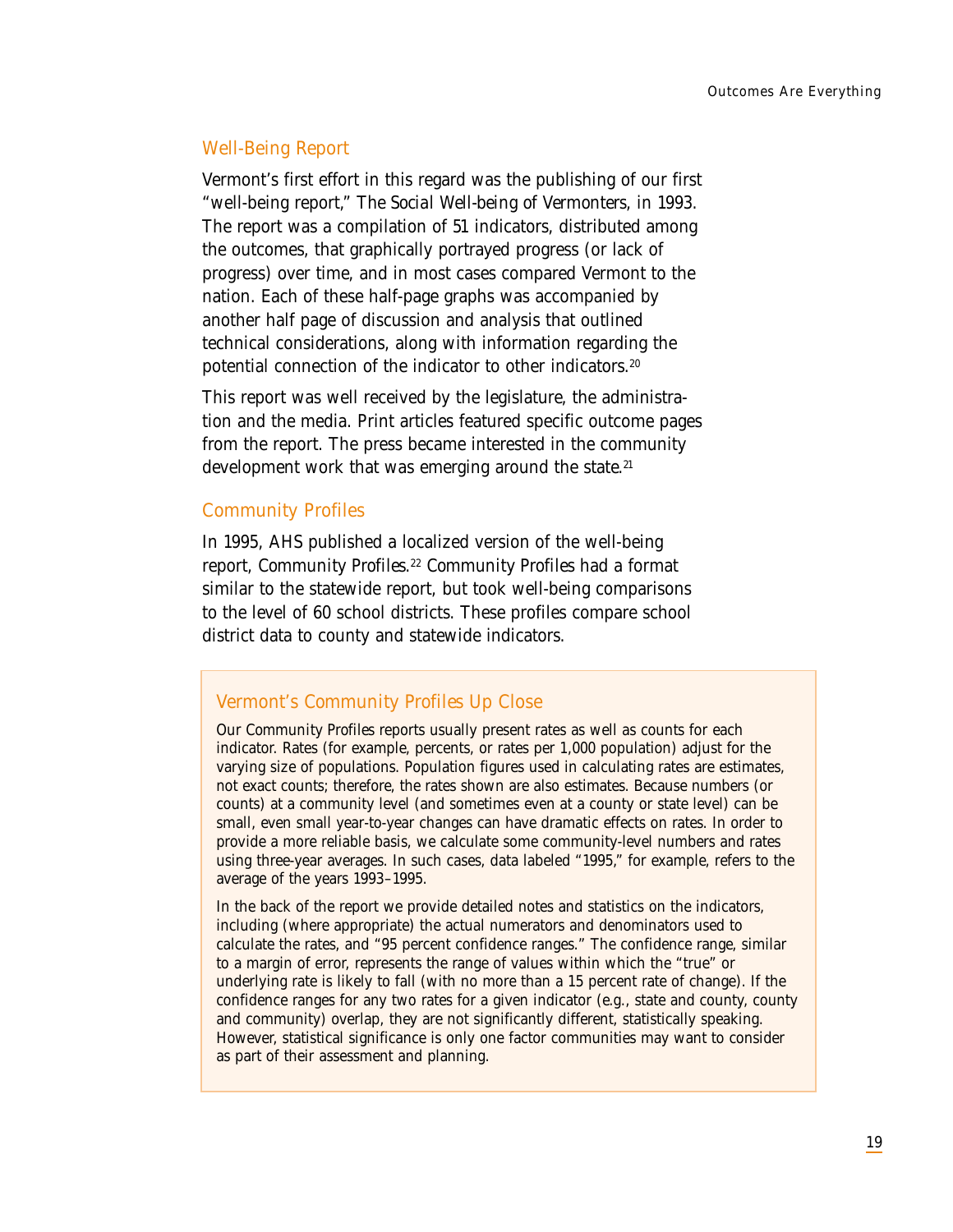

Generally, the most meaningful and useful comparisons for a community are with itself, over time. However, for each indicator, we also present data for the state as a whole and for the relevant county to provide additional context for comparisons. For some indicators, we also identify statewide goals set out in *Healthy Vermonters 2000,* our public health compendium.23

This project reflects the cooperation of many people within AHS and elsewhere in state government. Original data sources are noted in the back of the report. However, responsibility for the accuracy of the data rests with AHS's Planning Division.

The format for the *Profiles* is a work in progress. As communities consider and use the data, they tell us how to make it better and more useful. This approach quickly allows any given community or local partnership to understand how well-off its people are, in very specific ways.

#### Spreading the word

*Proactive distribution:* We distribute hard copies of both the *Community Profiles* and the statewide well-being report to Vermont's media, editorial boards, community partnerships and other opinionmakers in specific Vermont communities. In addition, every legislator who is on one of the standing or special committees that interact with either AHS or the Department of Education receives both the well-being report and the *Community Profile* that reflects his or her individual county or school district.

*Internet:* Since 1997, all of these data have been available on the World Wide Web (www.dsw.state.vt.us/ahs) in downloadable form. By reviewing "hits" we know this is a very popular feature.

*Wall charts:* One of the most effective ways we have found to share the outcomes is a set of large wall charts that show fundamental trends. We post these charts in places where people come together for training and meetings. For example, the AHS building has a large meeting room known as the Skylight Conference Room. The walls of the Skylight Room now are lined with clusters of wall charts that show progress toward outcomes — or the lack thereof. The same technique is used in the local AHS offices of Morrisville in Lamoille County.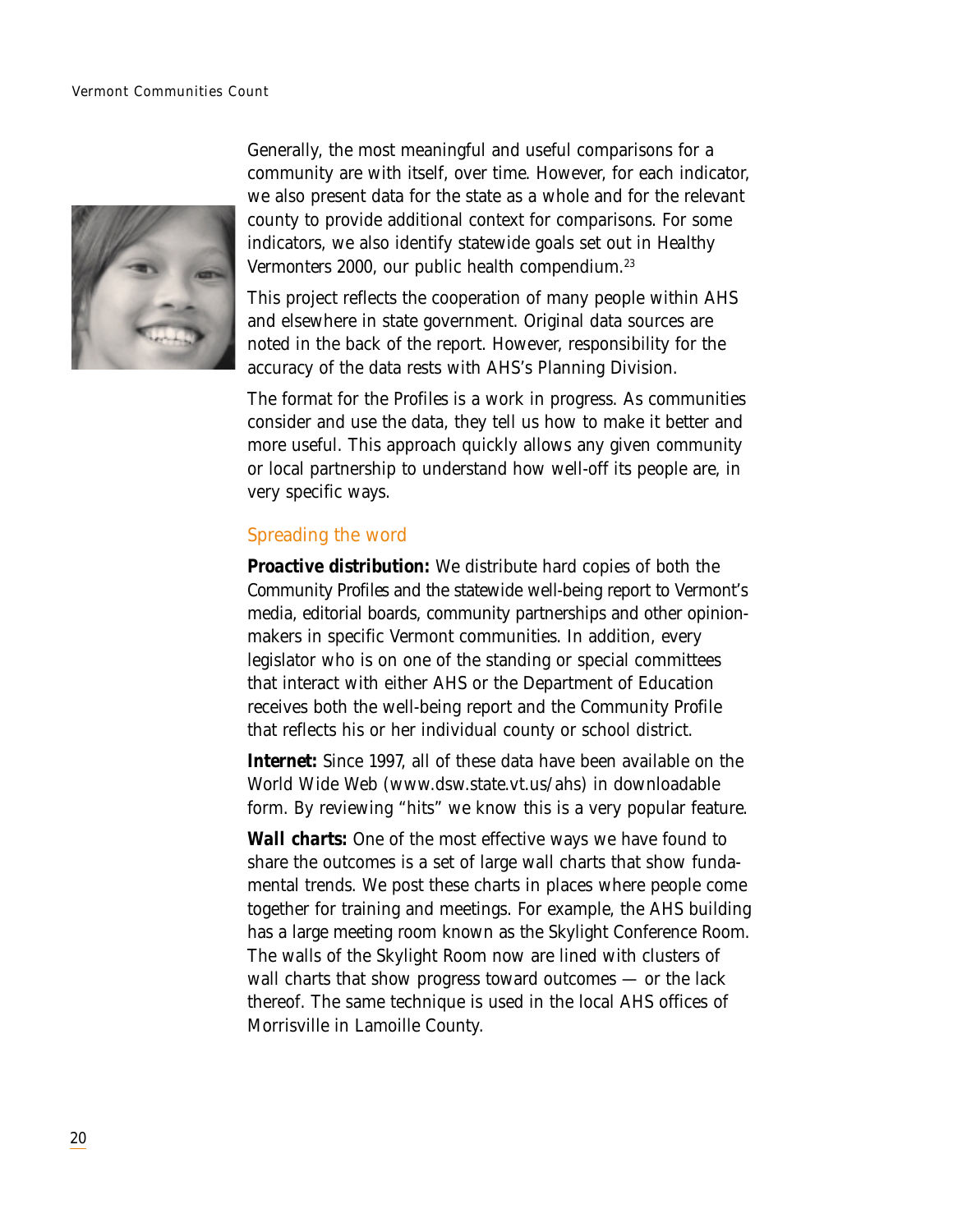*Top 10:* We generate a special "top 10" list of communities or areas that have shown the most progress in the most indicators. This management report is the basis for customized analysis letters to each of those communities or partnerships.

*Television:* Once a year, AHS hosts an interactive television program to present the reports. The target audience is government's middle management and representatives from the substantial nonprofit community. (This is important because more than 80 percent of state and federal funding administered by AHS goes directly to benefits for people or grants and contracts to nonprofit and for-profit agencies.)

**Prevention Conference:** Each year, the reports are summarized at the annual Governor's Prevention Conference, an assembly of several hundred people from across Vermont who are interested and involved in the broad prevention agenda.

*Staff evaluations:* Starting in 1998, Vermont added a question to the annual personnel and contract evaluation forms for state government employees and contractors: "What did you or your organization do this past year to help improve the well-being of Vermonters, as measured by Vermont's outcomes and indicators?"

*Word of mouth:* Personal communications between families and local providers — for example, conversations that occur during early baby visits, which now reach 70 percent of all newborns in Vermont, rich or poor — promote higher expectations about the future well-being of children. Between 1993 and 1999, we reached the families of more than  $17,000$  babies this way.<sup>24</sup>

In these ways, information about outcomes and indicators reaches our citizens, from those at the highest levels of state government to the average person on the street. The result is a broader understanding of and enthusiasm for focusing on outcomes and indicators. It also gives rise to healthy and friendly competition among communities.

Our future plans to enrich the data available to Vermonters includes localizing ANFC data and disaggregating Medicaid system data. We also are exploring the application of GIS mapping technology to more effectively present data to communities.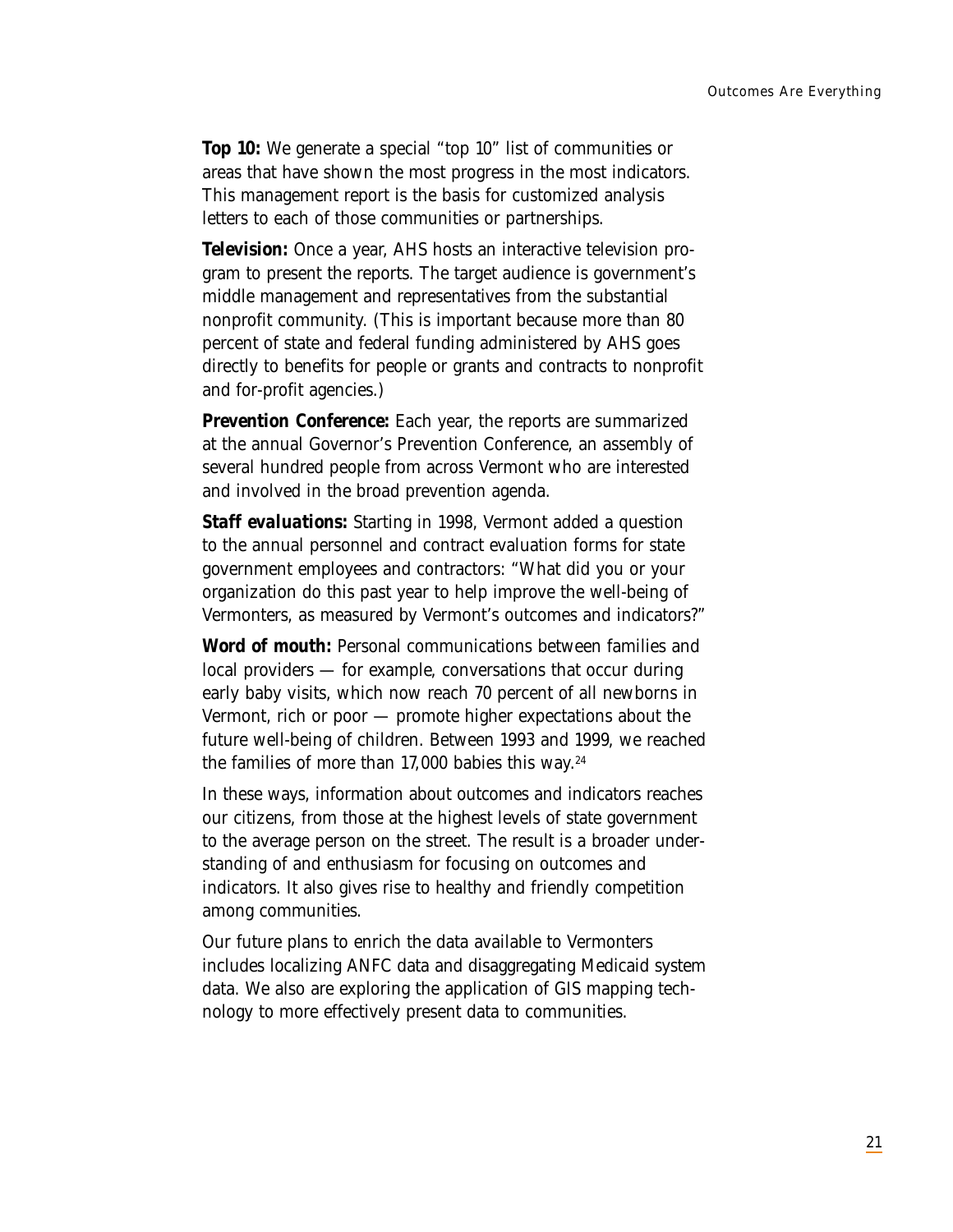

## Using Outcomes to Shape Human Services

The use of outcomes, both nationally and in Vermont, has focused on the well-being of children and families. Most of that work has taken place in the realm of social and human services, including health and education.

Traditionally, we've organized our thinking about human services around line agencies and departments, such as the Department of Social Welfare, the Department of Education, the Department of Mental Health, the Office of Child Support, the Department of Public Health and so on.

Over the years, however, that categorized concept has started to give way to the idea of developing our work around functions that encompass the mandates of several line agencies. For example, early childhood development is a function that cuts across all of the agencies listed above, as well as Corrections.

At one point, as part of the movement toward managed care, longer-term developmental issues regarding health and its connection to other sectors took a back seat to cost control. However, during the past several years, Vermont's AHS and the Vermont Association of Hospitals and Health Systems, with particular leadership from Copley Hospital in Lamoille County, have agreed on a common set of outcomes and indicators.

For example, AHS and the health care system are working together on the outcome "Infants and children thrive." Our modest goal is to have the lowest infant mortality rate in the world. Vermont's infant mortality rate had always been significantly better than the nation's, but during the 1990s, Vermont's rate stayed stable between five and six infant deaths per 1,000 births, while the nation's infant mortality rate dropped from 12 deaths per 1,000 births to about the same level as Vermont's.25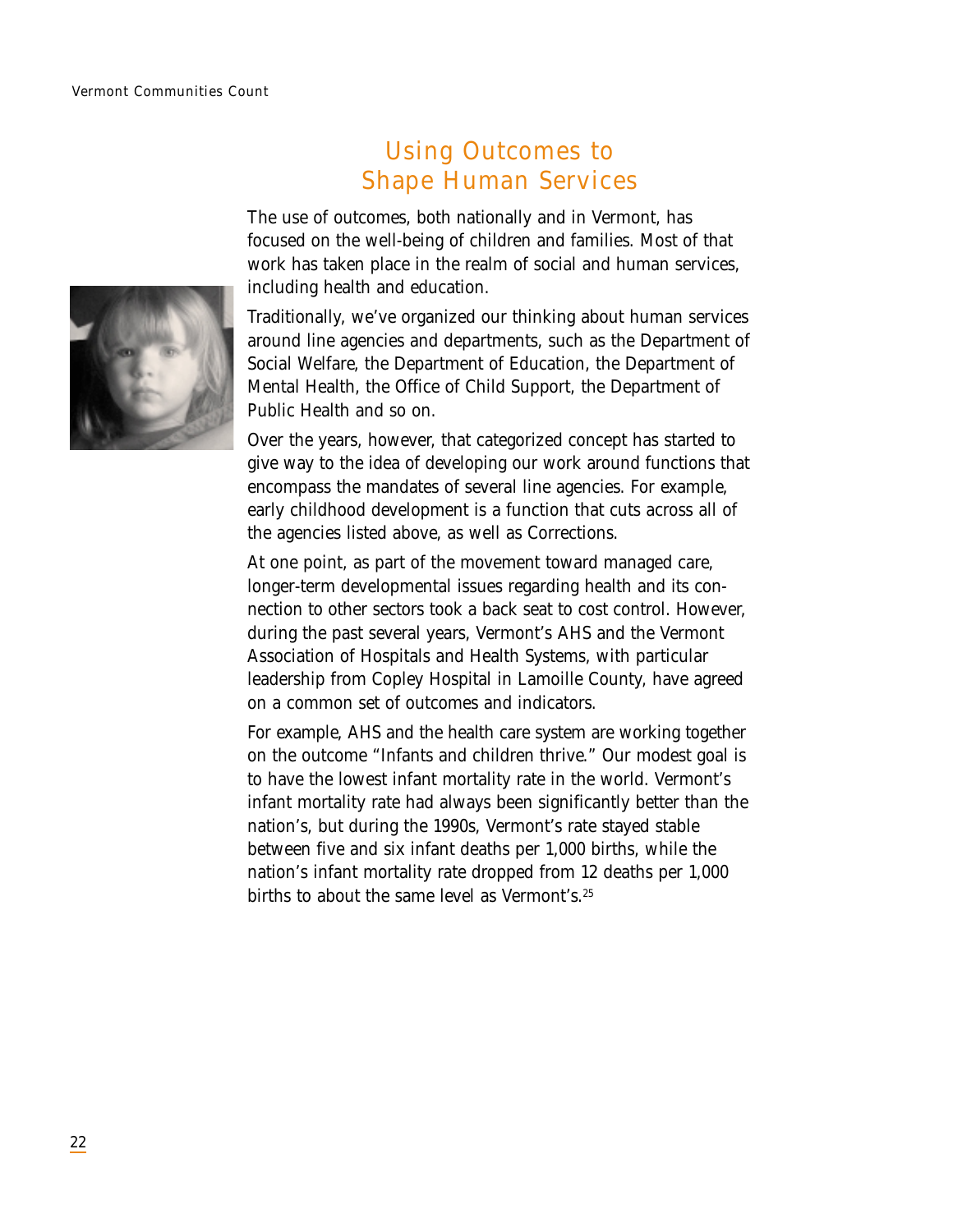Using this common indicator, both the human services system and the health care system recognize that by localizing the indicators, informing communities about their specific infant mortality rates and helping communities make the connection between infant mortality and related indicators such as low birth weight and smoking, we can improve this outcome.

Many agencies, including AHS, use the outcomes and indicators to inform the budget-setting process.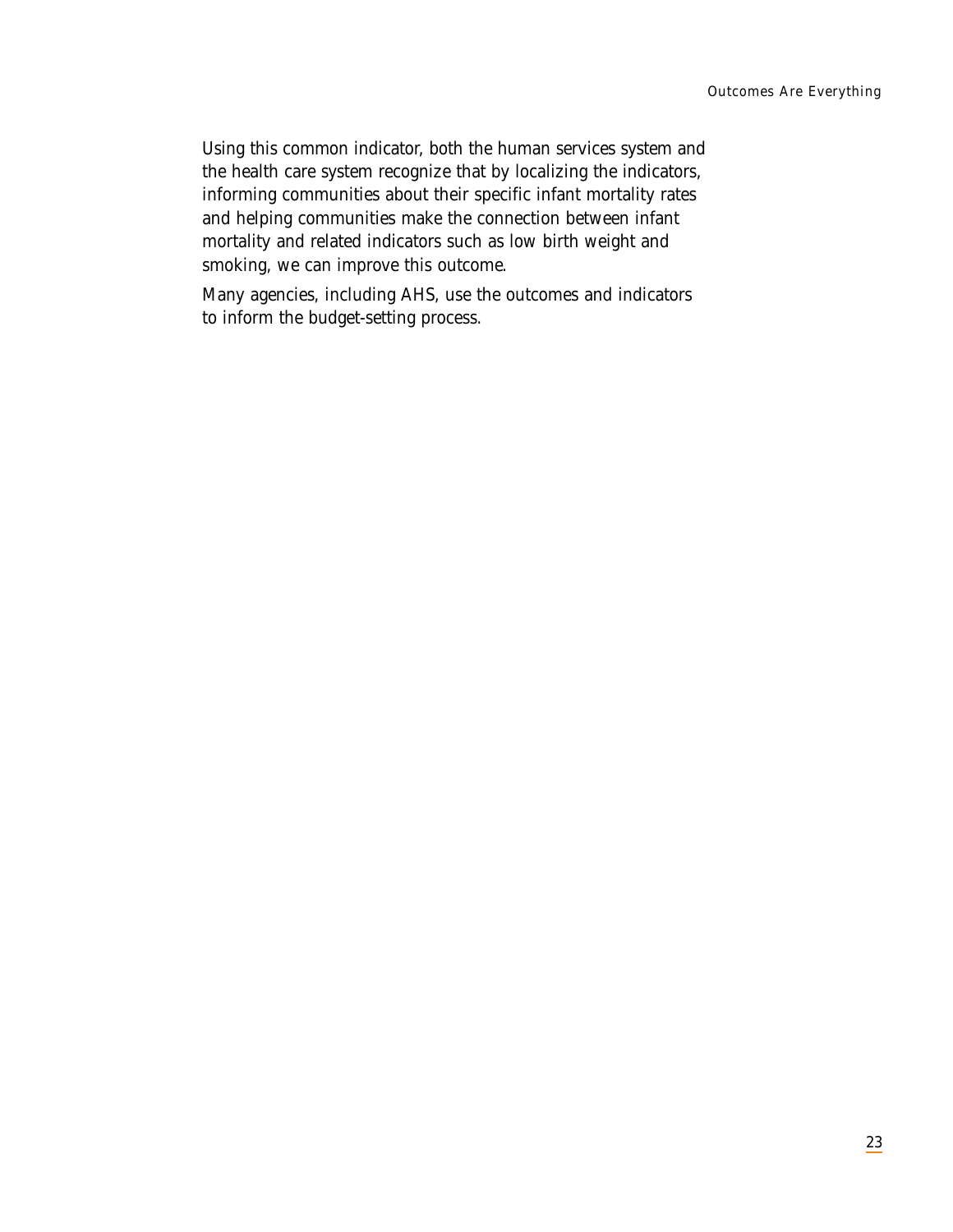# Accountability: Tying It All Together

countability has many definitions, and they're often related. For example, there is the straightforward not of moral accountability, simply doing what is right. There is accountability associated with performance — measure related. For example, there is the straightforward notion of moral accountability, simply doing what is right. Then there is accountability associated with performance — measures of efficiency and productivity within a defined programmatic area. And there are higher-level political or fiscal concepts of accountability.

These sketches largely define traditional systems, categorical fiscal flow and specific and related programs. While they are all important accountabilities, we have been searching for a new way of thinking about how people are best served, and how all players in that process can be held accountable.

Accountability, in the best sense of the word, is the recognition that activity, focus, organization, leadership and resources all can combine to bring about a desired result or outcome, and that all those who contribute can take credit.

## Indicators: Entries on Vermont's Balance Sheet

The business analogy for accountability is a balance sheet. The primary outcome for a business is to improve the equity of shareholders. "Improved equity" is a broad outcome that serves as an umbrella for all other business functions, such as treasury, marketing, inventory, sales and workforce development.

The equivalent of "equity" in the people business is the well-being of citizens, using specific indicators that represent progress toward agreed-upon outcomes. For example, the outcome "All children are ready for school" is best achieved when all functions, in and out of government, can demonstrate that they are contributing to achieving this outcome.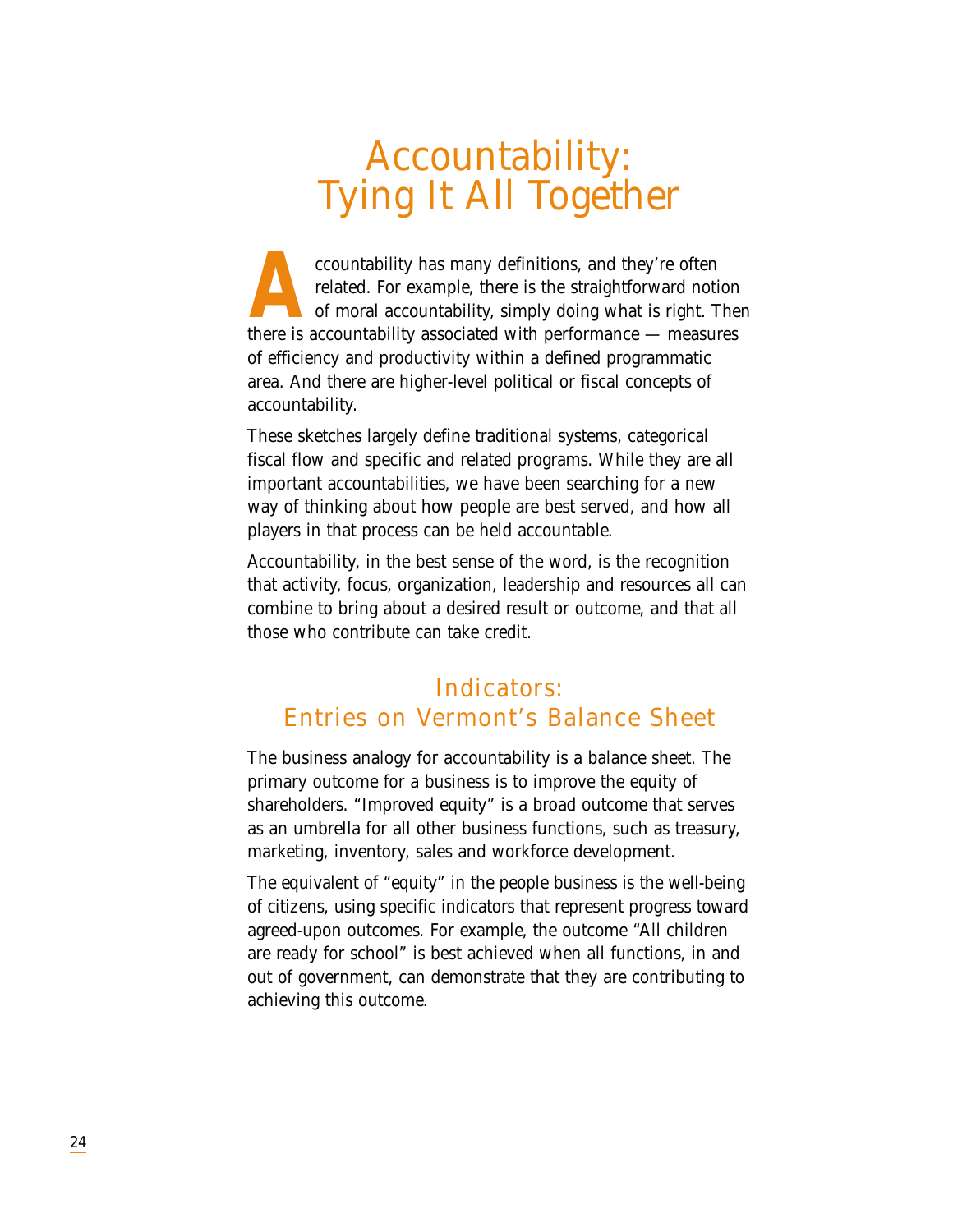In this system, an important part of accountability is presenting to local communities, in a straightforward and understandable way, "balance sheets" regarding social well-being. It's vital to ensure that local people accept data as valid. It's also crucial to promote an environment in which local partnerships can develop strategies and carry them out to improve the outcomes.

## Accountability at the Community Level

The real value of prevention and early intervention investments is that these activities raise community expectations and release previously untapped energy. This value-added aspect of the process has yet to be calculated, but it is immense.

In Vermont, for example, we've cut the child sexual abuse rate in the under-six age group almost in half in the past few years. $26$ Inexpensive early intervention programs, expanded health care for children and tougher reporting and enforcement all have played a role. But what is uncalculated is the power of citizens spreading public health messages at the grassroots level, in ways state government could not hope to do. An analysis of the child abuse reductions shows that those areas of Vermont with the strongest local collaboratives enjoy the best results.

Using ever-developing community partnerships as key vehicles, the potential to engage communities around an expanding range of outcomes and indicators is vast. This is the basic framework for developing systems of accountability. See Appendix B (page 62) to learn how the City of Barre developed a system of accountability based on local outcomes.

## In the End, Accountability Is About Building Support

When we come upon an apparently successful and effective community, do we know why? Who is responsible for that success and effectiveness? Who is accountable? Is it the mayor and the governing council? Or are the school board and the education establishment the ones who are accountable? Perhaps it's the police or fire services. It might be the service clubs or the sports and recreation programs. The list of assets can be formidable,

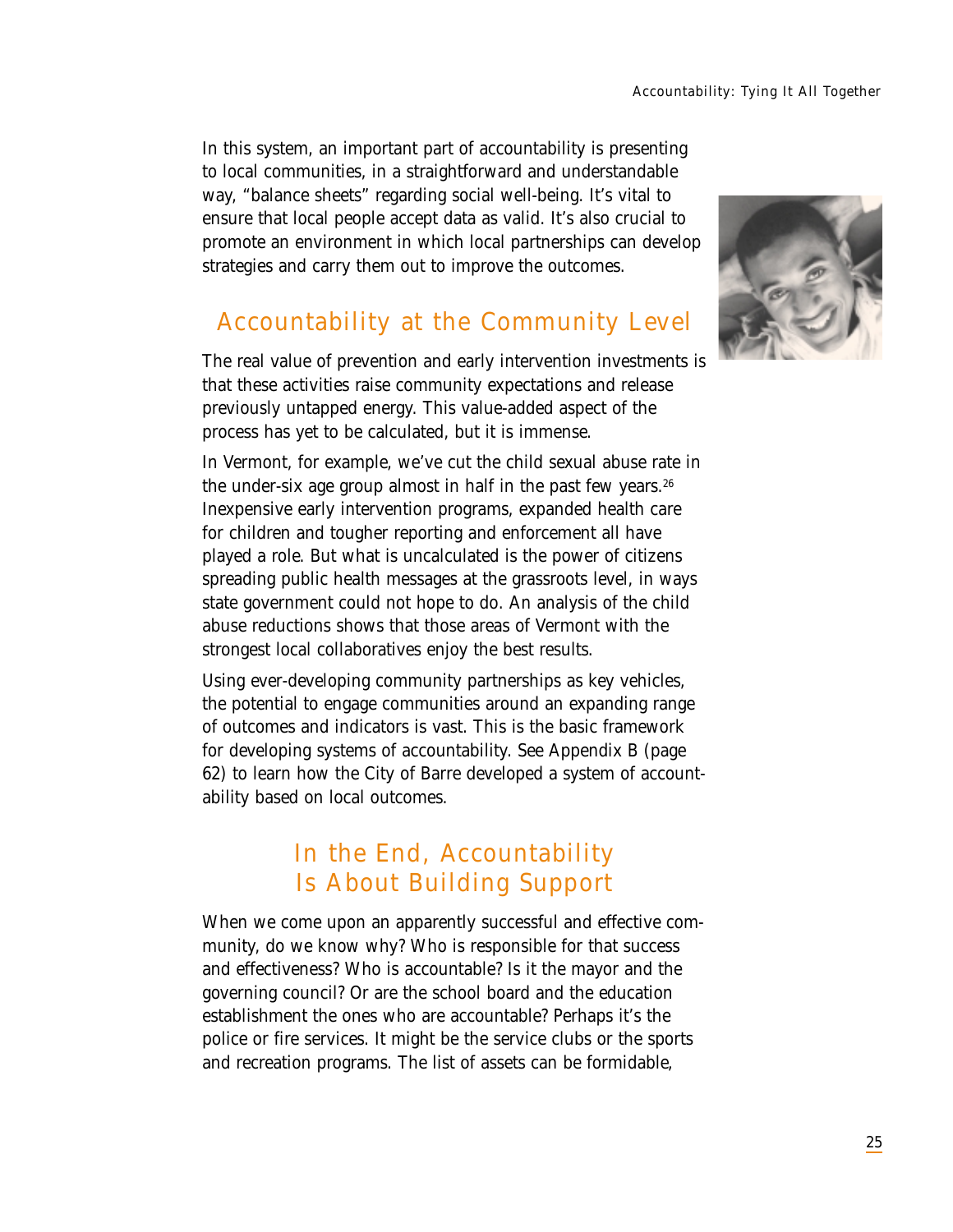and the number of people involved are many. Healthy church life, the media, the arts community, and strong economic and family environments all play a role. All these people can take pride as contributors to this healthy community. They are all accountable in the best sense of the word.

One of the unfortunate by-products of traditional hierarchical organizations is that control and accountability are limited to individual programs. Mark Friedman makes the case that accountability for such programs is really based on performance indicators of productivity and efficiency.<sup>27</sup> Even at that level, many data-gathering efforts slip to mere activity indicators. For example, they ask "How many?" instead of "How well?"



Another view of this kind of accountability is understanding the personal sense of achievement and recognition when something in which you are involved goes well — or the sense of concern and worry when things go badly. This is a healthy sense of personal accountability that cuts to the heart of human nature. It is a much more powerful construct than hierarchical or programmatic accountability.

This view requires a broader version of accountability, authority and responsibility than our traditional ways of governing allow. In this sense, accountability is not an exercise in fixing blame, but in building support. In the broader world of outcome thinking, accountability is not focused on a particular organization or structure, or on any given person or people within that structure. It is focused on the best interests of all of the people within a community.

Over time, this way of thinking changes the role that state government can play and enhances the work of communities.

This is an important lesson. The state can help with some of the building blocks that help support a healthy community, such as providing universal health care for children. In addition, the state can help insure basic equities like adequate school funding. However, the real work — the work that makes the difference is now occurring in Vermont's communities, where people across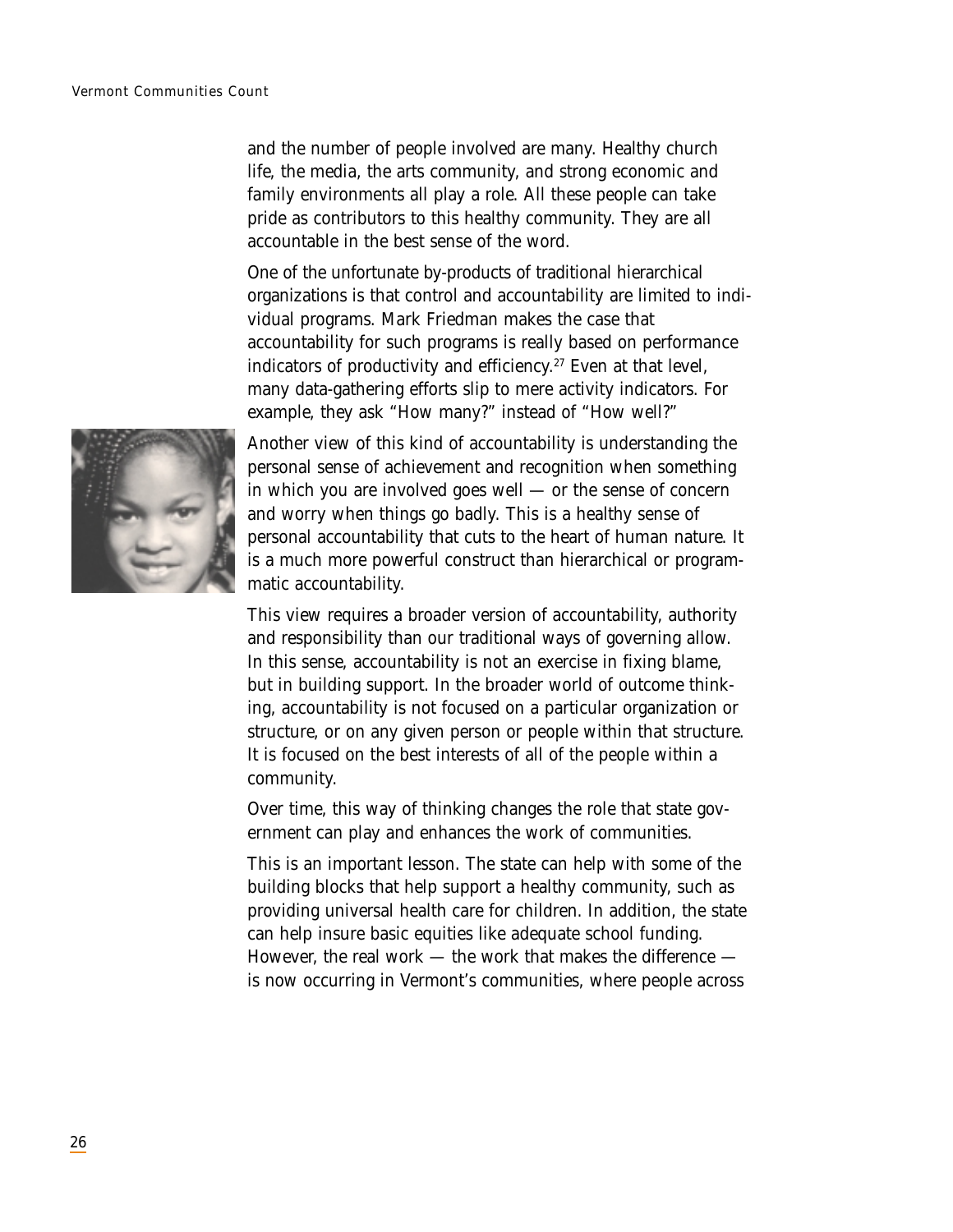this little state are engaging each other and partnering with state government around improving the well-being of their people in measurable ways.

The improvement of an ever-wider range of outcomes and results for our people, community by community, is the truest sense of what accountability is all about. Structure, politics, organizations, programs, activities — all take a back seat to improving the indicators of well-being. This process is the ultimate, most effective view of accountability.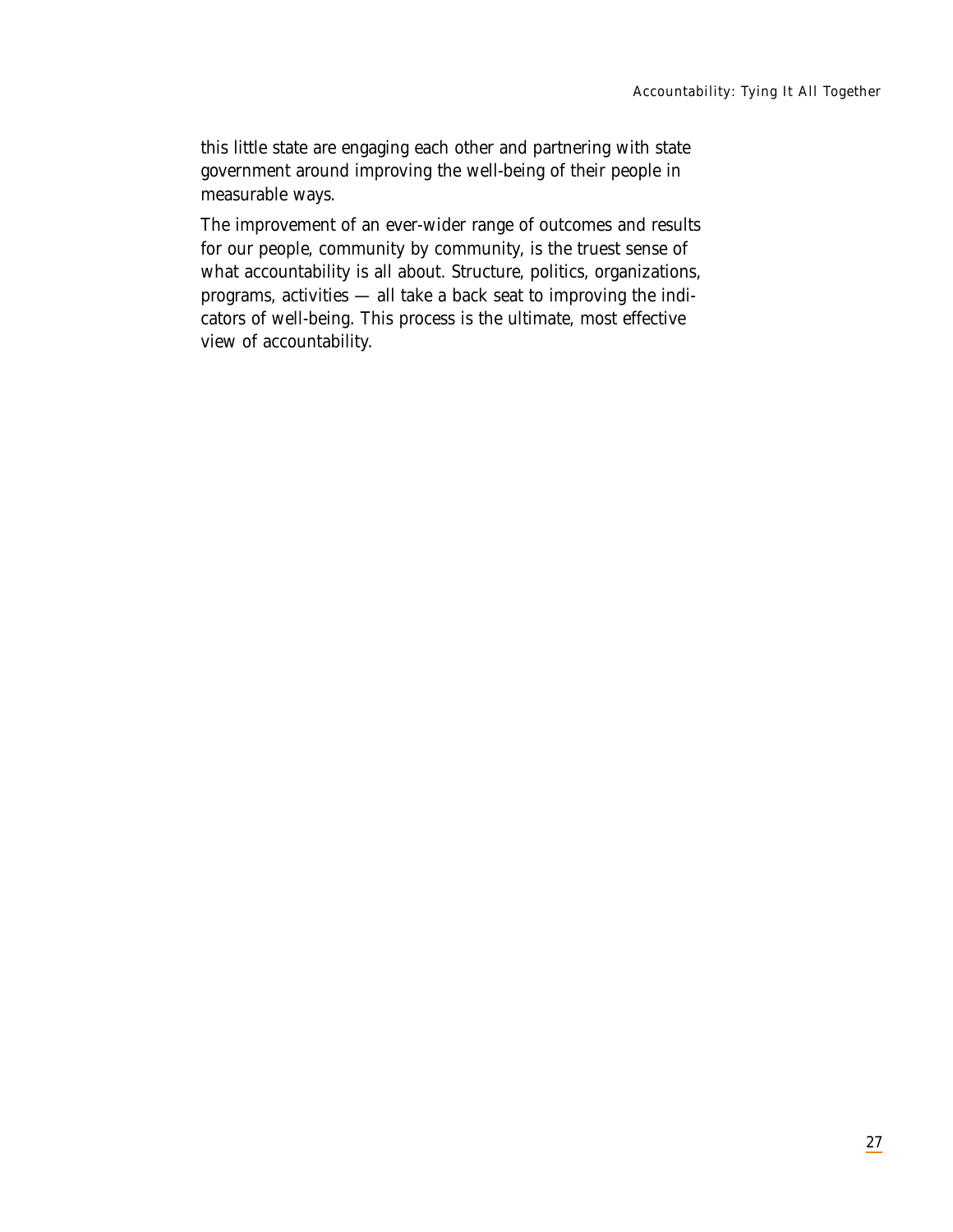# What's Next for Vermont?

## A Critical Mass Now Exists

Unto its seventh year. During that time, we have seen the strong growth of local collaboratives and partnerships with state government. But most important, we have seen indicainto its seventh year. During that time, we have seen the strong growth of local collaboratives and partnerships tors moving in a positive direction as they support the broader outcomes.

Critical mass, in the physical world, creates gravity. In Vermont's community development initiative, local collaboratives have gained enough momentum and touched enough lives that they are developing a sort of gravity, or critical mass, of their own drawing ideas, energy, outcomes, technology, programs and people into the overall prevention and outcome agenda. In turn this creates more energy and more critical mass. All this helps develop a strong system of accountability.

#### Community Reparative Boards

One of the best examples of community accountability at work in Vermont is the emergence of Reparative Justice Boards, administered through the Department of Corrections. Currently, there are 30 boards composed of lay citizens to whom the courts send nonviolent offenders with a high potential for rehabilitation.

The concept that drives the boards is reciprocity: Offenders come from communities and their actions take something away from communities — so they should help repair communities.

A board typically meets with offenders and explores all aspects of crimes. Victims also are invited to be part of the process. The board, the victim and the offender agree upon the offender's reparation to the community. Under the law, the board may require a direct apology to victims, direct restitution to victims or community service.

This rapidly growing movement in Vermont indicates how much communities yearn to take more control over their futures.

### The Next Few Years

We feel Vermont now is ready to develop local governance structures that are flexible enough to work on different outcomes in different parts of the state for different reasons. Vermont and a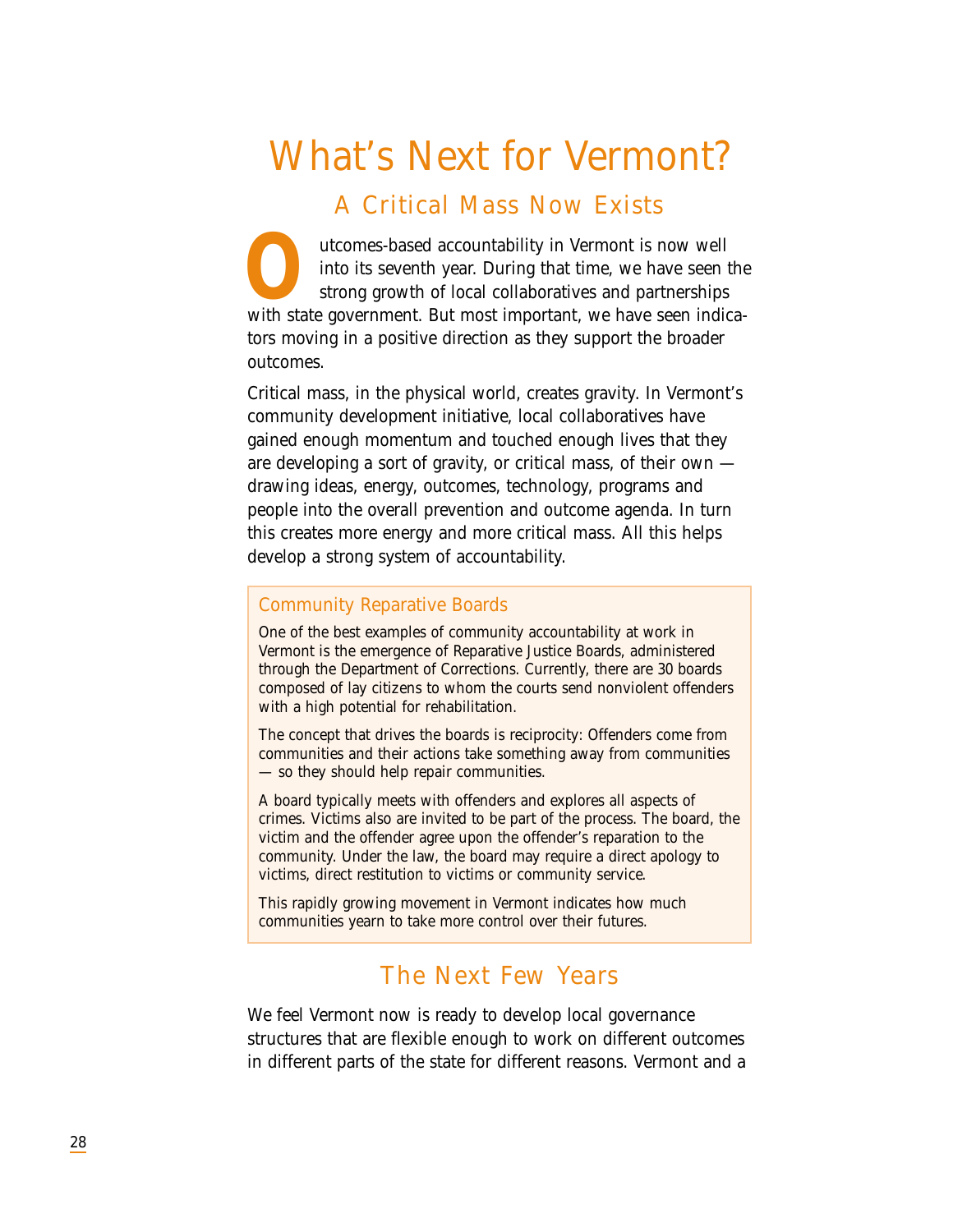few other states are ahead of the pack in this area. We're experiencing the beginning of a major shift in the way government delivers services to citizens, starting with the devolution of responsibility and authority from federal to state to local systems.

New legislative language gives the commissioner of education and the AHS secretary considerable discretion in determining when a community partnership is eligible for additional resources to begin developing such governance structures. The criteria we will use to make these initial judgments include the inclusiveness of the partners, their strategies to engage local people and the degree to which a partnership's mission is focused on changing specific outcomes and indicators.

Over the next three or four years we will see the regional partnerships continue to gain in strength, capacity and focus. Increasingly, they will be seen as equal partners with state departments to achieve significant ends. We also will move toward a more equitable allocation of resources based on what we've learned about rewarding positive outcomes. We'll see uneven performance around the state as key players in the smaller community partnerships such as Hardwick, Barre City and Bellows Falls come and go. The flywheel of the larger, more regional partnerships will provide an important safety net.

The relationship between AHS, the education department and the health care system will continue to grow. The relationship with the courts is being strengthened, and it is very possible that with a new emphasis on adolescent issues, we'll see new players become part of community partnerships.

As we move forward with this partnership work, we hope to be able to focus more on supporting one another's work rather than devising elaborate systems for tracking accountability of the program or activity. As the sense of mutual accountability grows, the need for detailed reporting structures will diminish. This saved time will be reinvested in professional development and improved communications flow. We'll move toward peer review processes, rather than top-down evaluation approaches. This may mean that within our own agency, our staff will be given the flexibility to adjust their job descriptions to meet changing circumstances and to share their skills more fully with people in other departments, as well as with people in our communities.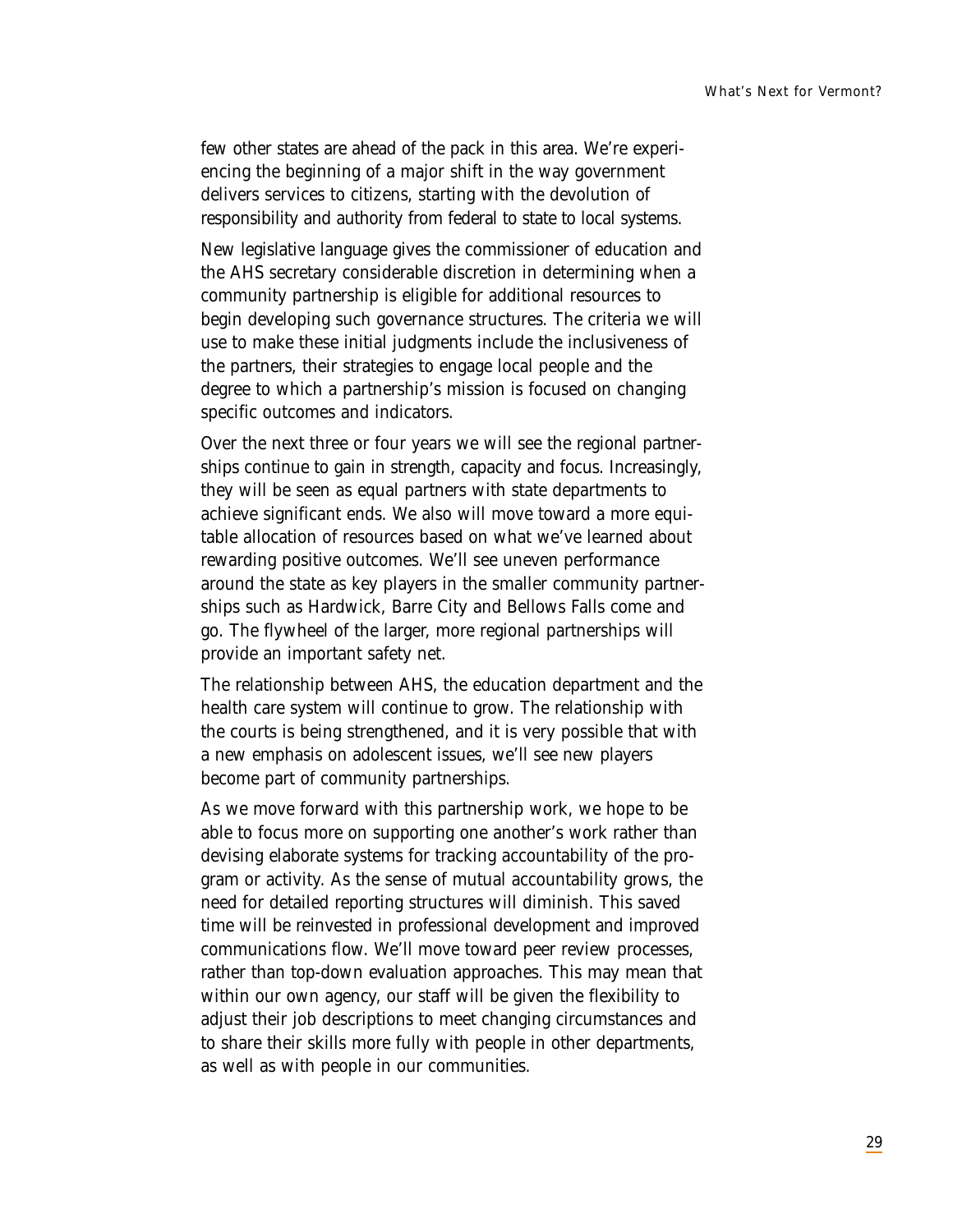We also need high-quality professional development opportunities for teachers, criminal justice personnel and human services providers. We need to enhance each district's and each agency's capacity to provide leadership and training opportunities to nurture and sustain the next generation of leaders to act as coaches, mentors and trainers.

In the short term, one of the next steps will be to continue the systematic review of indicator progress in the partnership areas. We will learn more about the common characteristics of successful partnerships from these assessments.

## Changing Roles for States

Most state governments are accustomed to providing services directly, in rather impersonal, uniform ways. The development of community capacity to take on many of these responsibilities and authorities will fundamentally change the way states govern.

In Vermont, the state's role in developing effective, reciprocal partnerships continues to evolve. One of our most important roles is to continue to put in place the strategies that form a solid foundation for community development work. State leadership must maintain a clear vision, providing information, identifying opportunities for change and convening local partners to address those changes.

We consider the completion of the movement toward universal access to health care a primary strategic initiative. Over the next two years, we will achieve statewide access to early baby visits for all newborns. Another state strategy is to enhance early childhood development work, including higher quality child care, infant and toddler services, Head Start-type preschool, greatly increased focus on early literacy and strengthening our essential network of parent-child centers. In addition, Vermont's state government will enlarge its roles in negotiation and monitoring as its direct service work declines. More direct services will occur in communities.

The path won't be smooth. In some places, the process will take many years and will involve considerable trial and error; it will require great patience and understanding. In other places there will be rapid and constant progress. But overall, we will see measurable improvement in the well-being of our people.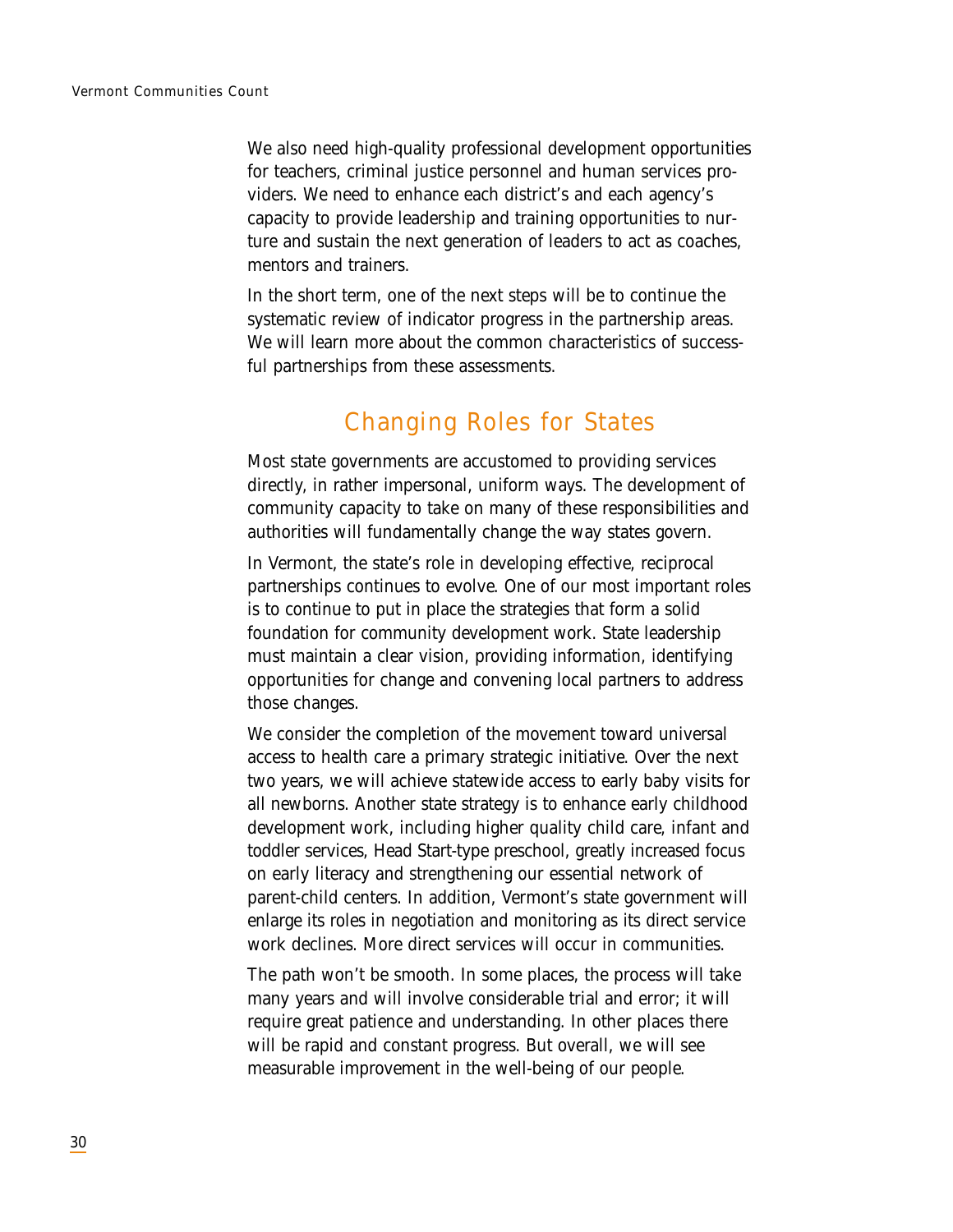# CASE STUDY Lamoille Valley: People in Partnership

## Sailing the Uncharted Waters of Change

**O**ne of my joys is sailing, with an occasional blue water trip. These trips are not unlike Vermont's journey into the uncharted waters of outcomes, community development, partnerships and accountability. This is where the trip. These trips are not unlike Vermont's journey into the uncharted waters of outcomes, community developof leadership, ability, relationships and trust are directly connected to productive experiences. No other area of Vermont has gotten a better start on its journey than Lamoille County.

During the past few years, almost all of the indicators in Lamoille County have improved at least as much as statewide indicators. In fact, five indicators have performed at higher levels than the state — in some cases, in multiples. Many of these indicators began to show accelerated improvement at the same time that partnerships became a real factor in the way Lamoille County delivered human and educational services.

Other factors have played into the strength of Lamoille's community partnerships. Lamoille was one of the first areas to receive Success by Six resources, which were primarily aimed at getting community partnerships off the ground to improve the well-being of children under six years old. Next, Lamoille is the only region of the state where health systems — mental health, hospitals and long-term care — work in conjunction. Lamoille is also one of only three sites in Vermont where the state and its community partnership, People in Partnership, agreed to work together to reduce the number of children in custody.

Finally, People in Partnership has enjoyed particularly strong local leadership as well as constant support from the governor, two successive commissioners of education (Marc Hull and Richard Mills) and the Vermont Agency of Human Services.

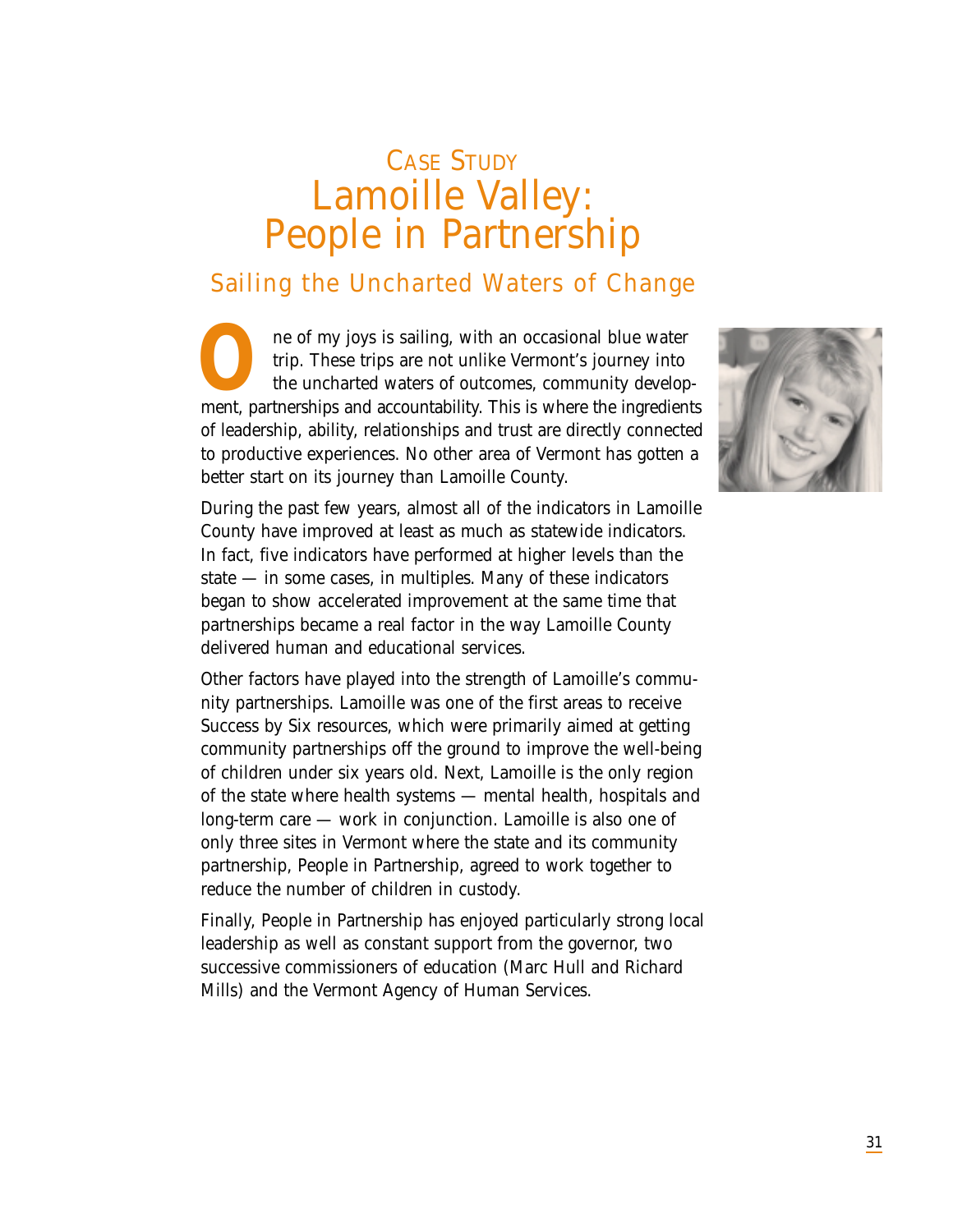

As recently as 15 years ago, the Lamoille Valley Human Services District was known for its fragmented services, lack of cooperation and outright hostility among its service providers and case workers. Today, this same district is known for effective cooperation and collaboration between service providers and community members.<sup>28</sup>

What turned Lamoille around? As usual, no one thing was responsible for the profound changes Lamoille County experienced in the 1990s. Rather, a series of events, some external and some internal, changed the way people in the district worked together. William Alexander, executive director of Lamoille County Mental Health, puts it simply: "Some years ago, and it is hard to determine the exact moment, the leadership in this county began to look at outcomes through the eyes of our clients and other agencies. This basic shift has served to organize and even accelerate our partnership possibilities." <sup>29</sup>

## About Lamoille County

Lamoille County is largely rural, with a population of around 21,000 people. It is one of the fastest growing counties in the state. Home to two major ski resorts, Lamoille's employment is concentrated in the service industry and in wholesale and retail trade. There is a small manufacturing sector and some farming. Its 10 towns include areas of isolated rural poverty as well as wealthy resort communities.

## Leadership in Lamoille

A common way to assess community strength is to look at the longevity and impact of an area's leaders. Lamoille has had extraordinary, active, experienced community leadership. The accumulated experience of the key Lamoille Valley players totals more than 225 years. Following is a list of some of Lamoille's most active leaders, along with the number of years they've held key positions in the area. None of these leaders is a wallflower; each, in his or her own way, carries a formidable reputation. Their wisdom and experience have given Lamoille an important foundation for developing partnerships.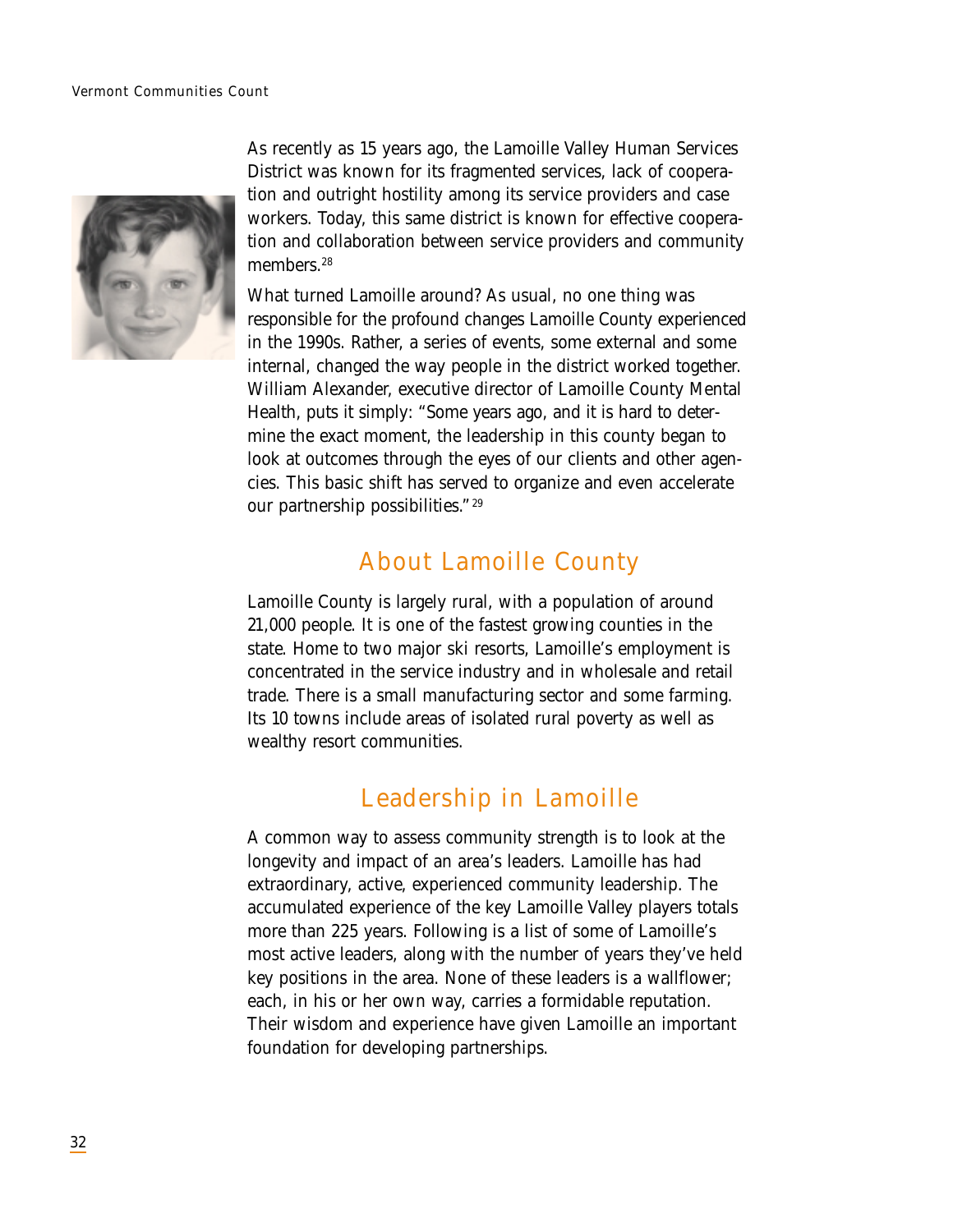- WILLIAM ALEXANDER, executive director, Lamoille County Mental Health Agency; 16 years
- ALICE ANGNEY, school superintendent; 12 years
- SARAH BALLOU, pediatrician; 18 years
- JERRY JEFFORDS, regional director, Child Protection; 18 years
- SCOTT JOHNSON, executive director, People in Partnership; 23 years
- JOHN KAEDING, medical director, Copley Hospital Emergency Room; 20 years
- ANN MALLETT, executive director, Lamoille Home Health Agency; 18 years
- ANN MARTIN, executive director, the Lamoille Family Center; 12 years
- FLOYD NEASE, executive director, the Laraway School; 25 years
- KAY NESKIE, district director, welfare; 25 years
- LINDA NORTH, district director, Department of Health; 10 years
- CAROLYN ROBERTS, CEO, Copley Health Systems; 16 years
- CAROLYN RUSSELL, former Social and Rehabilitative Services district director; 20 years
- OTHO THOMPSON, educator; 10 years

People who work in the Lamoille Valley describe several elements in the mosaic of their collaborative effort. These elements include:

- **❖** shared beliefs:
- ❖ consciously working toward a broader definition of community;
- ❖ persistence and a positive attitude;
- ❖ the willingness of individuals to trust one another and to develop new ways of doing business built on that trust;
- ❖ a commitment to "doing what's right for families" as the central tenet of the system;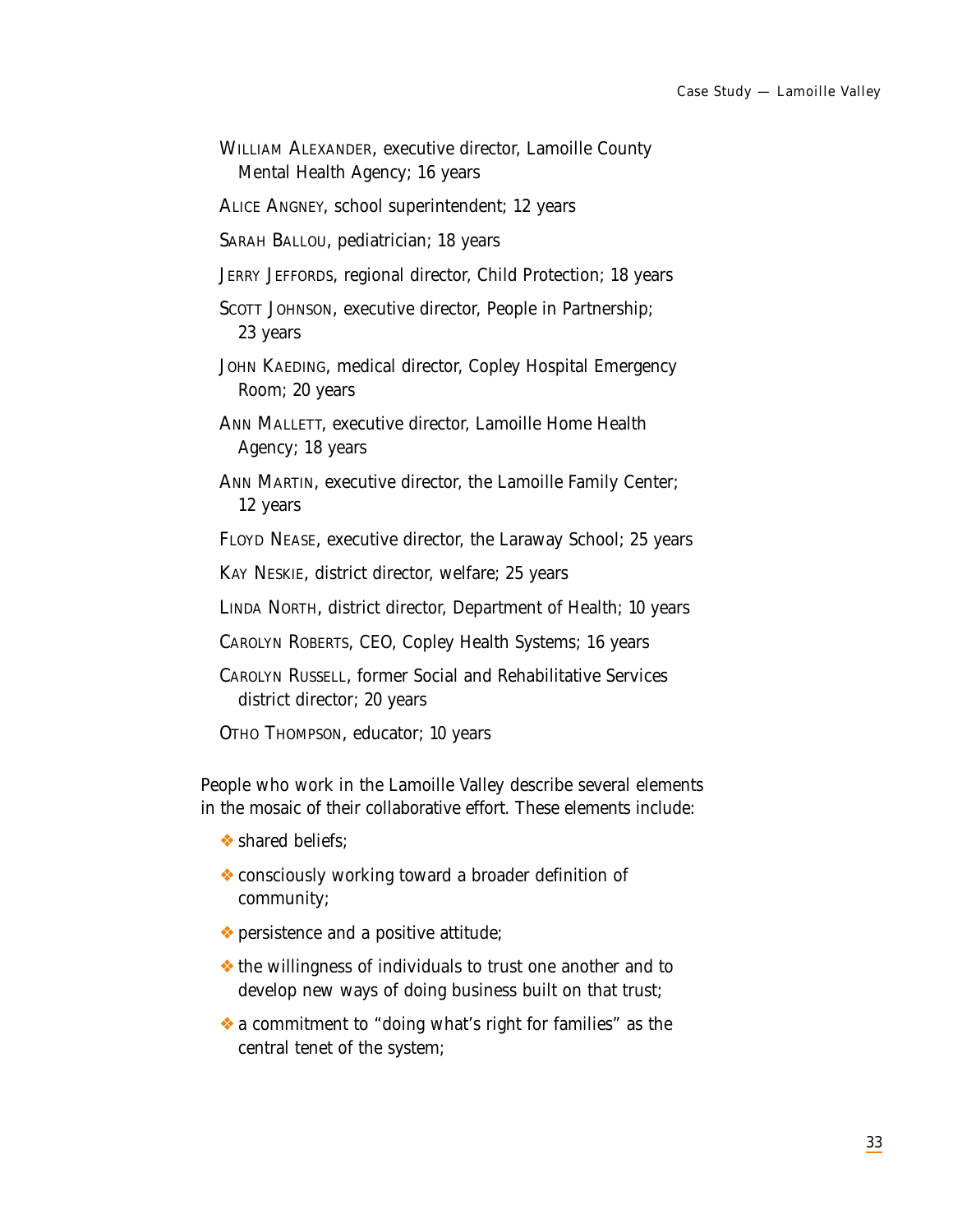"The leaders in the agencies set the mood for the rest. Sticking together at that level sent a message ... up and down the system. Agency directors and supervisors started trusting each other and they set the environment for the others."

— Linda North, district manager, Vermont Department of Health

- ❖ being willing to take risks in the service of that tenet;
- ❖ feeling successful and recognizing that one is on the right path;
- ❖ establishing and maintaining a climate in which the intangible elements of collaboration are valued and nurtured;
- ❖ support from the larger environment (state and regional systems); and
- ❖ an appreciation of the importance of time.

Obviously, these elements cannot be transferred wholesale to other communities as if they were ingredients in a cookbook recipe. Every community faces different challenges and possesses different strengths, so every community's list of ingredients is going to combine somewhat differently. On the other hand, knowing and appreciating the ingredients of change in Lamoille give insight into elements that are likely to facilitate successful collaboration in other regions.

## Community Partnerships in Lamoille and the PATCH Approach

The earliest community partnership in Vermont was in Morrisville in Lamoille County, a community of less than 10,000 people. Average annual wages in Morrisville were 23 percent lower than the state average.

A strong spirit of collaboration among community support and service providers and families prevails in Morristown. Local health care providers, the local parent-child center (the Lamoille Family Center), Head Start, local schools and other team members are working together in the areas of prevention, health care and education.

The Morristown Elementary School nurse contacts the families of all newborn babies in the Morristown/Elmore area. A home visitor and nurse provide baby visits for those families who request them. Morristown Elementary School, Essential Early Education, Lamoille Family Center and a team of community members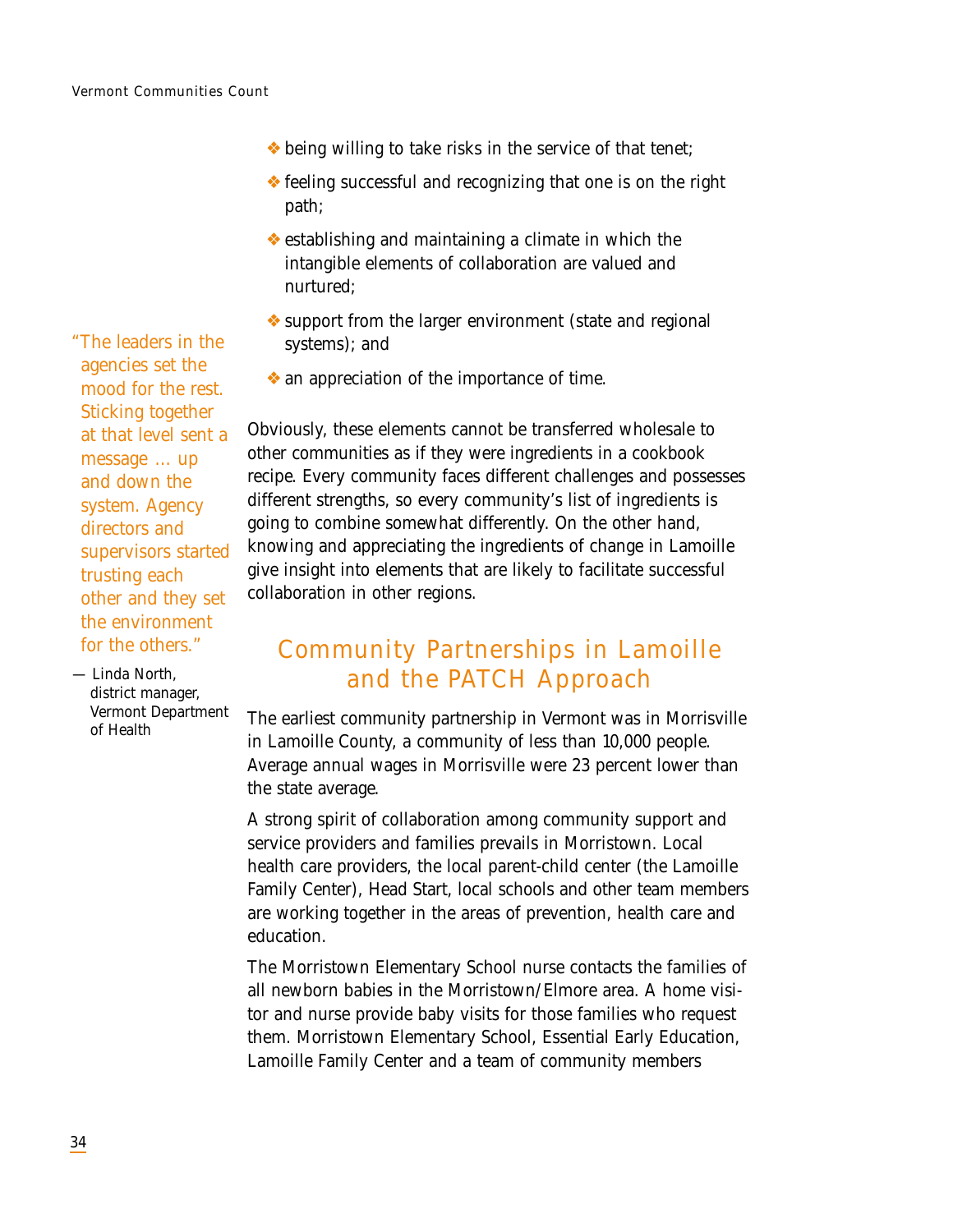coordinate two screenings of children, at age three and at age five. Organizations also collaborate on several events each year, focusing on education, health care, parent training and literacy, and involving children, their families, support and service providers and other community members.

To ensure that effective collaboration is sustained over time, 15 agencies have become partners. Their commitment to collaboration ensures that families receive the support they need to help their children be ready for school. In these partnerships, agencies agree to:

- ❖ work together to develop resources, supports and services;
- ❖ use a common process for intake and referrals;
- ❖ use common procedures for releasing and sharing information;
- ❖ designate a specific case manager in shared cases;
- ❖ engage in collaborative problem solving; and
- ❖ pool data to evaluate efforts.

Leadership for collaboration in Morristown started at the top with the superintendent of schools, who meets regularly with the district directors of Mental Health and Social and Rehabilitative Services. No one hesitates to call a colleague about a problem, and when problems arise the response is to seek solutions, not levy blame. Serving the needs of children is the driving force behind this cooperation.

#### Health systems merge

The integration of the health and social services systems has been particularly effective in Lamoille and has resulted in new partnership experiments. These include a merger — between the local health system, Copley Health Systems, and the Lamoille Valley Mental Health and Mental Retardation program — and the development of a long-term care continuum partnership. Lamoille is the first region in the state of Vermont to undertake these kinds of mergers, and Lamoille's work is paving the way for a new statewide model of integrated systems.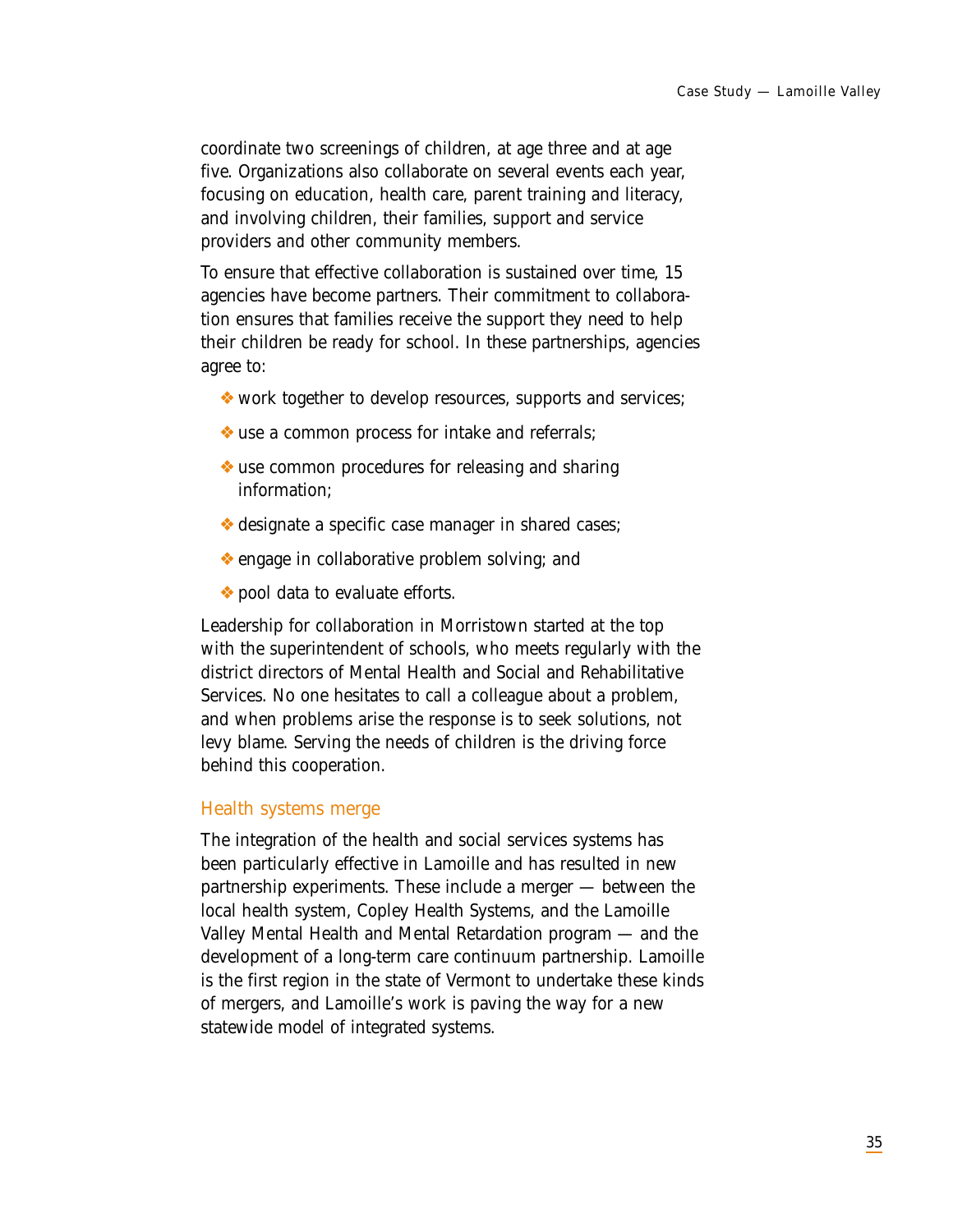#### Vermont Communities Count



Lamoille County Mental Health Services and Copley Health Systems merged in 1994. One of the goals was to create the capacity, through the mental health organization, to bring behavioral health services into the region's five high schools, four middle schools and eight elementary schools. Lamoille County Mental Health, as part of Copley Health Systems, now has individual contracts with every school.<sup>30</sup>

The Lamoille Valley Long-Term Care Partnership got its start in 1995, when Greensboro Nursing Home, Copley Health Systems and the state government began three-way discussions around the concept of constructing a continuum of services for the elderly. In 1996, the state legislature passed a bill that created alternatives to nursing homes in order to both lower long-term cost curves and provide more noninstitutional opportunities for the elderly.

The Casey Foundation facilitated the building of a long-term care team by bringing together leaders from People in Partnership, the Copley Systems and other stakeholders, including the Council on Aging, nursing homes, assisted-living programs, Home Health, Meals on Wheels, elder day care, independent living and Copley Hospital.

#### The Hardwick PATCH

Late in the Lamoille Valley developmental process, it came to light that the communities of Hardwick, Craftsbury, Craftsbury Center, Greensboro, Stannard and Woodbury were not being adequately served, either by the adjoining human services district in Morrisville or by the district in St. Johnsbury to the east. The area that includes the six towns — which became known as the "Hardwick PATCH" — shows many outcomes worse than Lamoille County's as a whole. Indicators like low birthweight, child poverty, child abuse and neglect, and new families at risk are all significantly worse in this part of the state. Under the PATCH approach, eight different agencies, programs and organizations came together as a single presence in the town of Hardwick.

The Vermont AHS made some adjustments in administrative boundaries to make it easier for these groups to work together.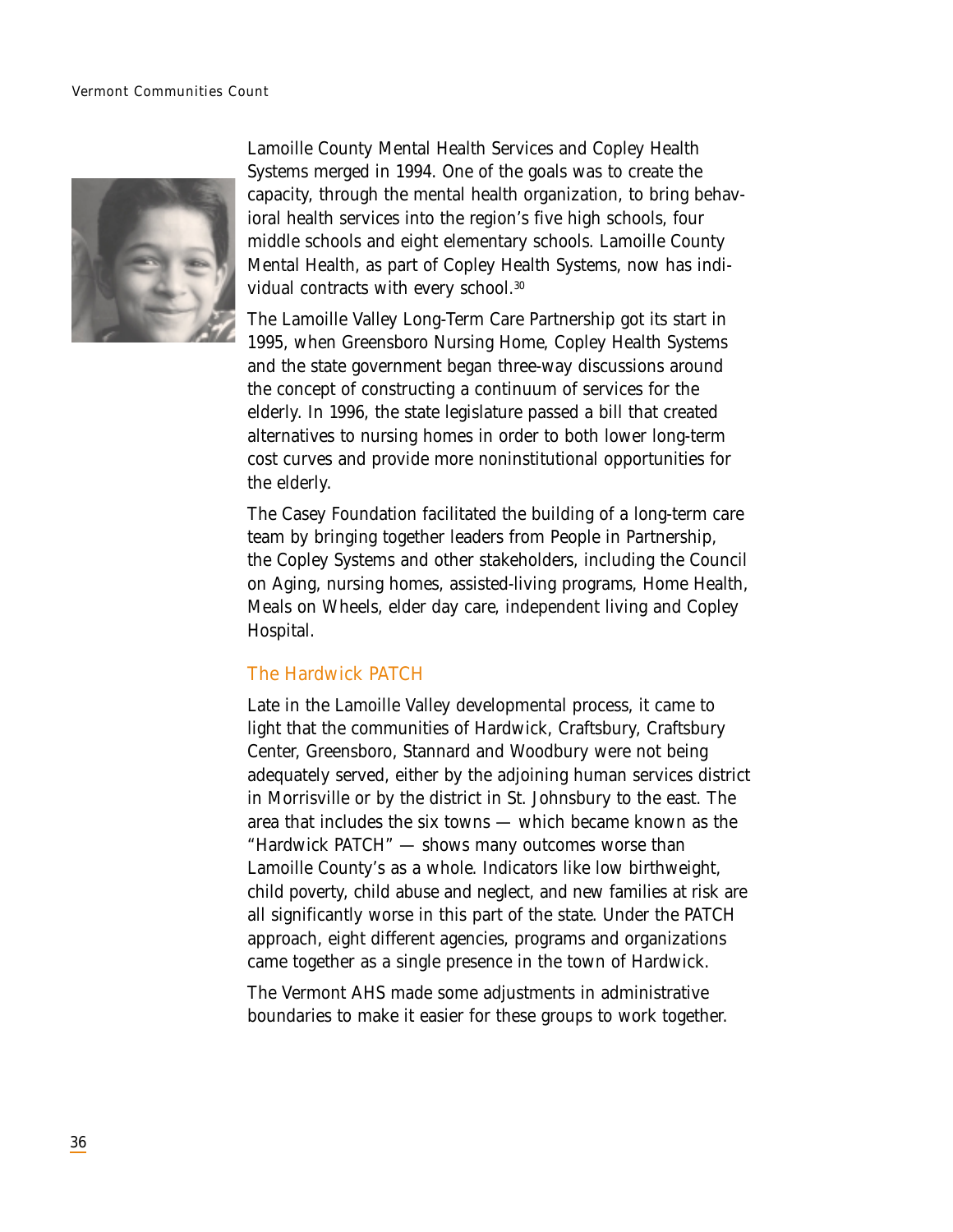From a health care point of view, some interesting consolidations and arrangements have taken place in the Hardwick PATCH. Health care in the PATCH area is provided mostly by the Hardwick Area Health Center, whose physicians are credentialed at Copley Health Systems.

The Hardwick PATCH recently has received funding to further develop its partnership, but it is too early in the process to track results in a systematic way. Once the system has been functioning for more than four years (in 2001), we can assess whether or not outcomes and indicators are changing.

## Significant Events in Lamoille Valley

Following is an abridged chronology of Lamoille County's partnership initiative.

## 1992

- ❖ Partnership between the state and Copley Health Systems focuses on prenatal care. This effort included the maternal and child health coalition, more local Department of Health emphasis, and the integration of the family and infanttoddlers program.
- ❖ Copley Hospital receives a rural transition grant aimed at reducing teen pregnancy. The grant was turned into a community partnership across all agencies and school districts.
- ❖ Success by Six first funded.
- ❖ Local interagency teams representing AHS, the education community and family-centered projects formally partner.

## 1993

- ❖ Healthy Babies prenatal program begins.
- ❖ Several key members of Lamoille Valley's emerging partnership participate in a Danforth Foundation-sponsored "team-building" exercise in St. Louis.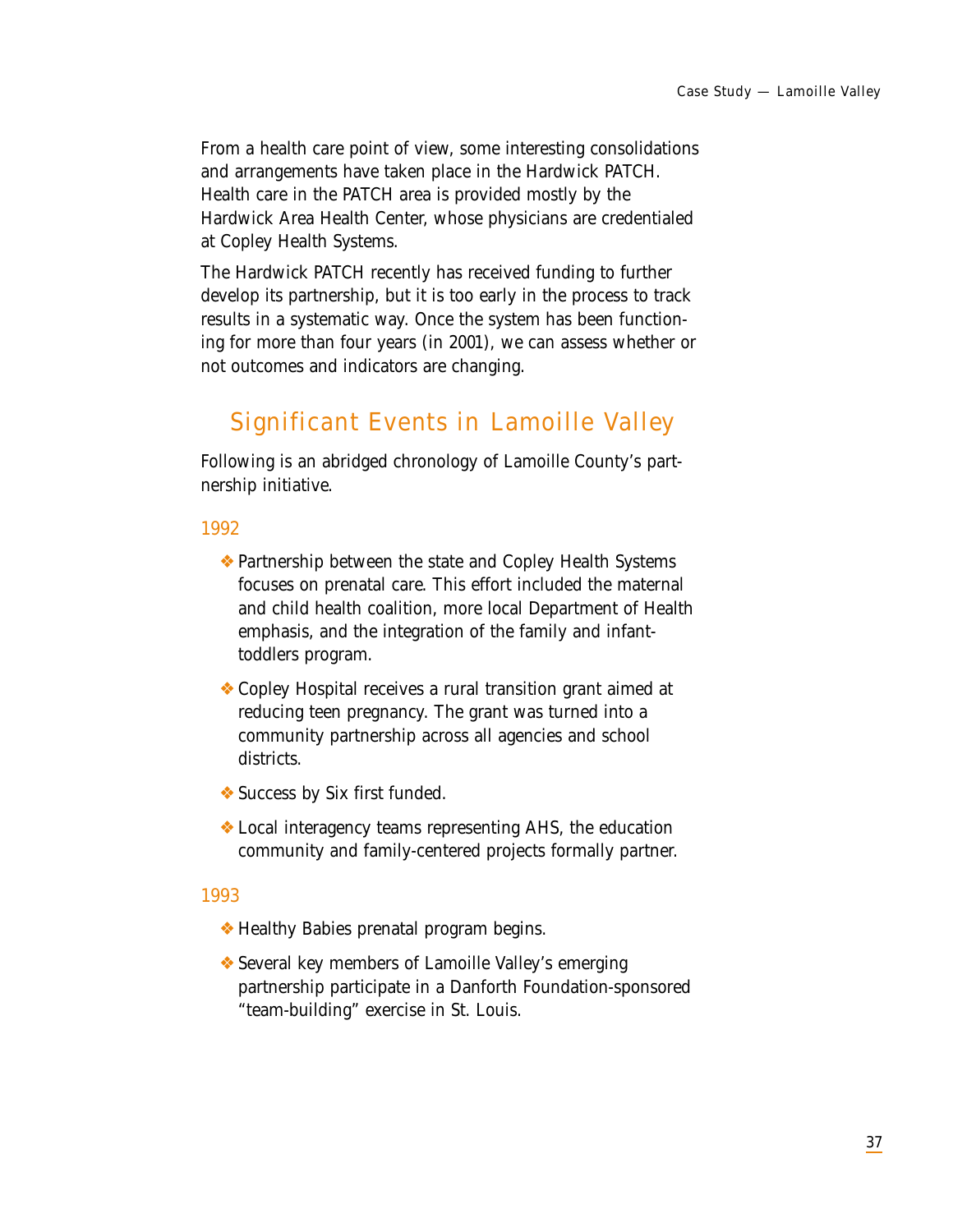#### 1994

- ❖ People in Partnership is formed.
- ❖ MAPS (Magill Action Planning System) technology is introduced. MAPS training aims to bring families to the center of the case-planning process. Virtually all key players in Lamoille have since received training, including clergy and staff from schools, parent-child centers, the Department of Employment and Training, AHS line agencies (with the exception of Corrections) and others. The work and training products connected to MAPS are representative of a wide variety of Lamoille work products used across Vermont. The Lamoille leaders have spent considerable time in consultation and training with other partnerships.
- ❖ People in Partnership receives state-level Family Preservation/Access funds to help them better meet the needs of families.
- ❖ Lamoille begins focusing on computer technology, including developing online relationships among all partners, access to the state's "Vermont ServiceNet" — an easy-to-use directory of 2,500 services — and experiments with single-application technology.

#### 1995

- ❖ Lamoille County Mental Health and Copley Health Systems formally merge.
- ❖ The multiple-provider team concept expands. This approach pushes health care management for children, families and schools down to the local level. This "site-based" personal planning also uses the MAPS process.

#### 1996

- ❖ A long-term care team is established.
- ❖ The Hardwick area PATCH is established, where eight public, private and school agencies band together, outside of but contiguous to Lamoille County.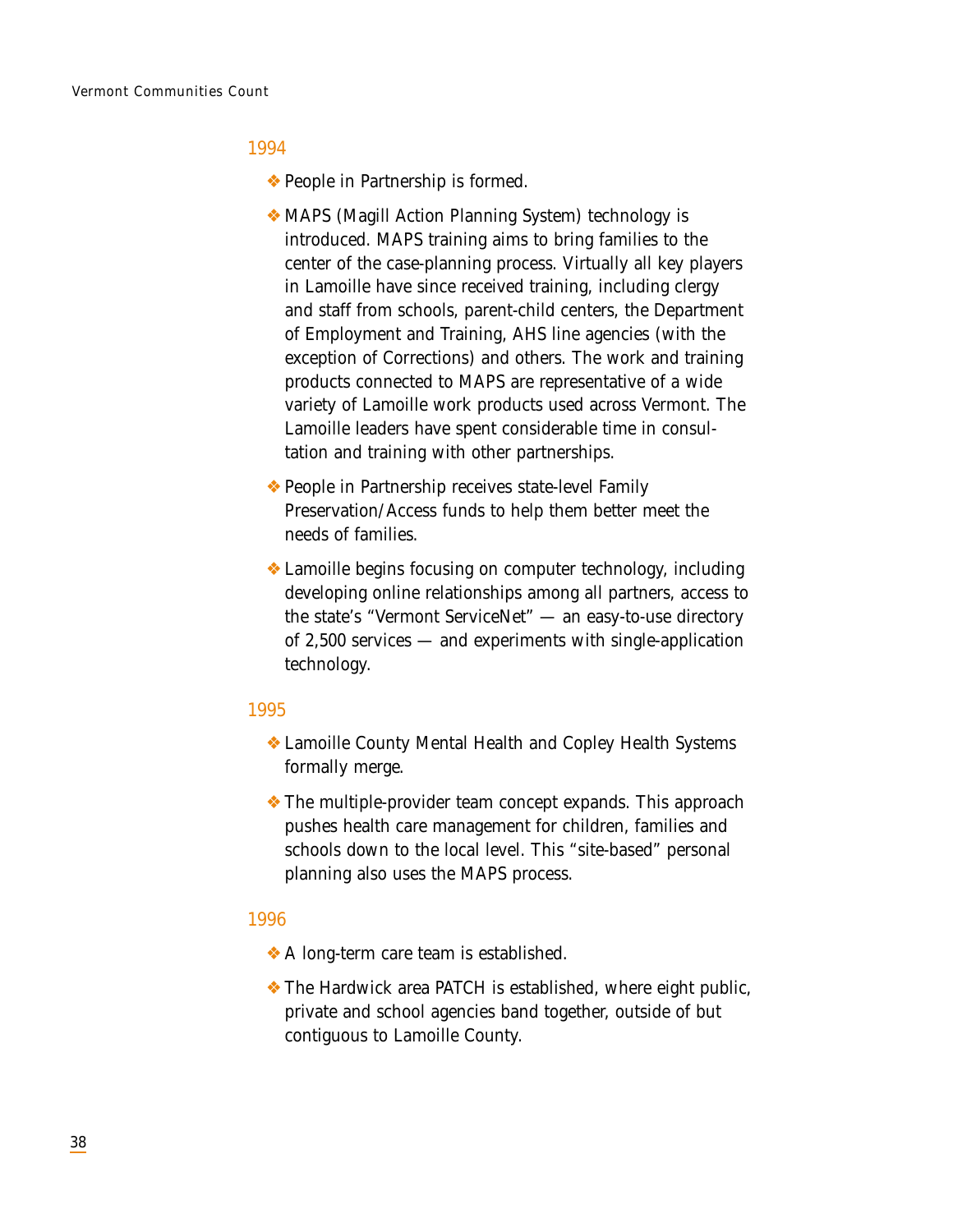❖ Multidiscipline professional development geared toward common ground and shared results among partners is established.

#### 1997

- ❖ The start of a rural domestic violence prevention project brings SRS and the domestic violence shelters into closer alignment. For example, domestic violence specialists are now on-site with SRS workers.
- ❖ Agreements are negotiated with the state to retain half the savings realized when children are served in their home communities. This process was facilitated by Jolie Bain Pillsbury, Sherbrooke Consulting.

## Lamoille County Indicator Trends

Lamoille County has seen improvement in a variety of indicators, illustrated by the following comparison between Lamoille County results and Vermont-wide results. This collection of positive trends demonstrates the strongest progress over the most recent years, and it generally corresponds to the development of Lamoille's partnerships.

## Infants and children

Lamoille County has experienced steadily improving prenatal care. Overall, there is a 10 percent improvement since 1986, very close to the Department of Health's Healthy Vermont 2000 goal.

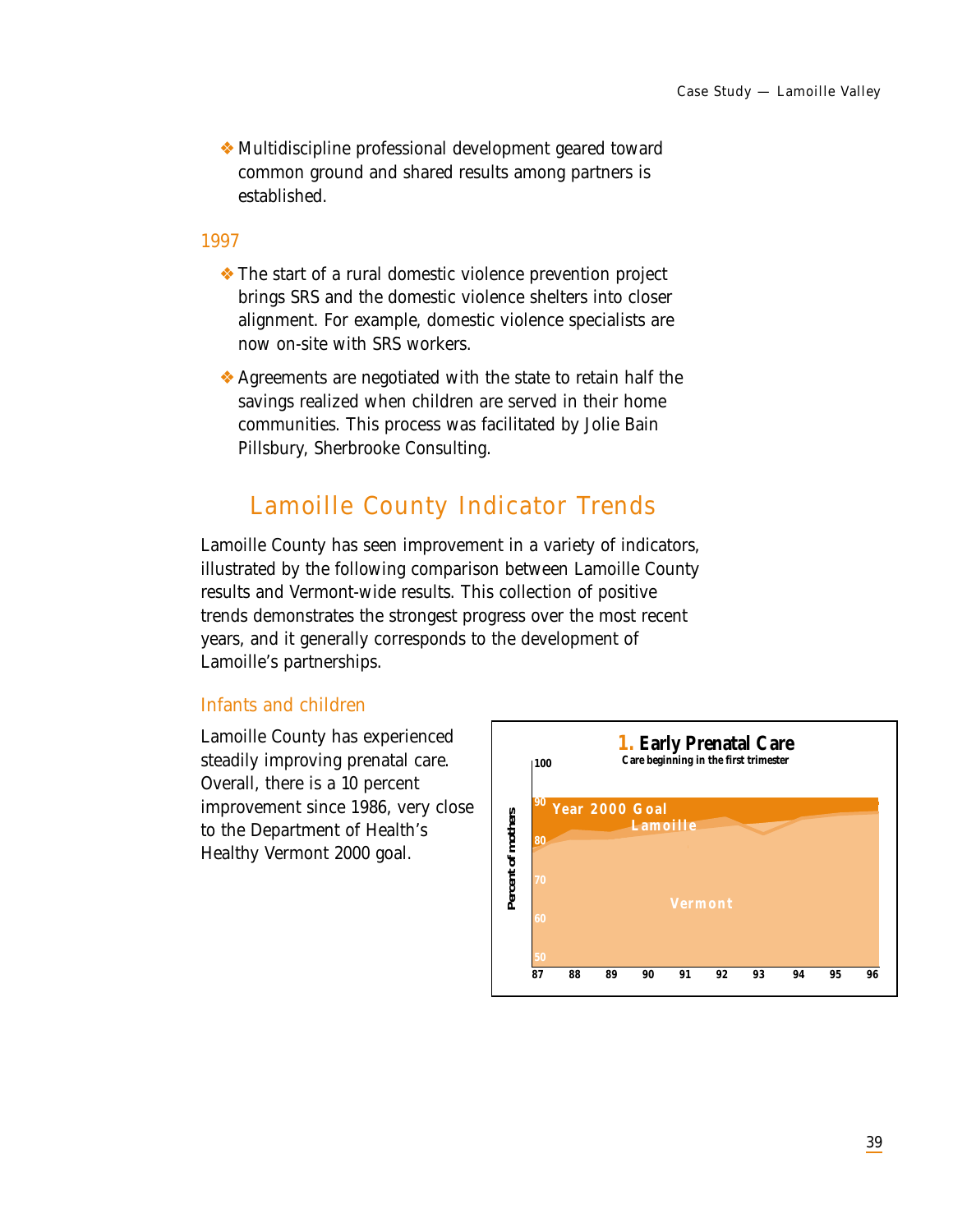

Lamoille Valley's low birthweight rates also track with overall statewide results. Rates have remained stable, just above the Healthy Vermont 2000 goal of five low birthweights per 100 births.



The county has seen a solid drop at a rate faster than that of the state in injuries resulting in hospitalization for children nine years old and under. This indicator has declined a rather remarkable 71 percent since 1987.



One of the most important achievements has been a reduction of substantiated child abuse and neglect by 48 percent since 1987. This greatly exceeds the overall state reduction of 35 percent over the same period.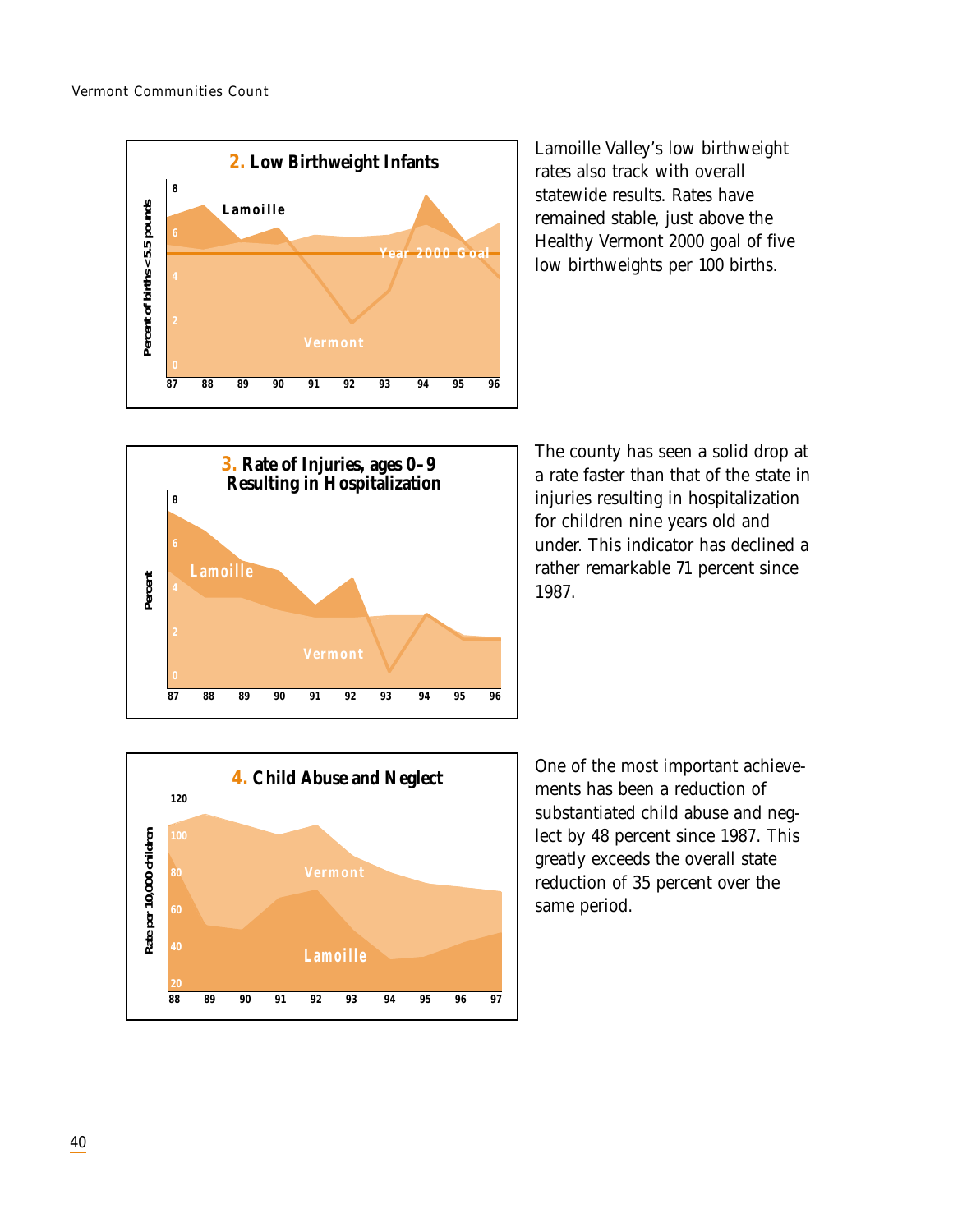Family Preservation funding has been an important asset for improving child well-being in many Vermont communities. One result has been that since January 1998, Lamoille has seen a 15 percent drop in children in AHS custody. Lamoille County Mental Health and Copley Health Systems revised their emergency services so that night calls triggered a series of emergency visits to troubled homes. The aim was to "settle down" difficult family situations. This brief settling-down period helped service providers and families buy time for making better long-term decisions. Family Preservation funds supported this process.

Lamoille has always focused on reducing child abuse. In 1992, the rate of abuse and neglect for children under age six in Lamoille County was only 27 percent of the statewide average. Over the intervening years, state rates have declined by 30 percent, while Lamoille County's rates have remained essentially the same. The state rates have in effect almost caught up with the Lamoille Valley rates.

This speaks to the early work that Lamoille County did in early childhood development, including developing its parent-child center and early prenatal care and other health initiatives. For example, Copley Hospital and SRS have developed special protocols. When a child comes into the emergency room at Copley and there is a suspicion of abuse, hospital staff notify SRS case workers. The sheriff's department used to answer the child abuse hotline, but now the hospital does. Thanks to this shift in emphasis, more people are willing to report child abuse.

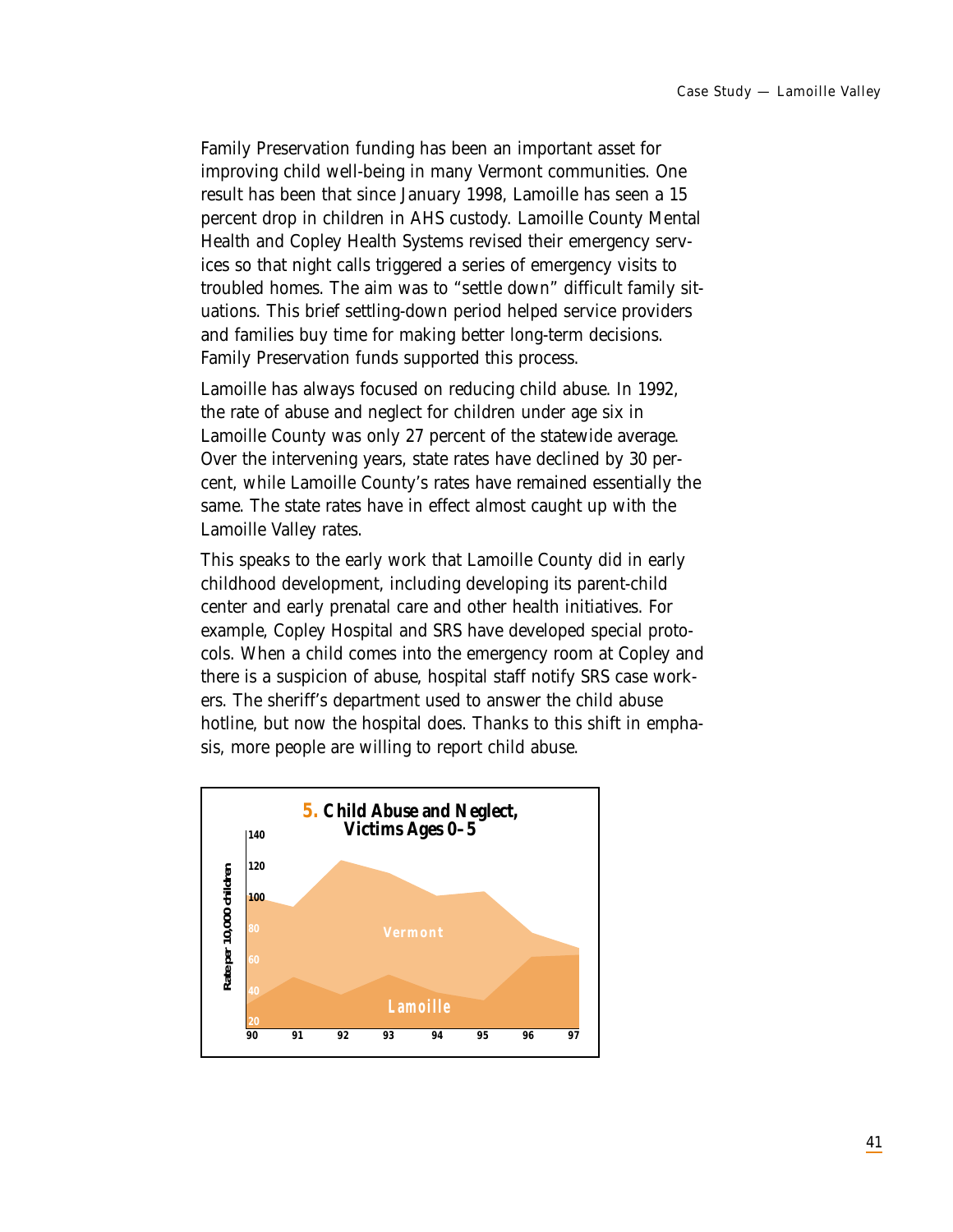



Since 1993, the rate of out-of-home placements for youths under 18 has dropped by 42 percent, during a period when the state rate rose by 30 percent. In this case, we've not only seen Lamoille Valley doing a better job when compared to the state the data's sharp divergence actually lends credence to the partnership effort.

## **Teenagers**

Since 1991, there has been more than a 40 percent drop in the rate of sexually transmitted diseases among teens in Lamoille County. This performance parallels that of the state of Vermont during the same period.



Even though the numbers are relatively small, resulting in a "popping around" on the graph, Lamoille's pregnancy rate for girls aged 15–17 has declined by 63 percent in the past few years. Over the same period, the state of Vermont has seen a decline of approximately 33 percent.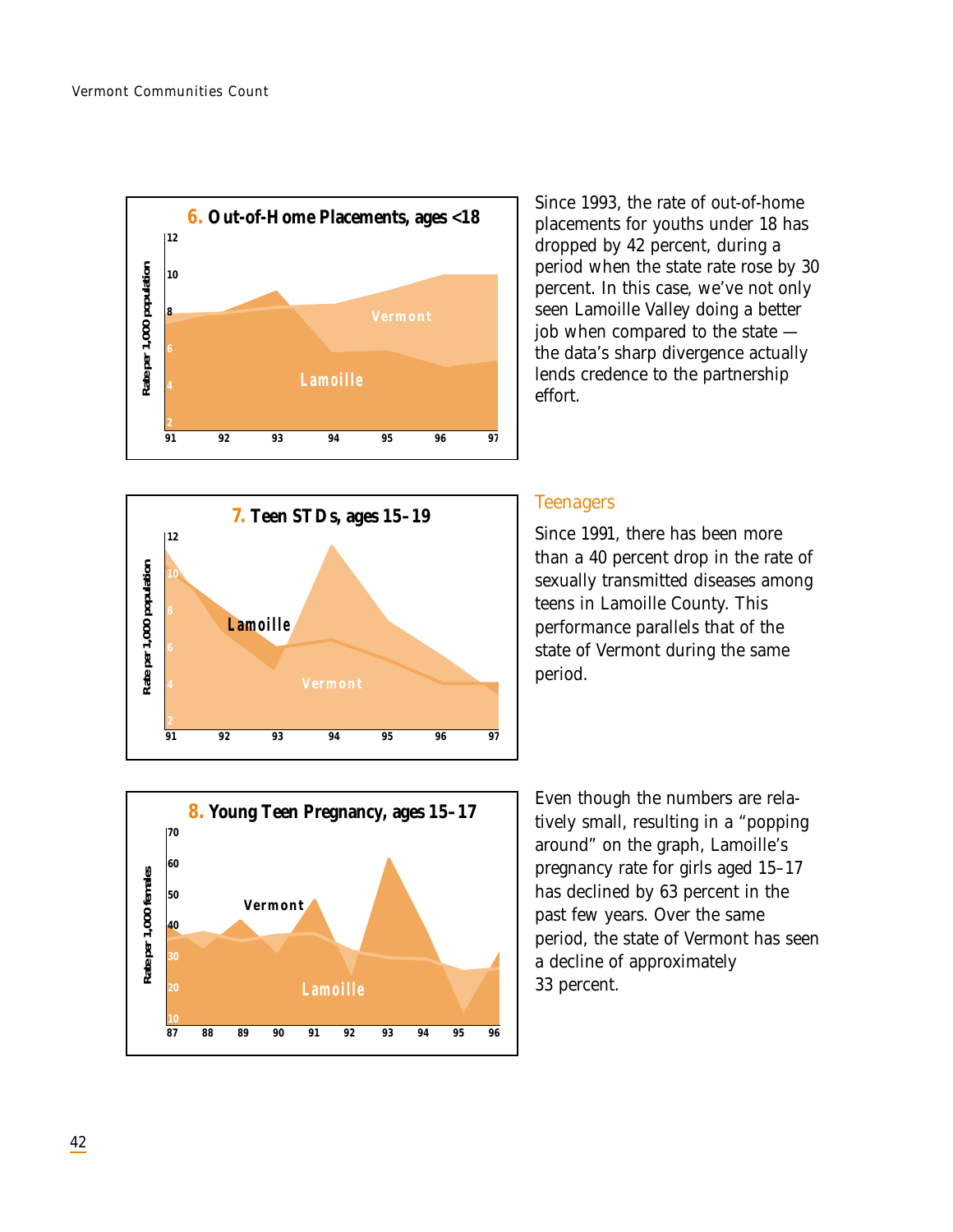## Health care

Lamoille Valley also has seen rates of injuries resulting in hospitalization for people aged 18–24 drop by about two-thirds since 1986. This compares to a reduction of approximately 40 percent for Vermont as a whole.

A more recent trend is a strong decrease in nursing facility occupancy as a result of coordinated efforts around long-term care in Lamoille County. Since September 1995, the county has seen occupancy decline from 97 percent to 86 percent. The state has seen a gentle decline in occupancy over the same period, but the rate of change in Lamoille County is about two times the rate of the state.

Fewer Lamoille citizens are entering nursing facilities; instead they are taking advantage of community-based services available for those who require lighter care. Between 1994 and 1997, the state saw lighter-care nursing facility admissions as a percent of total admissions drop from 9.1 percent to 4.2 percent. During the same period in Lamoille, there was a decrease from 18 percent to 4.8 percent. This work corresponds nicely with the emergence of Lamoille's long-term care team.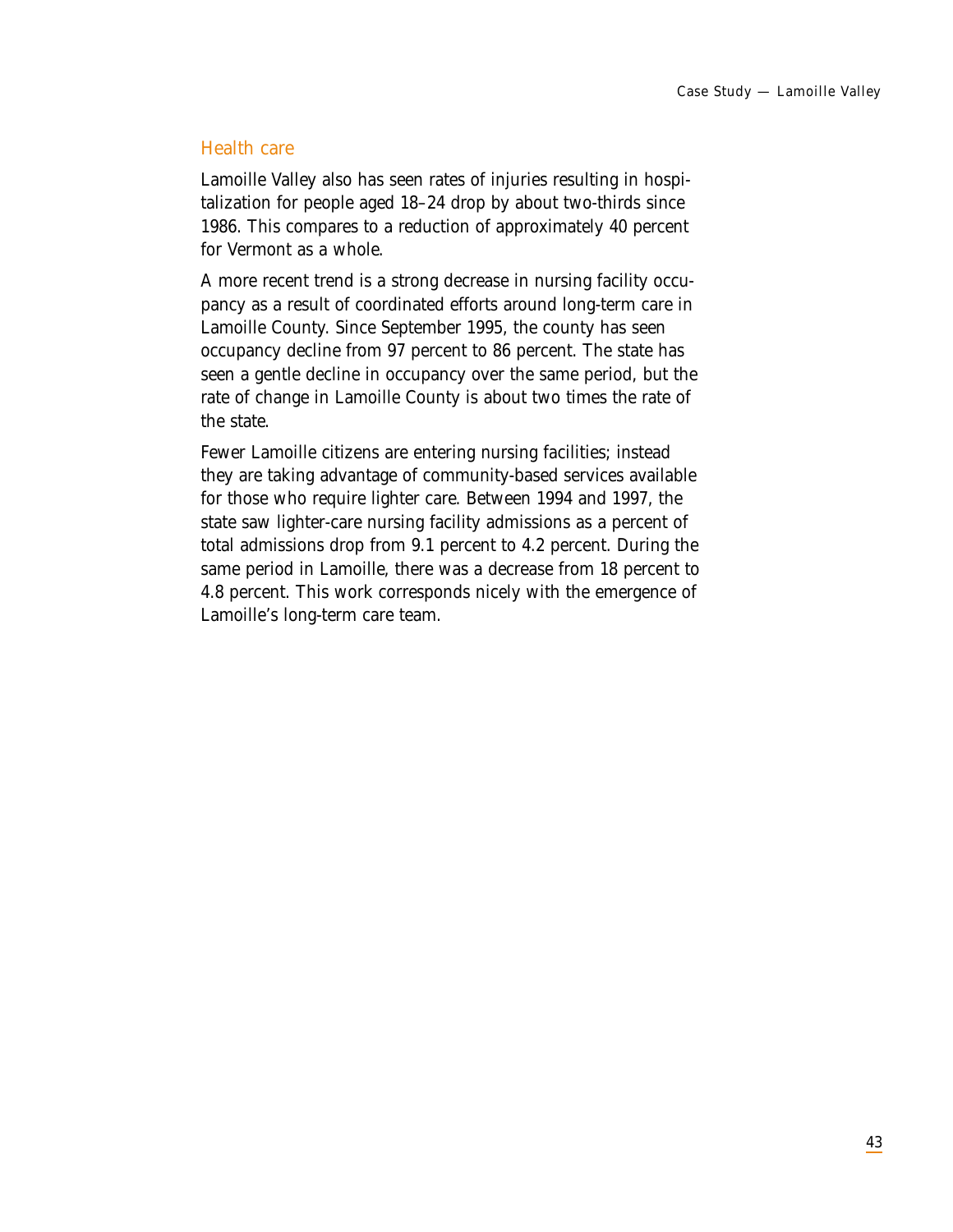Scott Johnson People in Partnership PO Box 929 Morrisville, VT 05661

Dear Scott and Members of People in Partnership:

It is really amazing to watch the work that you've done together over the past few years. Early on, the Agency of Human Services and the Department of Education felt that partnering with you would teach us a lot about the way things could be done in other parts of the state. It has been a pleasure to see that relationship fulfilled with positive outcomes, to see how much you've affected community partnerships in the state, to see the ways that you've integrated both the long-term care world and the early childhood world with your overall partnership and, finally, to see the degree to which you have helped to develop the PATCH concept in the state.

There is considerable good news in your area as shown by the most recent Community Profile. In Lamoille County, access to early prenatal care has gently improved, as have the rates of injuries resulting in hospitalization for all ages.

One of the most striking successes is the reduction in child abuse and neglect, a full 53 percent since 1987, with an acceleration of that decline in 1992.

Your county has also seen a terrific reduction in the teen sexually transmitted disease rate, totaling 42 percent since 1991.

The most striking accomplishment is the phenomenal reduction in your young teen pregnancy rate between ages 15 and 17. That rate in Lamoille County declined a startling 63 percent since 1986, with most of the decline occurring after 1991.

However, we have not seen that progress in the Lamoille South Supervisory Union itself.

As I went through the report, I also noticed some problem areas, most of which are related to young people's risk taking.

That aside, your part of the state should feel a great sense of accomplishment as you are clearly, through your partnership work, making a real difference on behalf of the people that you serve.

Sincerely,

arnelius Hogan

Cornelius D. Hogan Secretary Vermont Agency of Human Services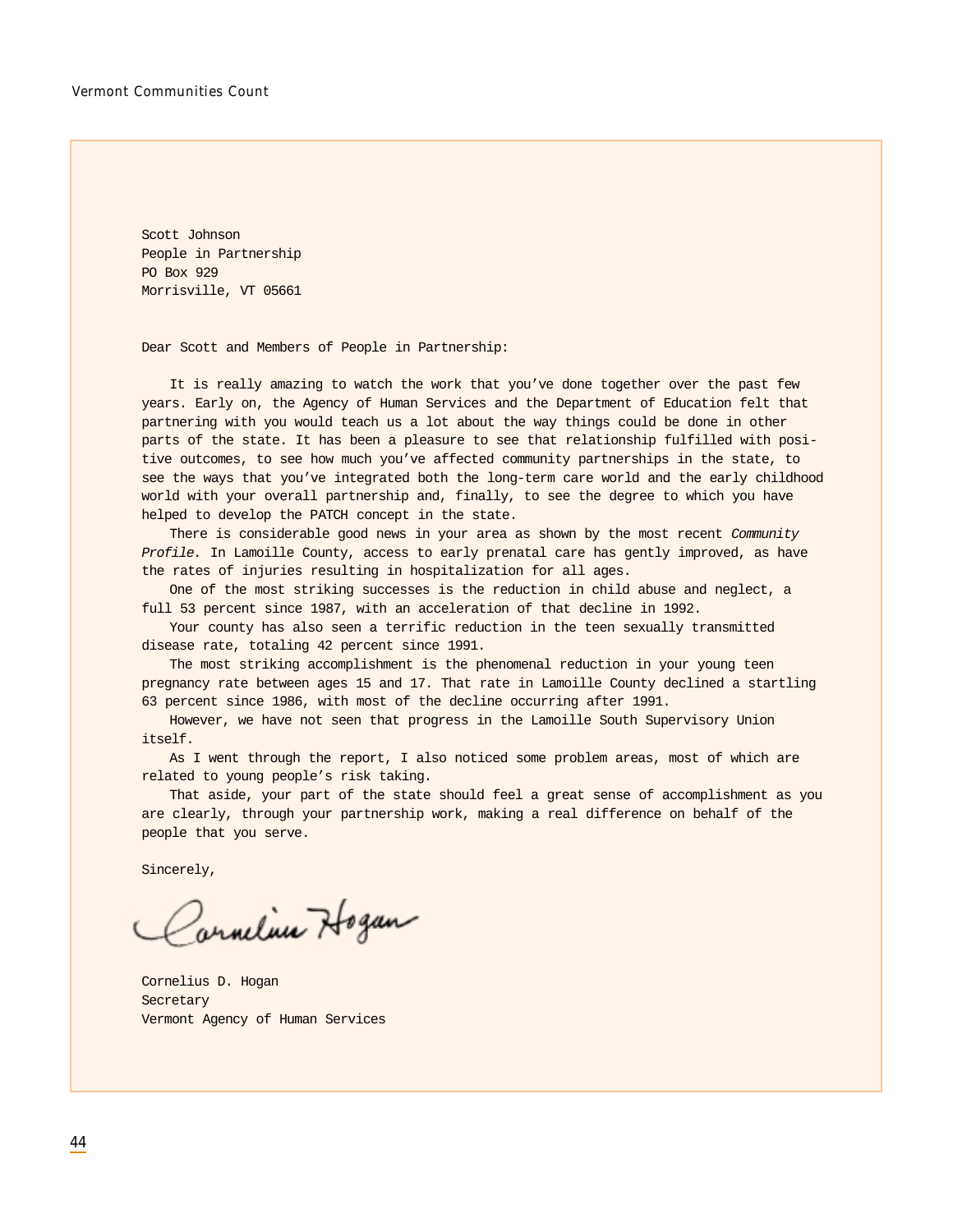## Avoided Costs for Lamoille County

In addition to the human benefits of improved well-being, better outcomes save money by avoiding the costs of services after people have encountered difficulties. To illustrate, we've outlined three Lamoille indicators that have improved and calculated dollars that Lamoille has not had to spend as a result.

*Injuries resulting in hospitalization (ages 0–9):* During the period 1992–1995, Lamoille children suffered 10 fewer such injuries than they would have if the 1991 number had remained constant. We estimate that each hospitalization represents \$13,000, so the total avoided costs over this period were \$130,000.

*Child abuse/neglect (all ages, all types):* From 1992 to 1996, there were 48 fewer victims than if 1991 numbers had remained constant. We estimate that each case costs the county \$30,000; total savings over the period were \$1.5 million.

*Young teen pregnancy:* Over the period 1992–1996, Lamoille teens between ages 15 and 17 had 18 fewer pregnancies than 1991 numbers indicated. Since each pregnancy represents about \$20,000, Lamoille avoided spending \$360,000 during this period.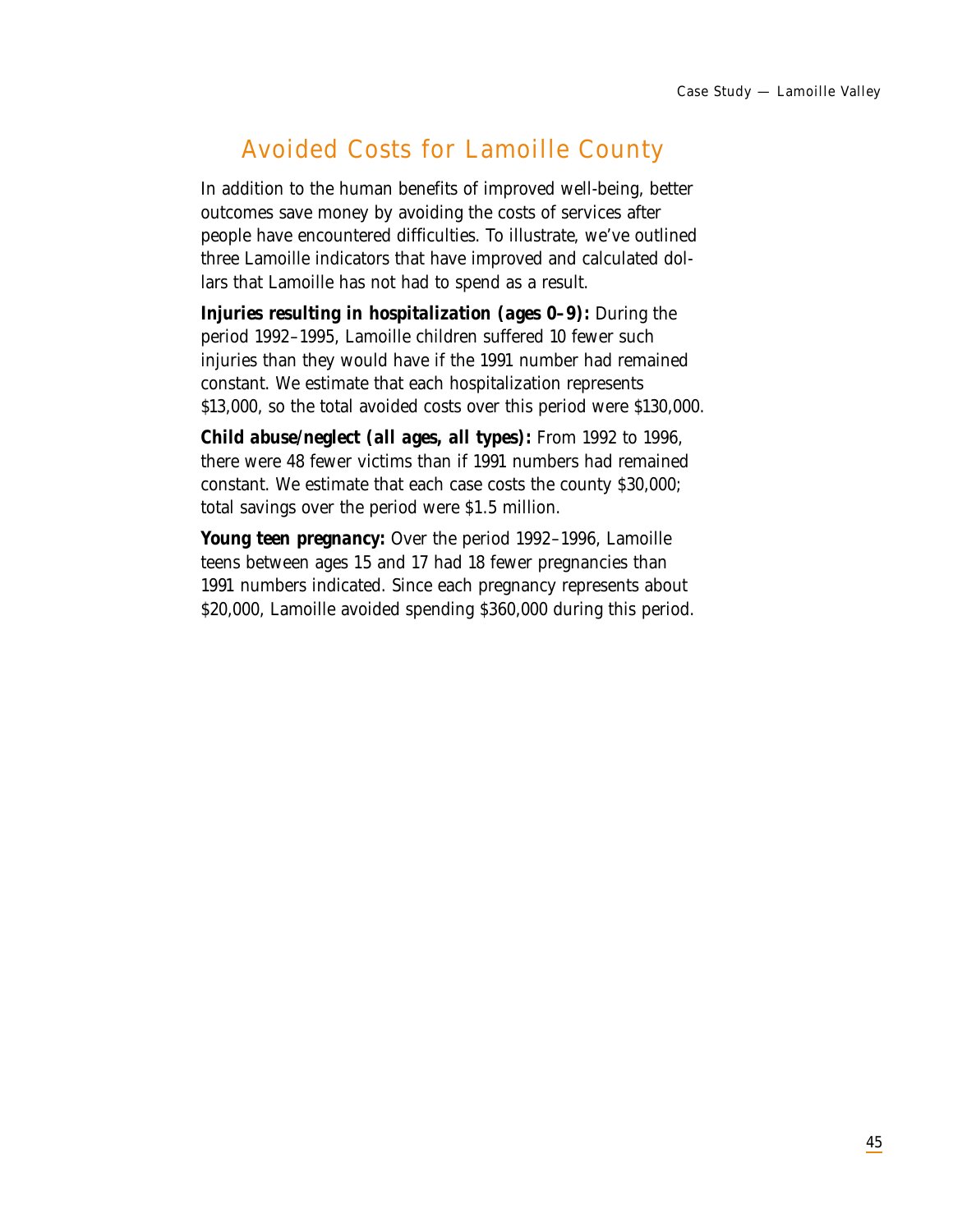# Endnotes



- 1. *Statistical Abstract of the United States, Table 44:* "Urban and rural population, 1960 to 1990, and by state, 1990," U.S. Bureau of the Census (Washington, D.C.: U.S. Department of Commerce, 1997).
- 2. *Application for funding submitted to the Telecommunications and Information Infrastructure Assistance Program (U.S. Department of Commerce)* (Burlington, Vt.: Vermont Telecommunications Application Center, 1998).
- 3. Ibid.
- 4. Adele White-Scaccia, ed. *Community Development: Critical Elements in the Lamoille Valley Experience* (Waterbury, Vt.: Vermont Agency of Human Services, Planning Division, undated).
- 5. *The Social Well-being of Vermonters, 1998: A Report on Outcomes for Vermont's Citizens,* (Waterbury, Vt.: Vermont Agency of Human Services, Planning Division, 1998).
- 6. *Champlain Initiative: Creating healthy communities* (Burlington, Vt.: Champlain Initiative, 1997).
- 7. "Managing by Outcomes Changes Everything," *Georgia Academy Journal* (Fall 1997).
- 8. D. Osborne and T. Gaebler. *Reinventing government: How the entrepreneurial spirit is transforming the public sector* (Reading, Mass.: Addison-Wesley Publishing Co., 1992).
- 9. C.D. Hogan. *The human services response to preventing sexual offending.* Remarks to the Association for the Treatment of Sexual Abuse. (Waterbury, Vt.: October 1997).
- 10. Between 1991 and 1996, the birth rate for teens in Vermont (births per 1,000 girls aged 15–19) fell from 39 to 30 (a 23 percent decline), according to *The Social Well-being of Vermonters, 1998: A Report on Outcomes for Vermont's Citizens* (Waterbury, Vt.: Vermont Agency of Human Services, Planning Division, 1998).
- 11. For the period 1990–1995, Switzerland had a rate of five births per 1,000 girls aged 15–19, according to UNICEF *(The Progress of Nations,* 1996). In 1993, Vermont's rate was 35, according to *The Social Well-being of Vermonters, 1998: A Report on Outcomes for Vermont's Citizens* (Waterbury, Vt.: Vermont Agency of Human Services, Planning Division, 1998).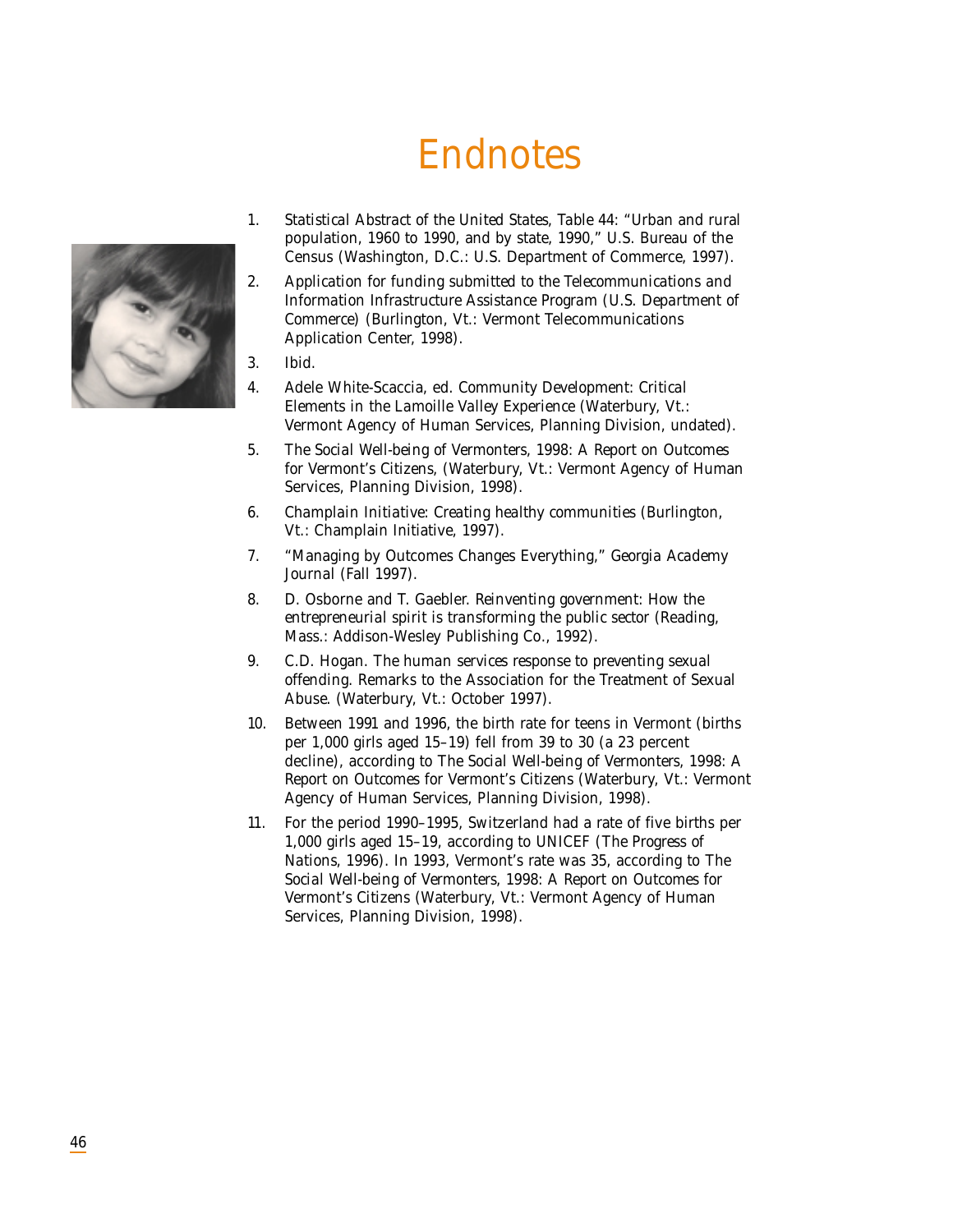12. Estimated annual cost of child abuse and neglect in Vermont (including medical care, mental health care, future earnings and public programs) is \$25,562,000 (1993 dollars). However, Miller et al. use a figure of \$4,883,000 for "public programs," or \$2,929,000  $($ \$3,087 in 1995 dollars) per reported victim in 1993 ( $N=1667$ ); our own SRS estimates are that residential costs alone average \$17,000 per year. If we use this latter figure for the estimate of "public programs," then the total cost is \$49,018,000 (1993 dollars), or \$29,405 per victim (\$30,992 in 1995 dollars). Source: Children's Safety Network Economics and Insurance Resource Center at the National Public Services Research Institute (Landover, Md.: 1994). Costs per case from T.R. Miller, M.A. Cohen and B. Wiersma, *Crime in the United States: Victim costs and consequences,* Research in Brief, National Institute of Justice Grant #90-IJ-CX-0050, 1994.

For the period 1991–1995, there were a total of 1,031 fewer abuse/ neglect victims than there would have been had abuse/neglect remained at the 1990 level.  $1,031 \times $31,000 = $31.9$  million. (Data from Vermont Department of Social and Rehabilitative Services.)

- 13. M. Gladwell. "The Tipping Point," *The New Yorker,* June 3, 1996, pp. 32–38.
- 14. D. Both and C. Marzke. *A Vermont Case Study on System Reform.* The National Center for Services Integration, 1995.
- 15. The State Team was established in May 1994 to foster greater collaboration among agencies, organizations, existing interagency teams and community members working with children and their families. Current membership includes the division directors of state agencies serving children, families and individuals; state-level coordinators of interagency teams; directors of several major family service and advocacy organizations; and representatives of the State's 12 regional partnerships.
- 16. *The Social Well-being of Vermonters, 1998: A Report on Outcomes for Vermont's Citizens,* op. cit.
- 17. C.D. Hogan. *FY 99 Budget & Program Overview and Recommendations for the Agency of Human Services* (Waterbury, Vt.: 1998), p. 62.
- 18. Legislature of the State of Vermont, S. 294: *An act relating to state and community partnerships,* introduced in the 1998 session. Montpelier, Vt.
- 19. A complete listing of the Vermont outcomes and indicators as of March 1, 1998.
- 20. *The Social Well-being of Vermonters, 1998: A Report on Outcomes for Vermont's Citizens,* op. cit.
- 21. For example: A. Lisberg. "Teen drinking called 'an epidemic,'" *Burlington Free Press,* March 24, 1998.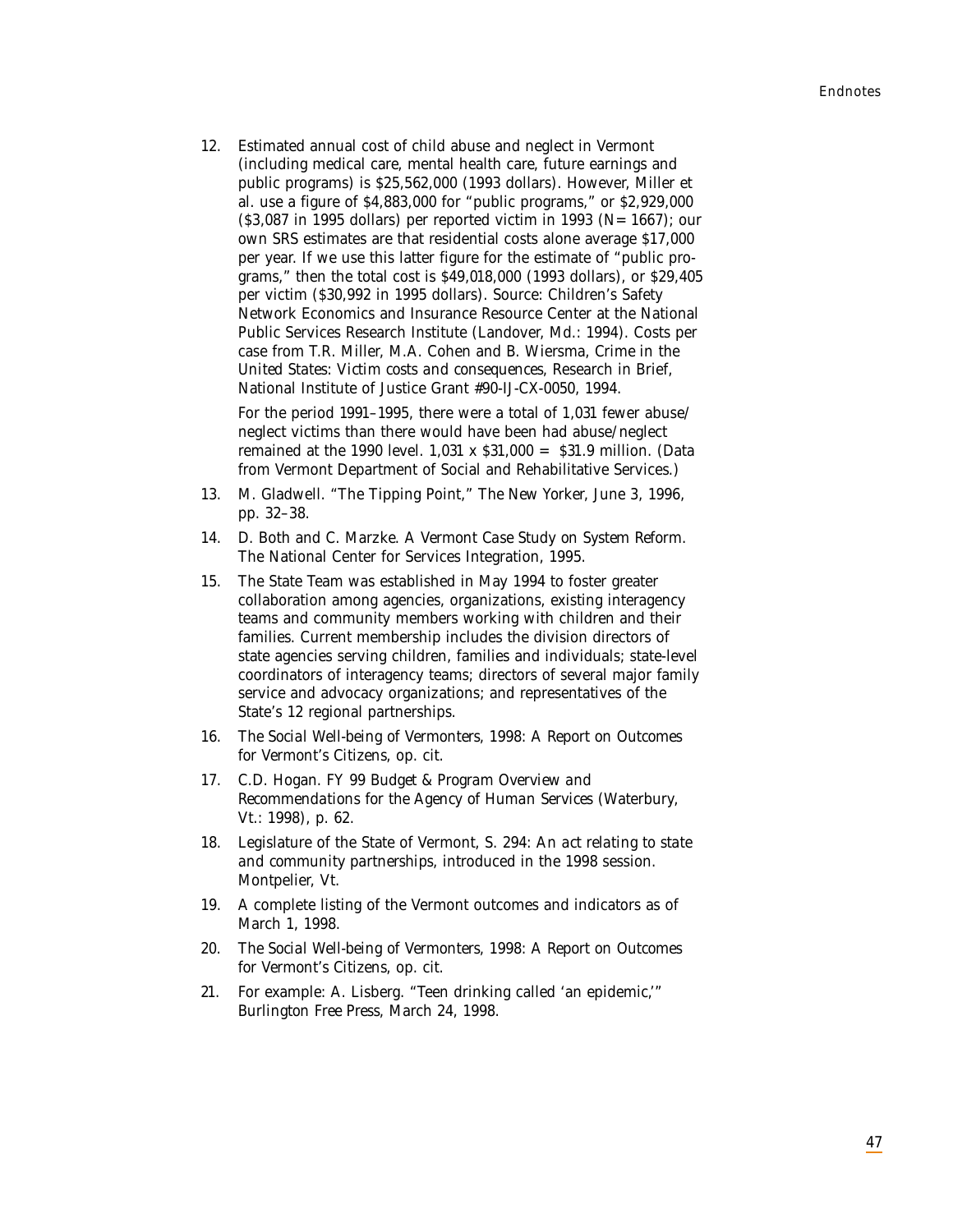- 22. *Community Profiles* (Waterbury, Vt.: Vermont Agency of Human Services, Planning Division, 1997). Internet address: www.dsw.state.vt.us/ahs.
- 23. *Healthy Vermonters 2000* (Burlington, Vt.: Vermont Department of Health, 1993).
- 24. Personal communication with Cheryl Mitchell, deputy secretary, Vermont Agency of Human Services, March 1998. Estimate is based on annual number of births and a proportion of those visited, which increased from approximately 10 percent in 1992 to approximately 70 percent in 1997.
- 25. *The Social Well-being of Vermonters, 1998: A Report on Outcomes for Vermont's Citizens,* op. cit.
- 26. For example, between 1991 and 1996, rates of child abuse (all types) fell 27 percent in Vermont (from 99.1 per 10,000 to 72.6). In Lamoille County, even starting from a much more favorable position, rates fell 33 percent over the same period (from 67.2 to 44.8). *Community Profiles* (Waterbury, Vt.: Vermont Agency of Human Services, Planning Division, 1997).
- 27. M. Friedman. *A guide to developing and using performance measures in results-based budgeting* (The Finance Project. Washington, D.C.: 1997).
- 28. *Community Development: Critical Elements in the Lamoille Valley Experience,* op. cit.
- 29. Interview with William Alexander, executive director of Lamoille County Mental Health Agency, March 30, 1998.
- 30. Interview with Carolyn Roberts, CEO of Copley Health Systems, March 30, 1998.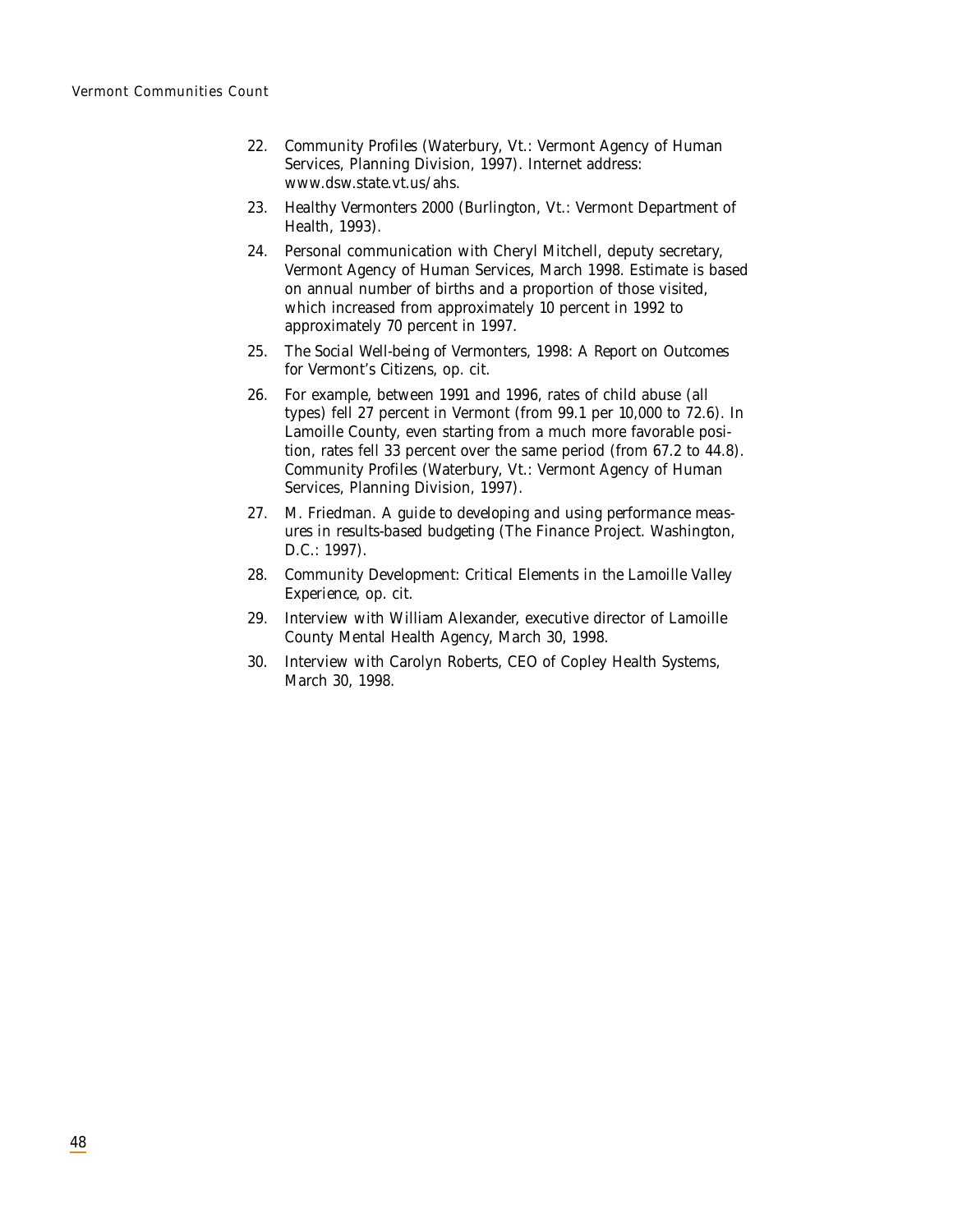## Afterword

By Mark Friedman

## Tapping Into Leadership

Vermont is among the leading states working on cross-agency, cross-community results for children and families, and the state's accomplishments give us some insight into what it takes to make this kind of change take hold.

The single most important ingredient is leadership. Without strong leadership, nothing much happens. It takes leaders who are committed to working together, who can set aside the pressure to compete with one another and find common ground in working to improve the well-being of children, families and communities. Vermont has a wealth of leadership at both the state and local level.

The most important way in which leaders create change is by setting an example. In Vermont, Con Hogan, secretary of the Agency of Human Services, has set an example of how to think about results, communicate with a wide range of audiences, be a real — and not an in-name-only — partner and move from talk to action on child and family well-being. At the local level in Vermont, there are too many people to name who provide this same kind of leadership in their communities. Leadership is the difference between the all-talk version and the change-for-thebetter version of results-based accountability.

Closely related to leadership is the recognition that this work is not just a new initiative or program, but a change in culture. Our system of services for children and families has grown over the last 50 years into a highly categorical maze of overlapping services. What gets lost in this maze of "means" are the ends we are trying to accomplish for children, families and communities ends like children born healthy, ready for school, succeeding in school, and becoming productive and contributing adults. In Vermont, people are changing the way they think about child and family well-being and what it takes to improve conditions. Working together has long been a part of Vermont culture, so that is nothing new. But clearly stating goals from the start and working backward to get there is a shift from the past.

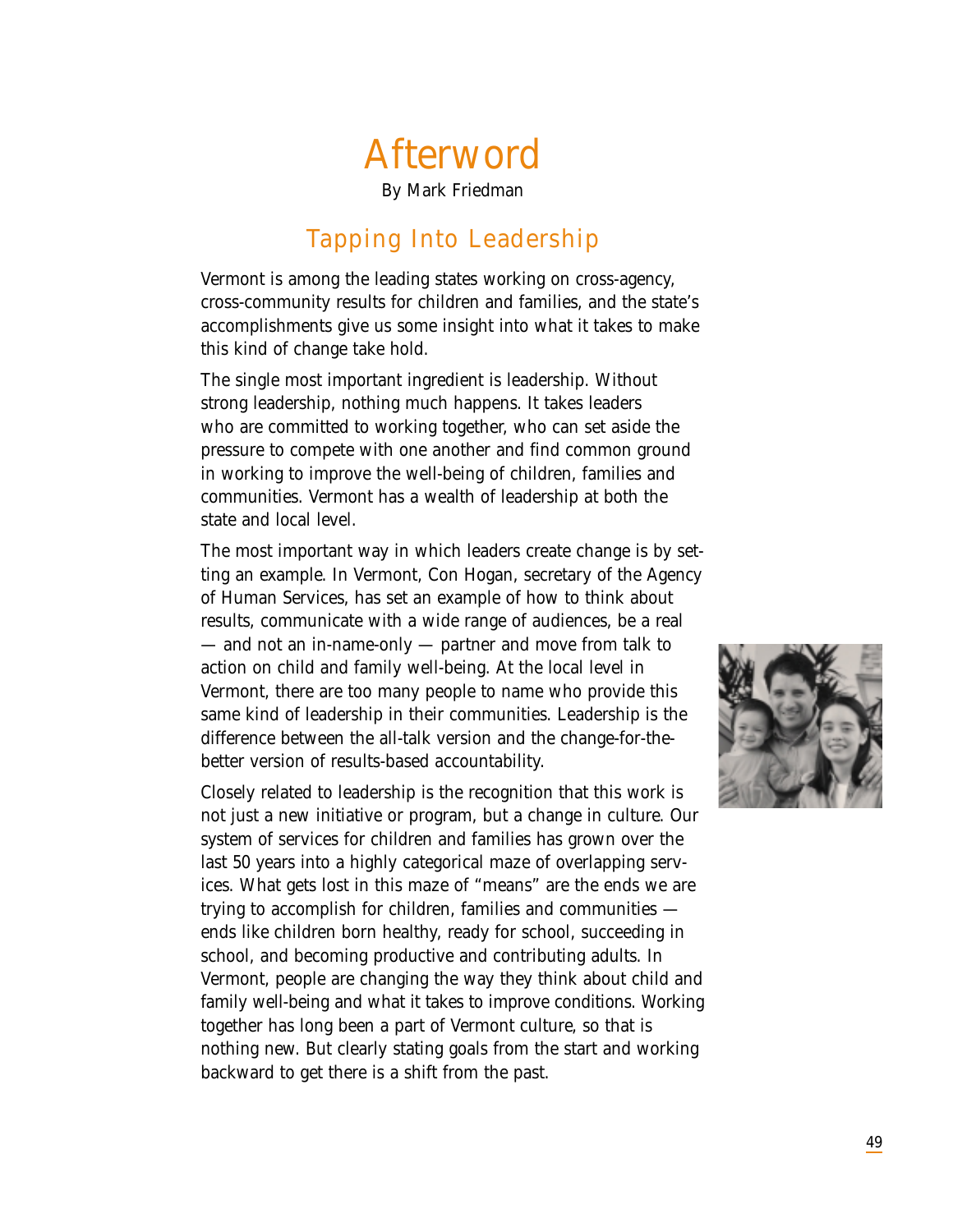Leaders also must put in place a clear framework for these endeavors that allows partners to complement each other's efforts, not compete with them. Language clarity is a central part of such a framework. Language discipline is not about an official glossary of terms or making everyone use exactly the same words. It's about having a common set of ideas that helps people understand how their work fits into a larger whole. Vermont has such a framework in its development of outcomes and indicators. The ancient image for the alternative is the Tower of Babel, and the ruins of many such towers litter the social history landscape.

Effective leaders also know that this work takes time. In data alone, we are 100 years behind the business community with its up-to-the-second Dow Jones stock averages and 50 years behind the labor movement, which has pretty good monthly unemployment and other labor force statistics. Maybe some day we will have the Bureau of Family and Children's Statistics, the equivalent of the Bureau of Labor Statistics, and each month the press will anxiously await the release of the latest figures on childhood immunization, reading at grade level or teen pregnancy. We have a long way to go to get the data we need, but we can start with what we have, while we work to improve our data resources. Vermont has made some hard choices as well as some great progress with its data.

Finally, leadership in this arena means a determination not to accept excuses. There are a thousand excuses for not being accountable for the well-being of children and families. Everyone can point to someone else. City government can point to county government, county folks can point to the state government and the state agencies can point to the federal government. The school system can point to the juvenile justice system, which can point to the health system. The public sector can blame the private sector. The executive branch can finger the legislative branch — and so forth. Lack of data, as described above, is another excuse, one that Vermont is working hard to overcome.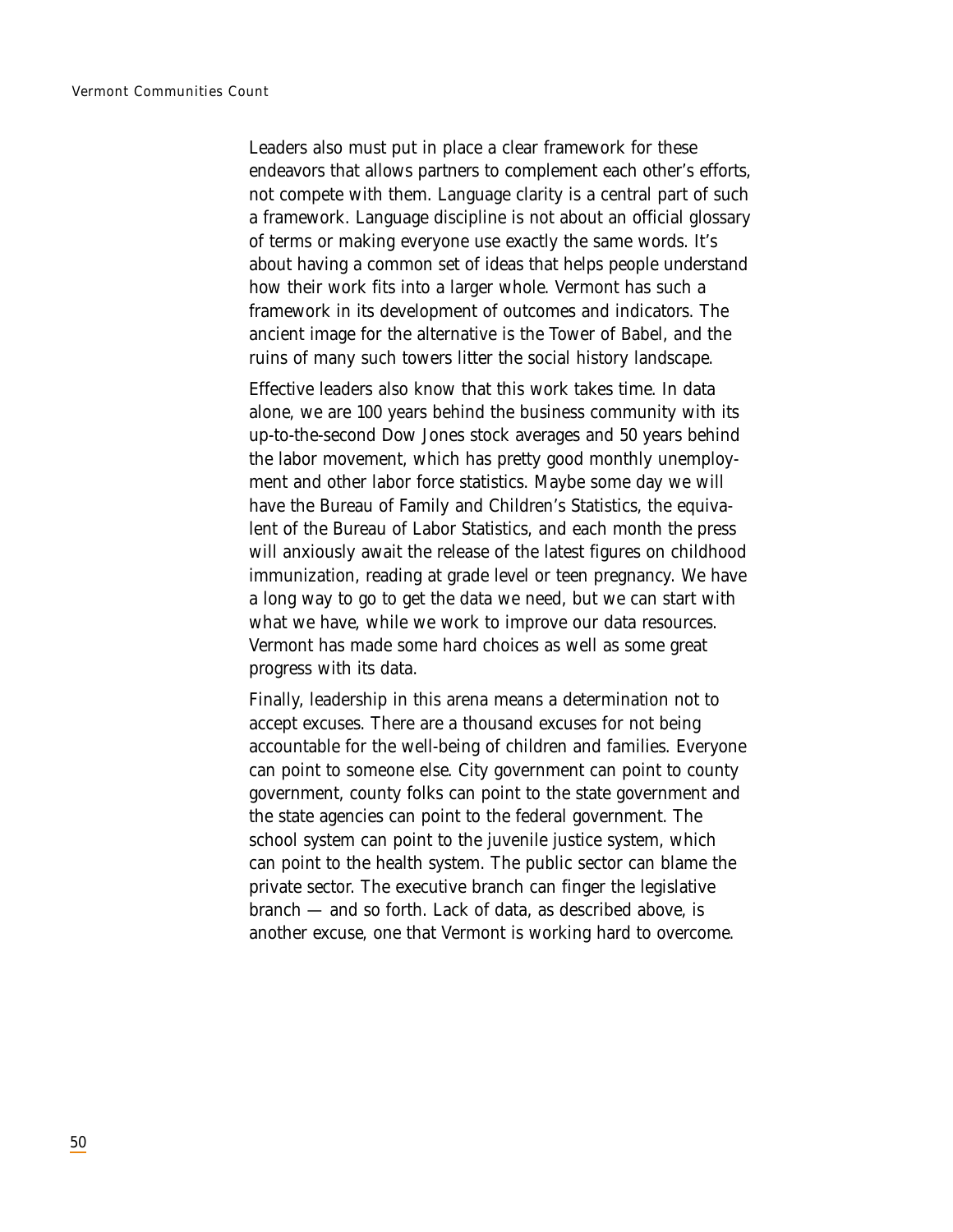It seems the concept of results-based accountability has come into its own. By one count this work is taking place at the state or local level in more than half the states. Some of the leaders include Vermont, Georgia, Missouri, California, Oregon and Alaska. Much of the best work is happening at the county and community level in these and other states. And it is an international movement, too, with work in a number of countries (notably the Netherlands, Australia, Canada and South Africa) as well as the United Nations.

It is important for people to recognize that those who do this work today are not alone. There is a growing body of literature, like this paper, and a growing network of people, like the partners in Vermont, who have a wealth of experience to share about what works to improve the lives of children and families and how to actually carry out results-based accountability. It bodes well for children and families that so many people around the country are bringing their considerable talents to the table. We urge you to get in touch with this network. Tell us what you've been able to do. Help make this a learning community where everyone is both a teacher and a learner. Ultimately, what it takes is everyone with an oar in the water — or a tap in the tree, as the case may be.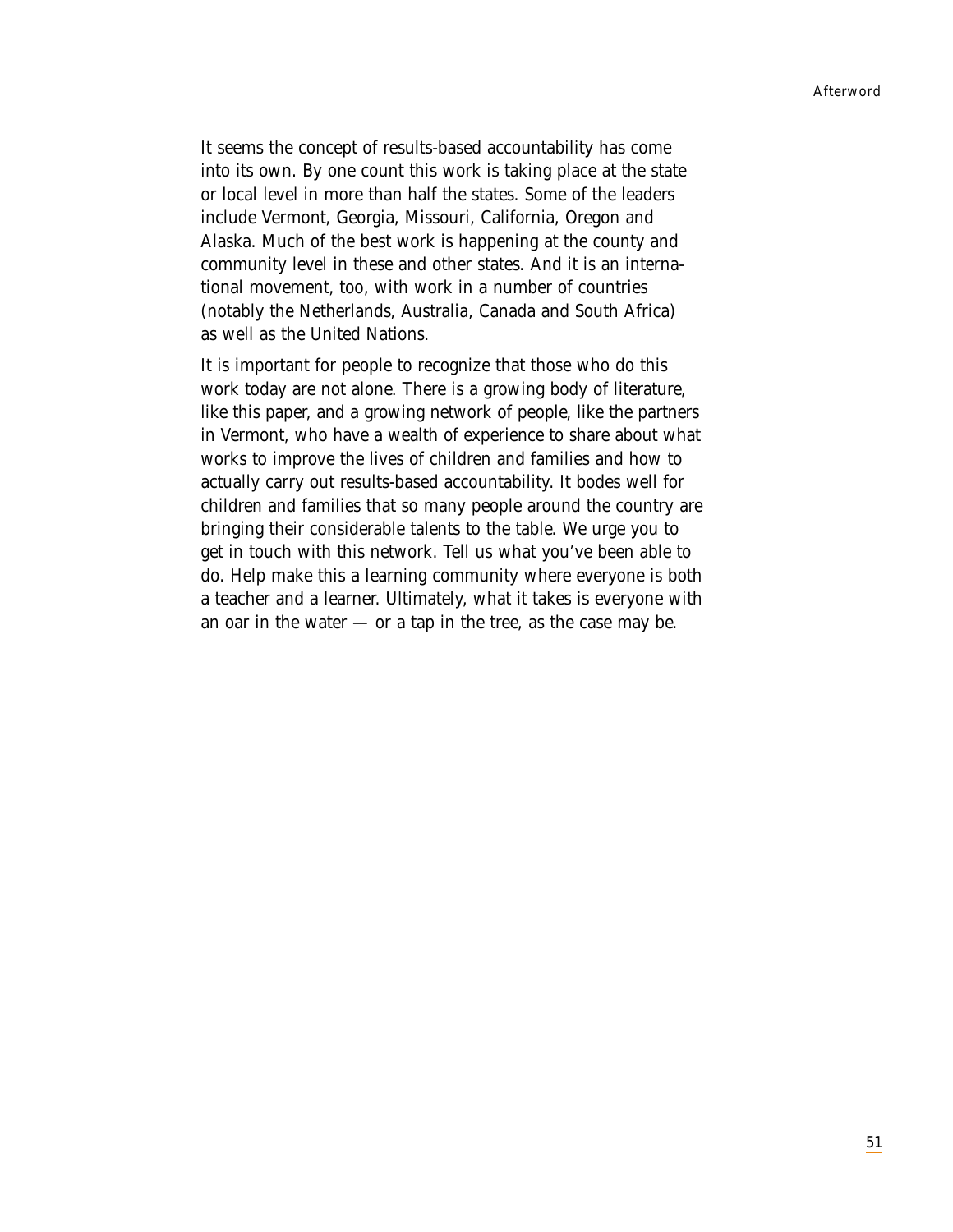# Appendix A Vermont Indicators

Vermont's annual "well-being report," *The Social Well-being of Vermonters*, is a key strategy in providing information around which state policy-makers and local partnerships can focus to improve indicators of well-being. It is also a valuable tool for making budgetary recommendations, allowing us to address particularly weak areas by investing extra funds or creating new programs.

The following are noteworthy statewide improvements in indicators that represent improved well-being for people in Vermont compared to the nation as a whole.



**Nearly nine out of 10 pregnant Vermont women receive early prenatal care.**



**About one in 50 pregnant Vermont women receives late or no prenatal care.**

*Early prenatal care for Vermont women has improved by 12 percent since 1987.*

*Late prenatal care has declined substantially, by 56 percent since 1987.*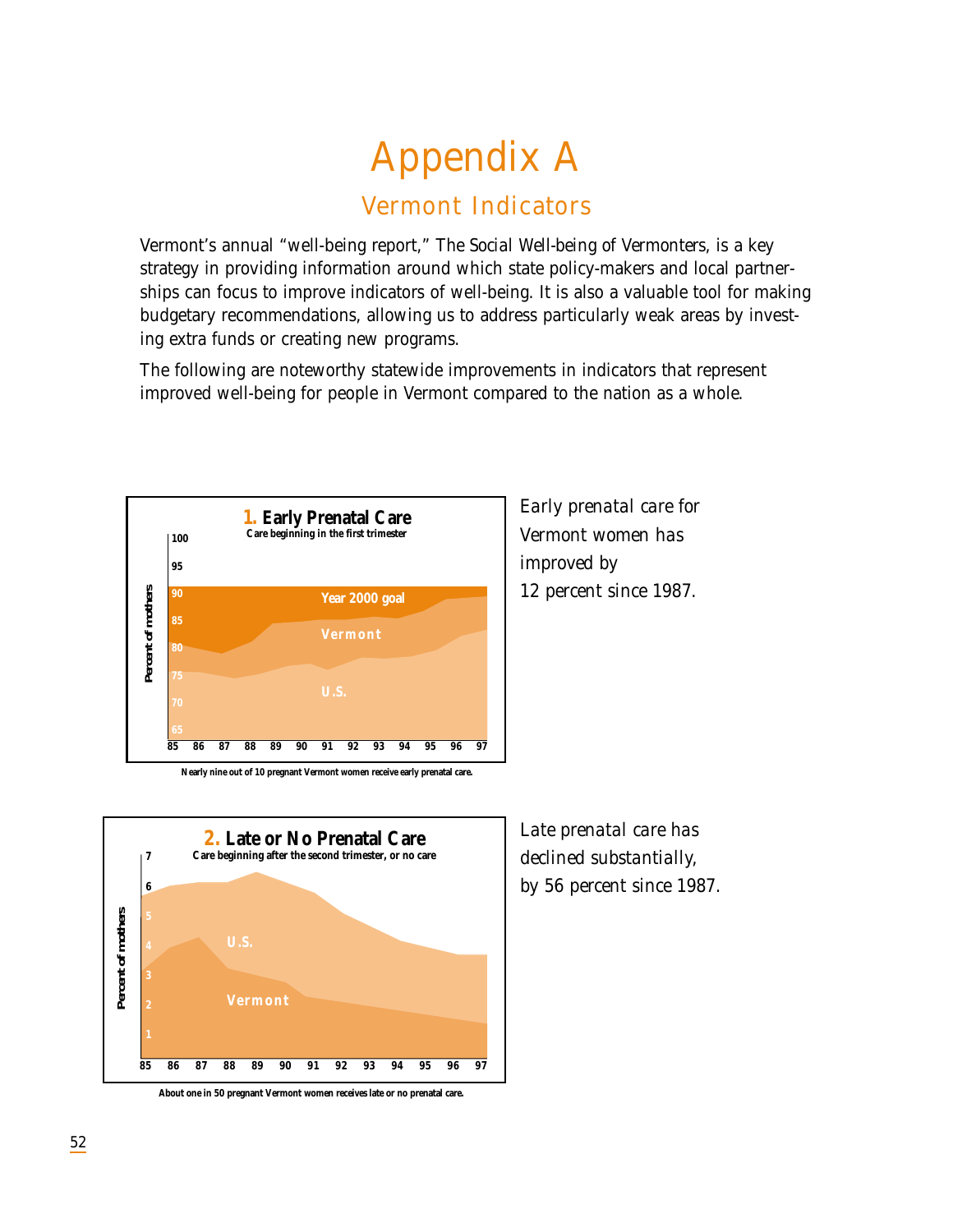

*The number of infants with low birthweights has gently but perceptibly risen, and although significantly less than U.S. averages, is uncomfortably above the year 2000 goal and 55 percent higher than Norway's rate.* 



**About one in 160 Vermont infants dies within the first year of life.**



**More than eight out of 10 Vermont two-year-olds have all recommended immunizations.**

*Infant mortality remains a challenge for Vermont. Although the rate has been steady since 1988, the rest of the nation has caught up with Vermont. The state's regional partnerships, especially in those areas with the highest infant mortality rates, will be working more closely with physical health systems to improve the results.*

*Vermont's immunization rate is among the best in the nation and continues to improve.*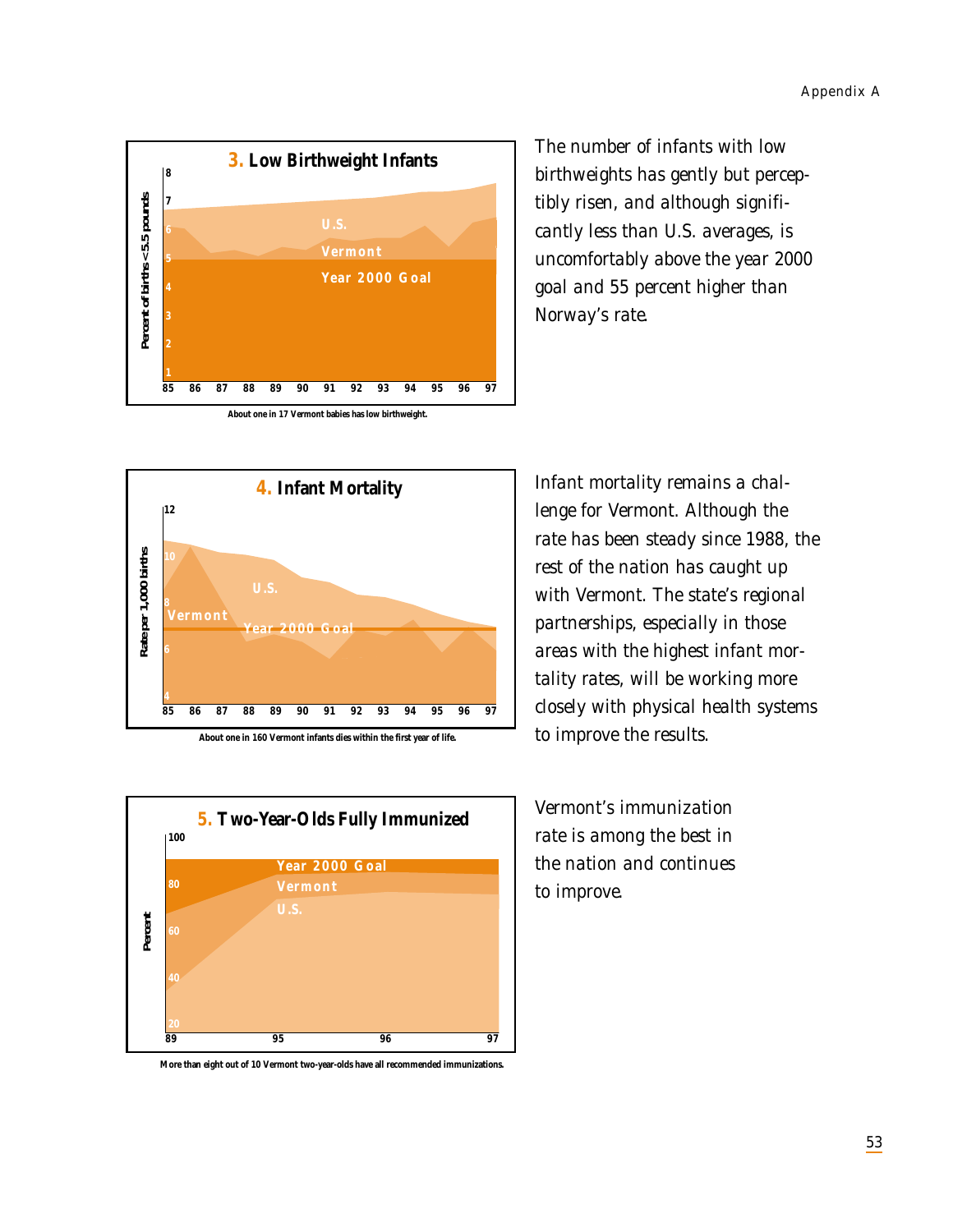

*Vermont's high school graduation rate is quickly improving, in contrast to the steadily declining rate for the country as a whole.*



**About one in four Vermont children is born to a single parent.**



**Nearly one in four Vermont families with children is headed by a single parent.**

*Vermonters are particularly concerned about the continuing rise in the rate of births to single parents, which has risen from 17 percent to 26 percent over the last 10 years. Our rate is significantly below that of the nation, but is viewed as a contributing factor to poor economic outcomes for families.*

*In Vermont, although births to single parents are rising, the number of single-parent families with children is leveling off, which suggests that after a child is born, more Vermont couples are setting up households together.*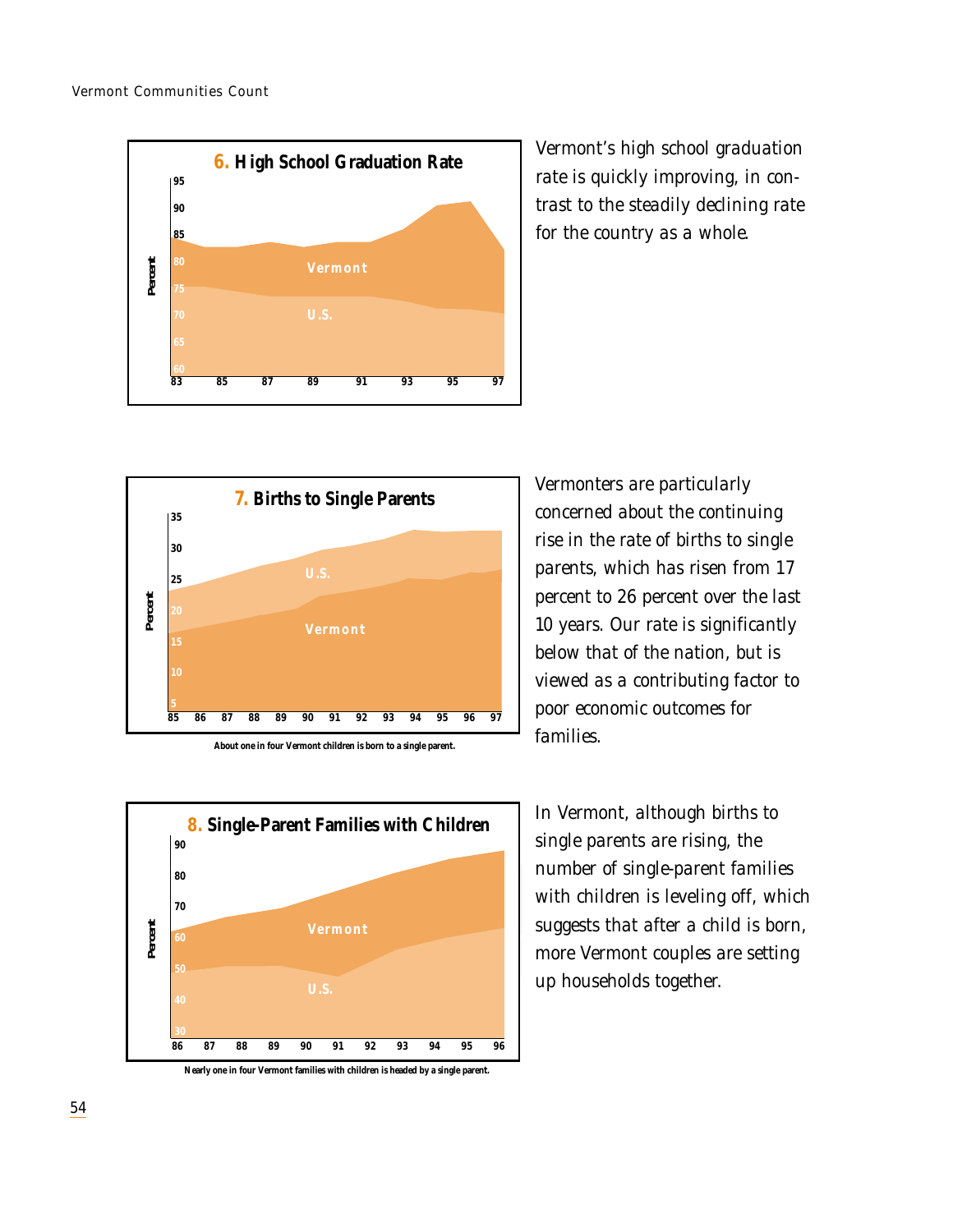

*Vermont has made excellent progress since 1991 in establishing parentage for out-of-wedlock child support cases, improving from 57 percent in 1991 to 84 percent in 1997.*

**Eight of every 10 Vermont children born out of wedlock have parentage established for purposes of child support.**



*Nearly all Vermont children now have access to health insurance. Current assessments place us at the 95 percent mark. We plan to increase that achievement by at least another two percentage points.*



**About one in 140 Vermont children is a victim of substantiated abuse or neglect.**

*The number of substantiated victims of child abuse and neglect has declined greatly over the last decade, particularly since 1992. Overall, we've seen a 40 percent reduction since 1986, with a 30 percent reduction since 1992.*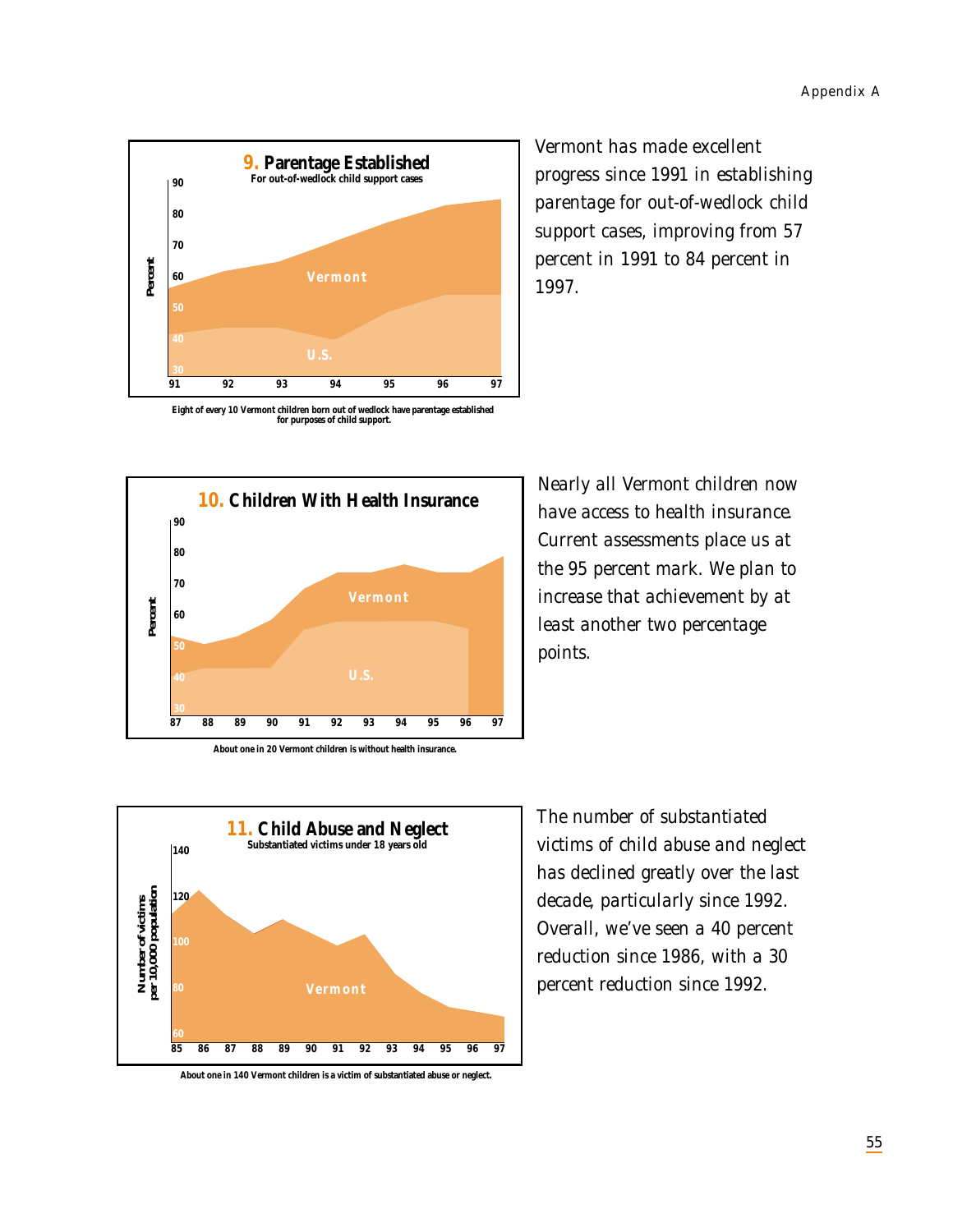

**is a victim of substantiated abuse or neglect.**

*The real news in child abuse declines is occurring in the underfive cohort, where child abuse and neglect has declined by 33 percent since 1992. We believe this is a result of expanded health insurance, more universal early baby visiting and the strength of the community partnerships.*



*Vermont's rate of births to teenagers has dropped 31 percent since 1991. The state has the lowest teen birth rate in the nation.*





*56*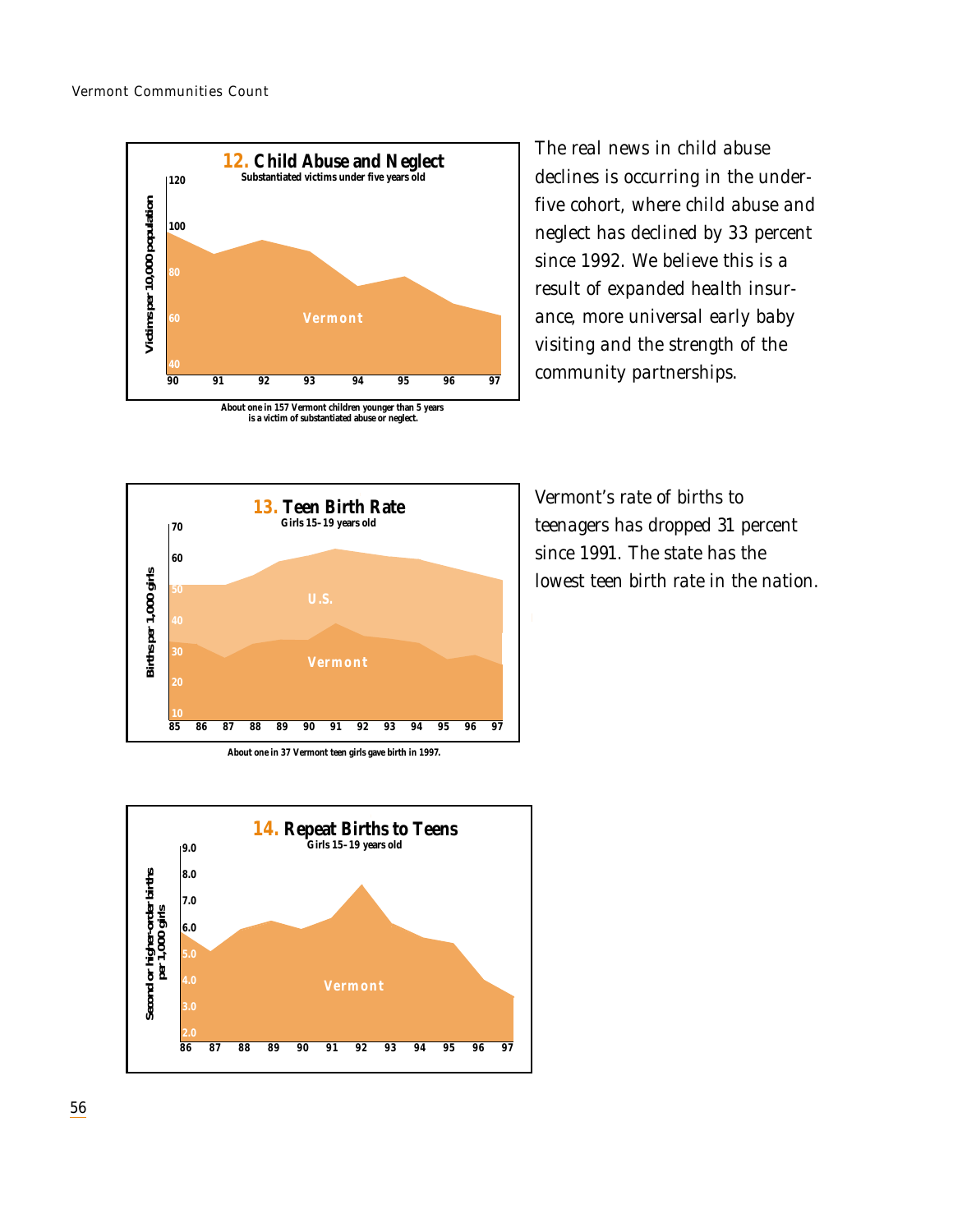

**About one in 43 Vermont girls 15–17 years old became pregnant in 1997.**



*The young teen pregnancy rate (for girls aged 15–17) has declined 40 percent since 1991.*

*One particularly important indicator is the rate of new families formed who are at risk of experiencing bad outcomes. We do not have comparable national data for this indicator, but we do track it. The rate has remained steady since 1990.*



**In Vermont, about one violent crime is reported for every 830 people.**

*Vermont's rates of violent crimes and homicide (see page 58) are low and steady compared to the rest of the nation.*

*57*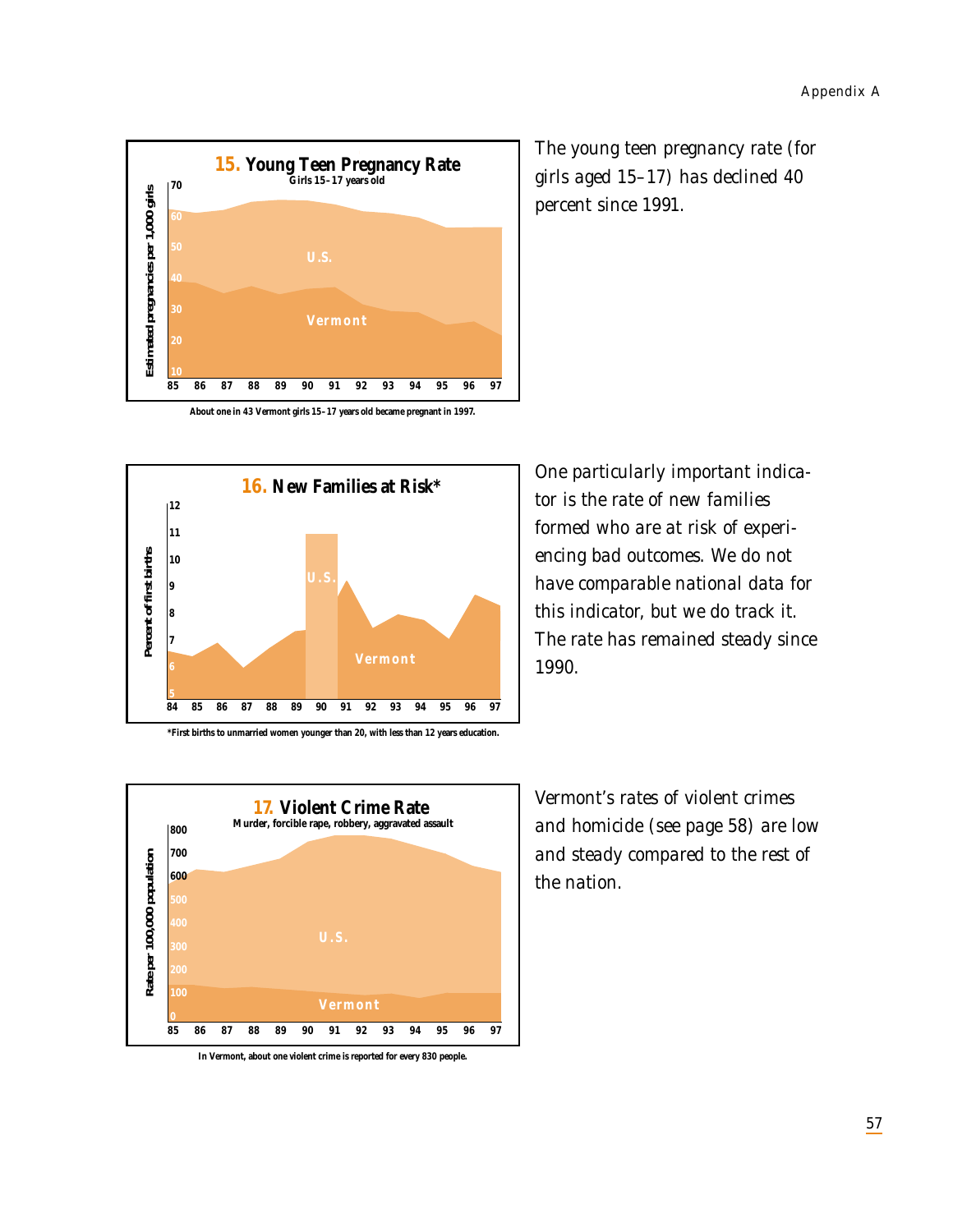

**\*Includes murder and non-negligent manslaughter; excludes death due to legal intervention.**



*Vermont has experienced a significant reduction of 32 percent in the rate of property crimes since 1990.*



*The state has seen a steady and long decline of suicides from levels that were well above the national average in 1987 to levels at the national average in 1996. This is an overall rate reduction of 39 percent since 1987.*

**\* Rates are age-adjusted to the U.S. 1940 population, to account for the aging of our population over time. \*\*U.S. 1996 data are preliminary.**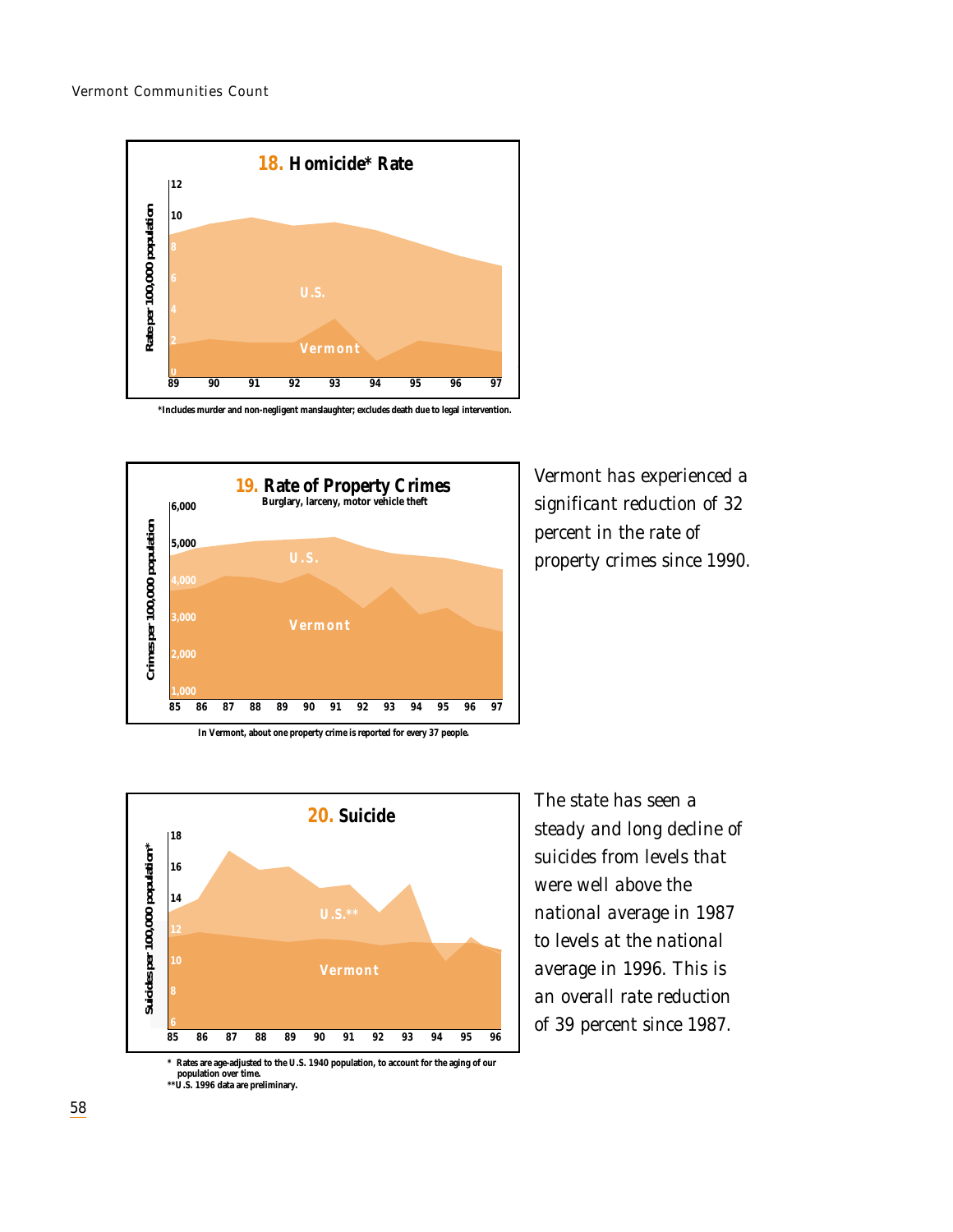Appendix A



*Vermont's positive trends have occurred in the context of a decline in the average annual wage, which in Vermont is 16 percent below the national average.*

## National Rankings for Vermont's Children and Youth, 1995

|                                                                  | <b>Previous</b><br>Year | Current<br>Year | Nat'l.<br>Rank  |
|------------------------------------------------------------------|-------------------------|-----------------|-----------------|
| High school students who graduate<br>in four years (1994)        | 79%                     | 89%             | 1st             |
| Children with health insurance                                   | 85%                     | 96%             | 1st             |
| Girls aged 15–19 not giving birth                                | 96%                     | 97%             | 1st             |
| Girls aged 15-17 not becoming pregnant                           | 96%                     | 97%             | n/a             |
| Out-of-wedlock child support cases with<br>parentage established | 42%                     | 84%             | 2 <sub>nd</sub> |
| Children not abused or neglected                                 | 99%                     | 99%             | 2 <sub>nd</sub> |
| Infants born not with low birthweight                            | 94%                     | 94%             | 3rd             |
| Two-year-olds fully immunized                                    | 68%                     | 85%             | 3rd             |
| First births not to "new families at risk"                       | 91%                     | 91%             | 3rd             |
| Children not in poverty                                          | 86%                     | 87%             | 4th             |
| Women receiving first trimester<br>prenatal care                 | 78%                     | 87%             | 7 <sub>th</sub> |
| Children ready for kindergarten                                  | 72%                     | 73%             | 8th             |
| Children born to married parents                                 | 88%                     | 74%             | 7 <sub>th</sub> |
| Families with children headed by<br>married parents              | 79%                     | 78%             | 7th             |
| Youth (ages 16-19) employed                                      | 87%                     | 86%             | n/a             |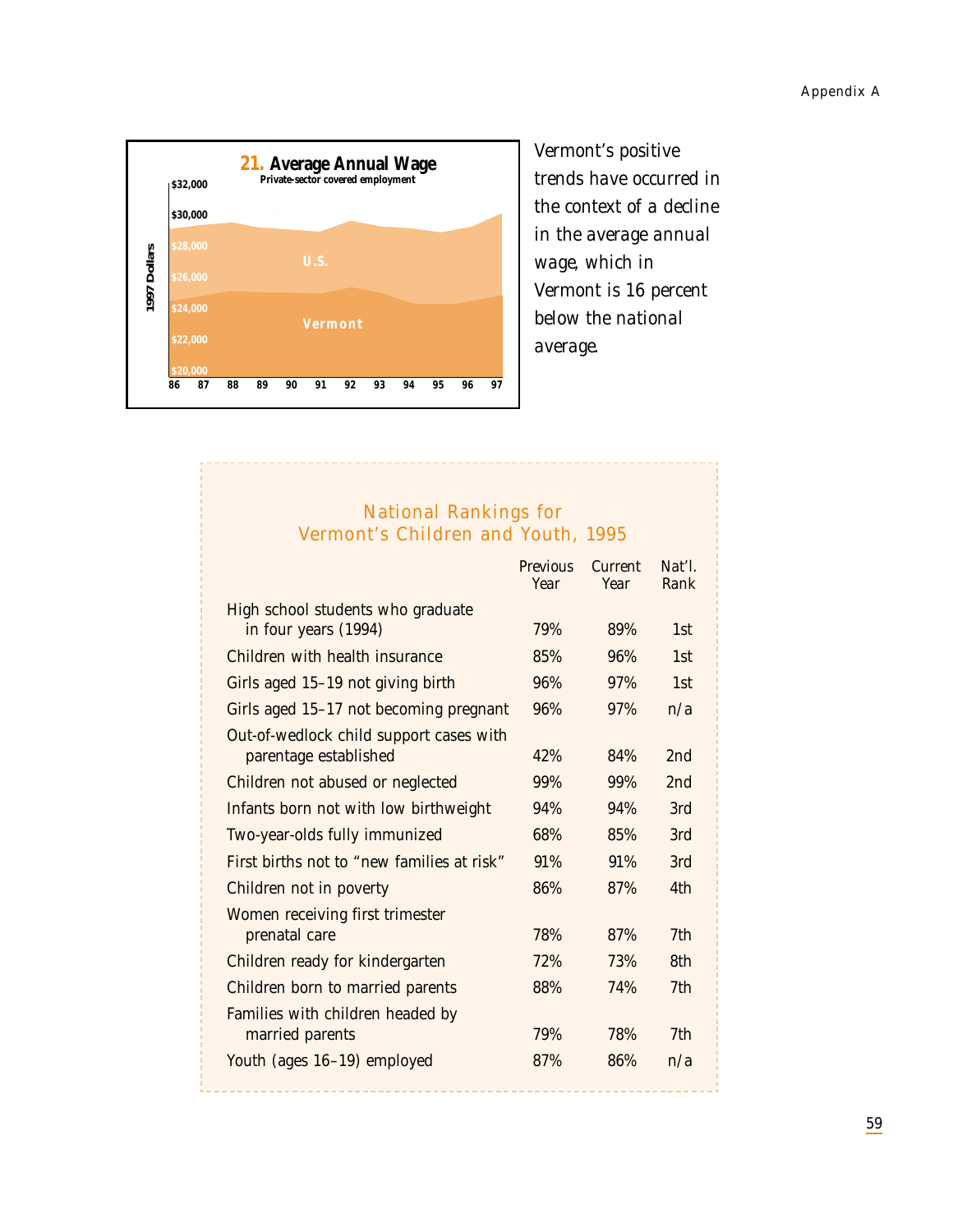## How Indicators Connect to Outcomes in Vermont

## 1. Outcome: Pregnant Women and Newborns Thrive

*Indicators:*

- ❖ Percent early prenatal care
- ❖ Percent low birthweight

## 2. Outcome: Infants and Children Thrive

*Indicators:*

- ❖ Infant mortality rate
- ❖ Rate of injuries (ages 0–9) resulting in hospitalization
- ❖ Child mortality rate

## 3. Outcome: Children Are Ready for School

*Indicators:*

- ❖ Percent of kindergartners fully immunized
- ❖ Percent of children ready for kindergarten

#### 4. Outcome: Children Succeed in School

*Indicators:*

- ❖ School attendance rate
- ❖ New Standards English/Language Arts assessment scores
- ❖ Arts assessment scores
- ❖ New Standards Math assessment scores
- ❖ Percent of students with special education IEPs
- ❖ Scholastic Assessment Test scores
- ❖ Percent high school dropouts

## 5. Outcome: Children Live in Stable, Supported Families

#### *Indicators:*

- ❖ Percent children in poverty, 1989
- ❖ Percent children in families receiving Food Stamps (proxy for children in poverty)
- ❖ Percent child support paid
- ❖ Rate of child abuse and neglect
- $\triangleleft$  Rate of out-of-home placements (ages < 18 years)
- ❖ Average number of moves within the child substitute care system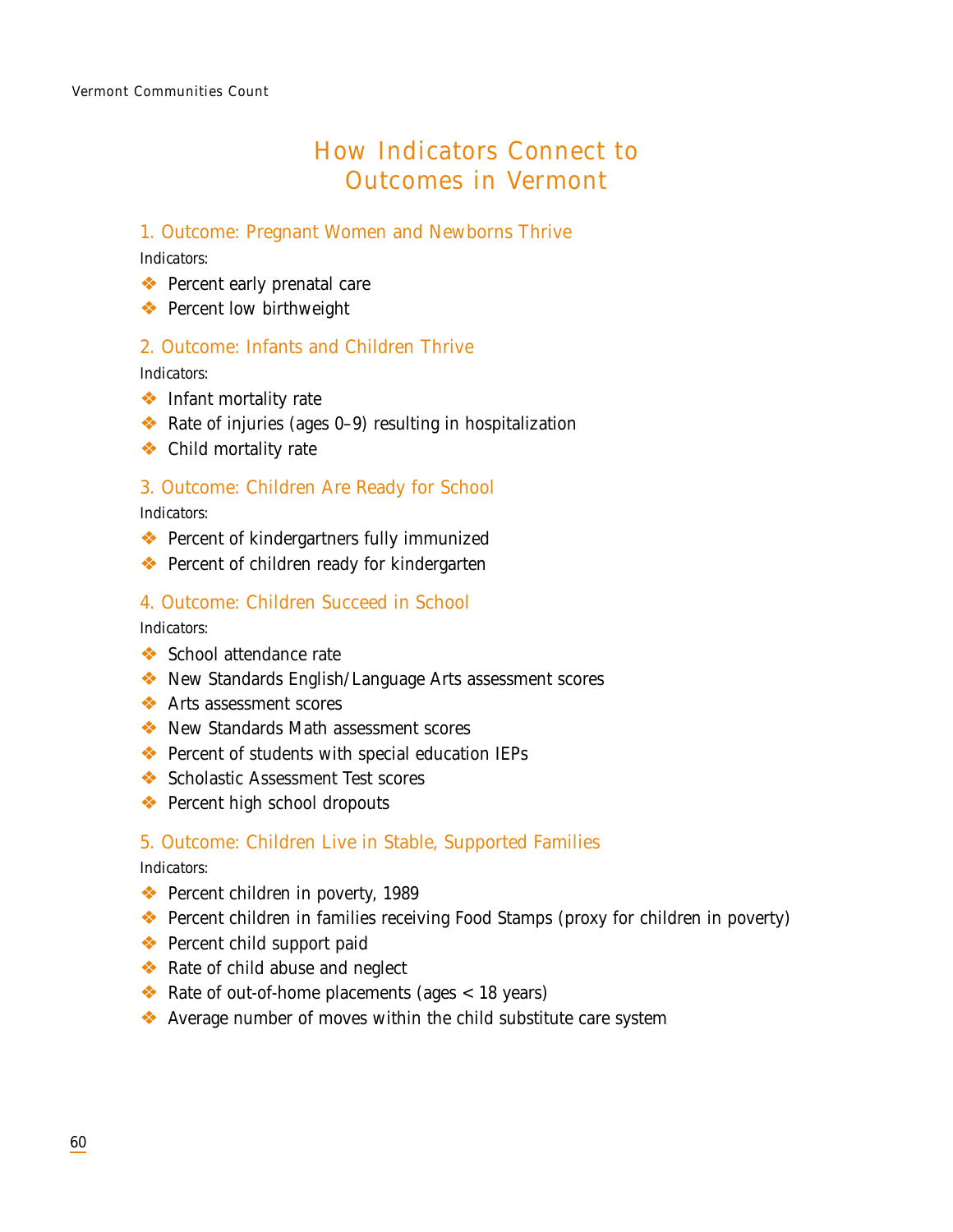## 6. Outcome: Youth Choose Healthy Behaviors

*Indicators:*

- ❖ Percent of students smoking cigarettes within the last 30 days
- ❖ Percent of students using alcohol within the last 30 days
- ❖ Percent of students using marijuana within the last 30 days
- ❖ Rate of teen sexually transmitted diseases
- $\triangleleft$  Rate of young teen pregnancy (ages 15–17)
- $\triangle$  Rate of injuries (ages 10–17) resulting in hospitalization
- ❖ Rate of custody for children deemed "unmanageable"
- ❖ Rate of court dispositions for delinquency
- ❖ Rate of delinquents in custody
- ❖ Rate of teen violent deaths

## 7. Outcome: Youth Make a Successful Transition to Adulthood

*Indicators:*

- ❖ Percent of high school seniors with plans for education, vocational training or employment
- ❖ Rate of new families at risk
- ❖ Rate of out-of-home placements (ages 18–24)
- ❖ Rate of injuries (ages 18–24) resulting in hospitalization
- ❖ Rate of teen nonviolent deaths

## 8. Outcome: Families and Individuals Live in Safe and Supportive Communities

*Indicators:*

- $\triangle$  Rate of injuries (ages 25–64) resulting in hospitalization
- $\triangleleft$  Rate of injuries (ages 65+) resulting in hospitalization
- $\triangleleft$  Rate of out-of-home placements (ages 25+)
- ❖ Percent of adults who smoke
- ❖ Percent of adults who are "binge drinkers"
- ❖ Rate of petitions filed for relief from domestic abuse
- ❖ Rate of adult abuse and neglect reports
- $\triangleleft$  Rate of suicide (ages 18+)
- ❖ Rate of violent crime
- ❖ Percent of people above poverty level
- ❖ Average median household income
- ❖ Average annual wage
- ❖ Rate of job creation
- ❖ Percent living in affordable housing
- ❖ Percent of affordable housing
- ❖ Percent met need for child care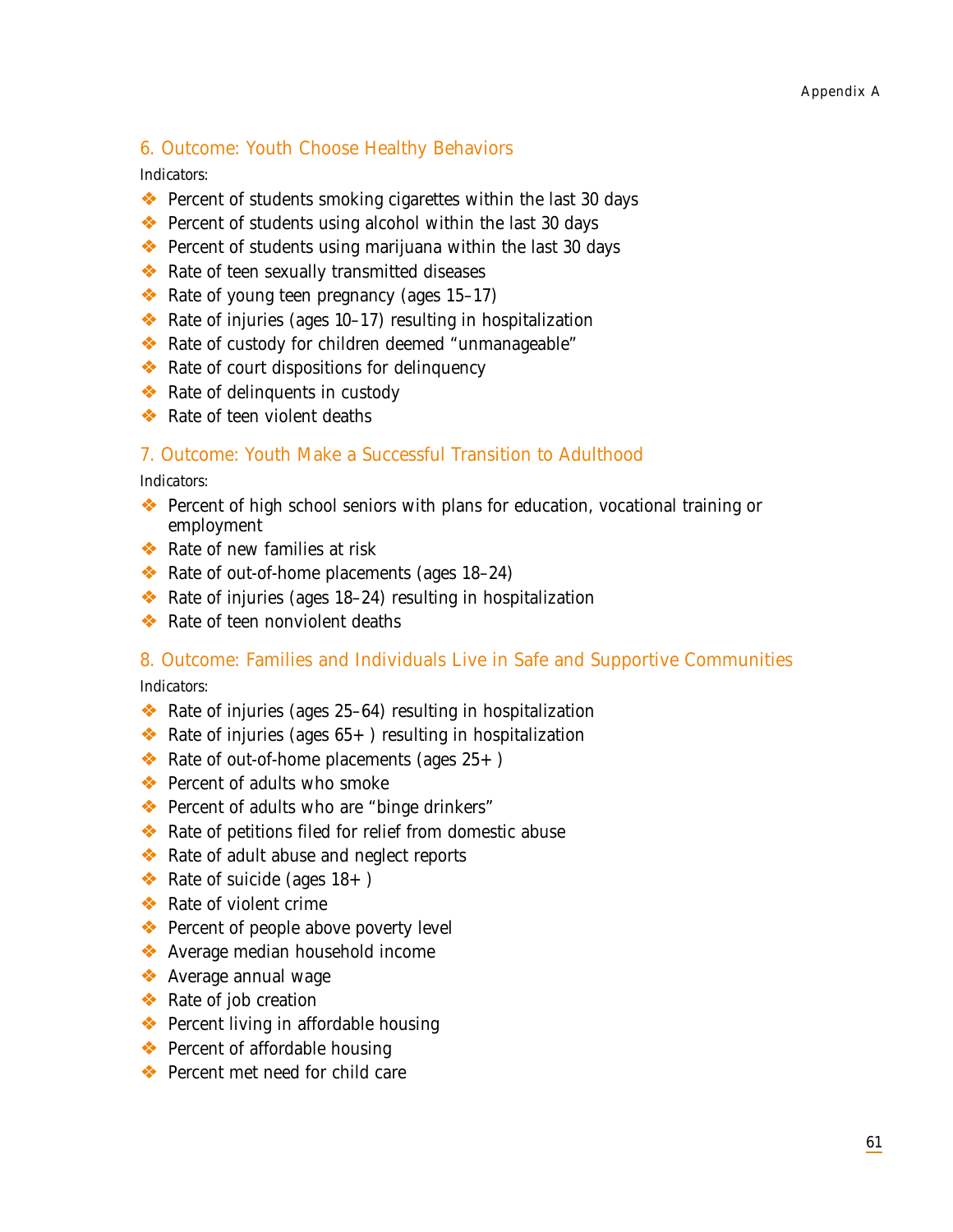# Appendix B Barre — Pulling Together for Results

TRIFT THE City of Barre organized its community partnership around a handful of fundamental objectives, mainly reducing teen pregnancies and child abuse using life-long literacy and learning as a vehicle. In early 1997, wh fundamental objectives, mainly reducing teen pregnancies and child abuse by using life-long literacy and learning as a vehicle. In early 1997, when Vermont's Agency of Human Services published local *Community Profiles* for the second year, we pointed out that Barre's teen pregnancy rates, child abuse rates and family risk-formation rates were extraordinarily high.<sup>1</sup>

This was data thoughtful people could not ignore. Shortly after, a newspaper article described a city council debate on the issue of teen pregnancy. Out of that flowed some modest foundation support and a process to engage the community's leaders, including the mayor's office and school board, in improving outcomes for Barre's young people. Barre has adopted the theme "Lifelong Learning and Literacy" as a framework for changing trends in the data. Following is an excerpt from Mayor Paul Dupre's 1998 "State of the City" address that captures the vitality of the Barre work.<sup>2</sup>

It is not just our buildings and stores that need our attention. We need to pay attention to the social needs of our community. A little over a year ago, Barre City received a *Community Profile* from the State of Vermont. This profile indicated some disturbing trends. We have a high percentage of families at risk. Our teen pregnancy rate is high, substance abuse rate is high and abuse rates in our families are high.

Again, we chose to take option two and instead of throwing up our hands, we asked ourselves how we could meet this challenge to the social fabric of our community.

The State of Vermont Secretary of Human Services and the Commissioner of Education offered Barre City an opportunity through a grant initiative from the Danforth Foundation to meet this challenge. A group that calls itself the Danforth group or committee was formed to present a consolidated effort by education, human services and government to address these trends shown on the *Profile.*

This group began meeting over a year ago and through support and money from the Danforth Foundation began to develop a strategic plan. Many televised meetings were held throughout the year, including a four-day retreat in Burlington. A theme for Barre City emerged — "Barre: Learning For Life." This led to the community forum at Spaulding High School in December. About 50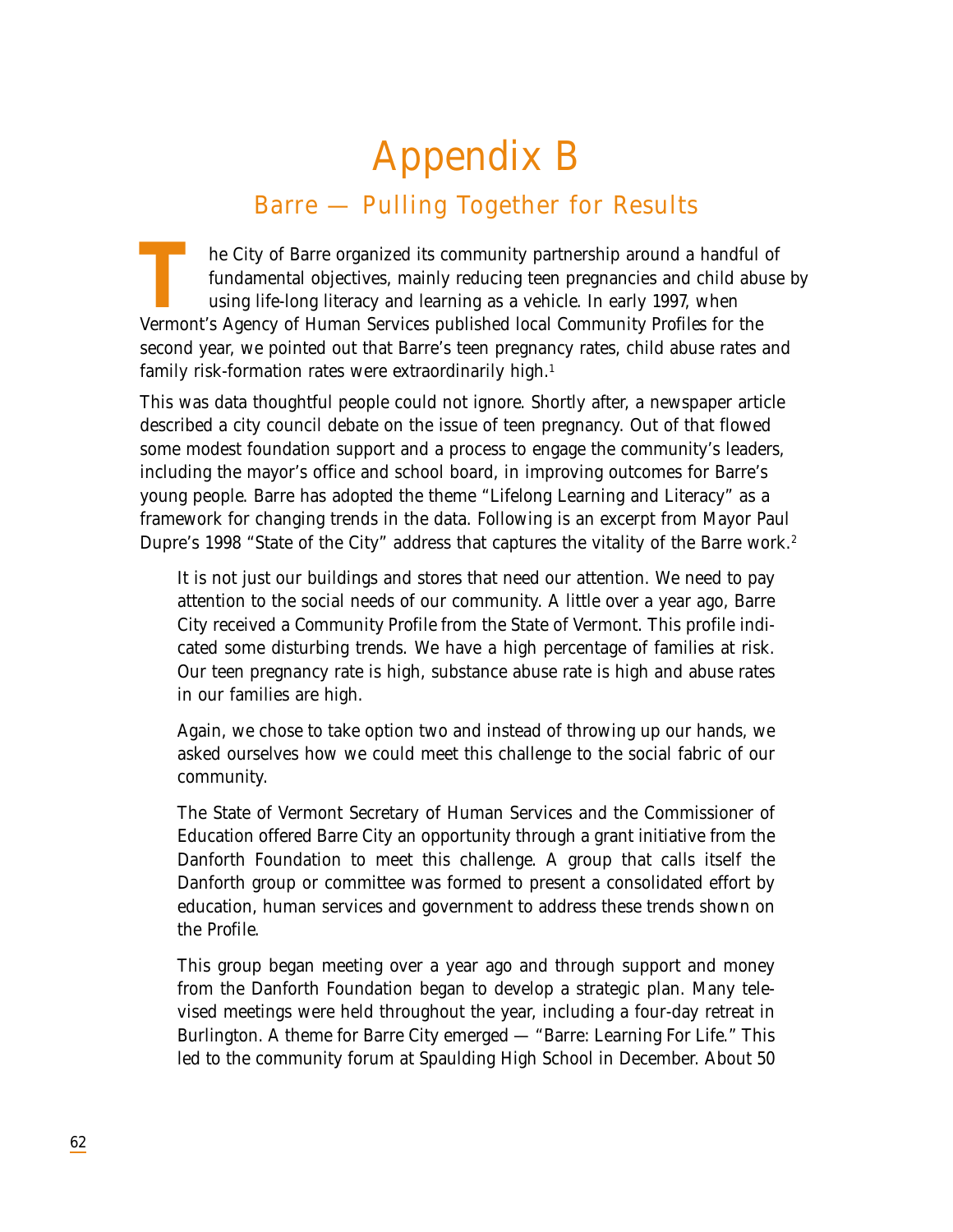people attended that forum to discuss three specific topics related to the community profile. These topics were: literacy, community values and substance abuse. Hundreds and hundreds of practical ideas were generated on ways that we as a community could address these issues in Barre.

All of this has now led to the formalization of a steering committee, called the Danforth committee. This committee will be led by Steve Mackenzie, the city school board chairman and myself. The committee is made up of Barre citizens, teachers, human service workers and other interested parties. It will meet once a month until the subcommittees get started and then will meet quarterly.

The Danforth committee received a \$17,500 grant from the Danforth Foundation and will use that to assist the subcommittees with some of their expenses. \$10,000 of this grant must be used for research. We will use the yearly *Community Profile* as our main way of knowing if we are achieving our goals.

We have hired a part-time coordinator who will assist all of the volunteers on each of the subcommittees to organize their efforts towards achieving their goals. This initiative will only be successful if all of us take an active role. While we will receive some money, it is really you and me, as citizens of Barre, who will make the difference.

The subcommittee on substance abuse is in the process of applying for some of the money the state received this year. That will go a long way towards prevention, education and other means of trying to get the message out that drugs are not the answer to dealing with emotional or physical pain. However, we will never address the real questions by just trying to put the drug dealers out of business. We must answer the question as to why our young people or ourselves need to numb our minds. Why is it that so many do not see the challenge of each day and the wonder of the human mind to meet that challenge?

The subcommittee on common values may help with some answers to these questions. Who are we? What do we believe in? What is important to us? Why do we get up each morning and put one foot in front of the other?

How can we make our values real and live them out in a way that our children will want to imitate us? Our children do imitate us, whether we like it or not. It is important for us to be conscious of this and decide what type of teachers we want to be to them.

Barre's literacy subcommittee will be working on all aspects of learning. Learning to earn and learning for fun. The city voters just passed a bond for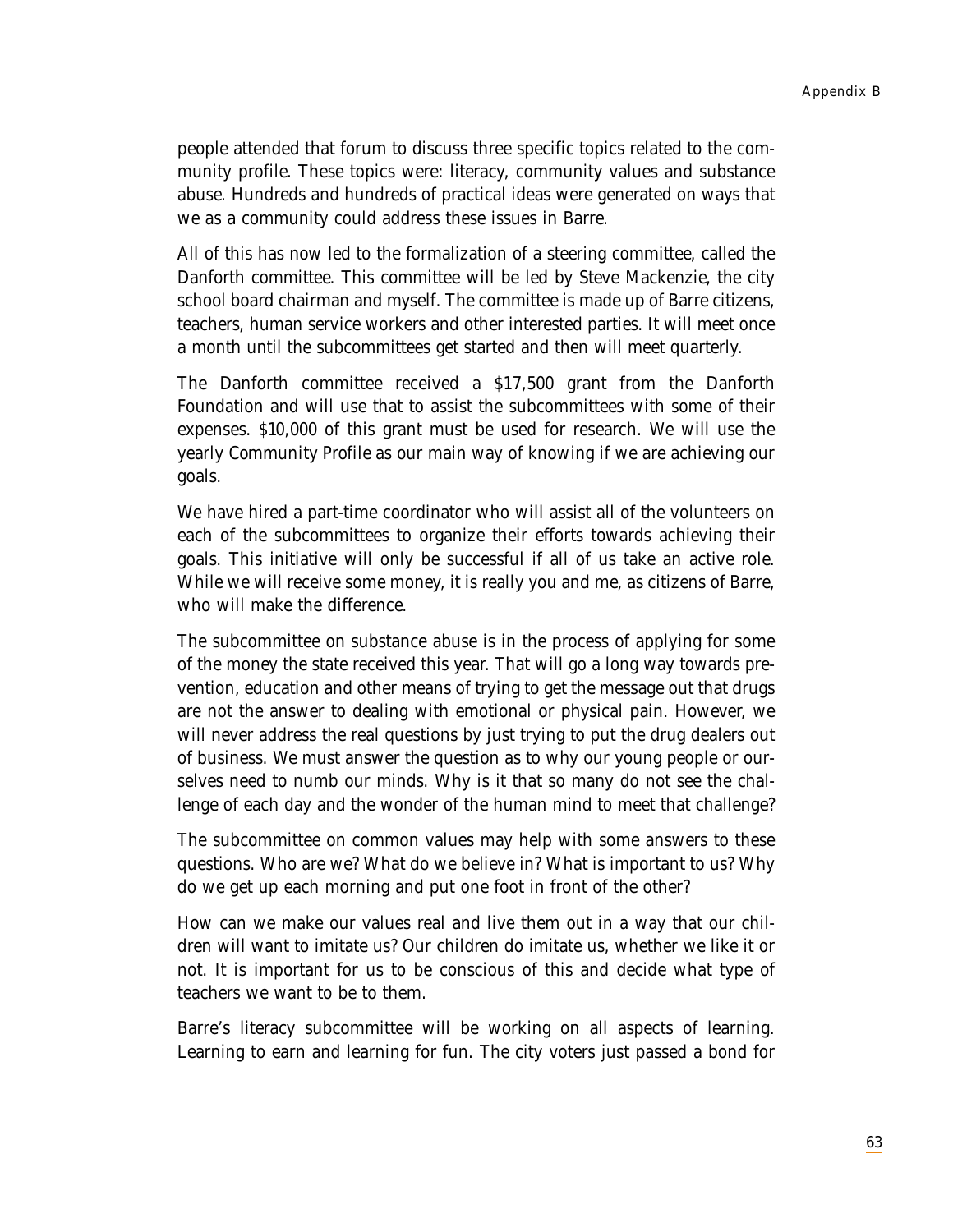\$500,000 to increase the size and capacity of our library. I see this as a positive sign that reading and learning are of central importance to our community. I think this theme in itself captures all three.

Just as we need to build our buildings on a strong foundation, we need to build a strong foundation of learning for our children to grow up on. We need to spend time with our children. Read to them and with them. We need to be there when they need us to answer their questions about life.

How are we going to do all of this? The only way we will be successful is if we put the emphasis on "we." This is not a one- or two-person job. It is all of our responsibility to make these initiatives work for our children and our community.

If we want a drug-free community, if we want a community that lives its values in a way that will challenge our youth to do likewise, if we want our children to be literate about what it takes to live a healthy, full life, then we, the citizens of Barre, will have to step forward and volunteer some of our time each week to make it happen.

There are nearly 10,000 people in the city of Barre. If each of us volunteered an hour of our time each week we would have no difficulty meeting these needs.

Barre represents a new, healthy form of accountability, based on the common desire of many people for the same results. It is an accountability that also allows for sharing credit. It is not based on programmatic success or failure or negative processes that ultimately lead to the blame game. Barre's style of accountability includes many players, in and out of government and the formal health, education and human services systems, who can participate in and contribute to visible, significant changes in wellbeing. In this context, accountability is less consumed with local structure than it is with local results.

## Endnotes

- 1. *Community Profiles* for Barre City School District (Waterbury, Vt.: Vermont Agency of Human Services, Planning Division, 1997).
- 2. Mayor's address to the City of Barre, March 10, 1998.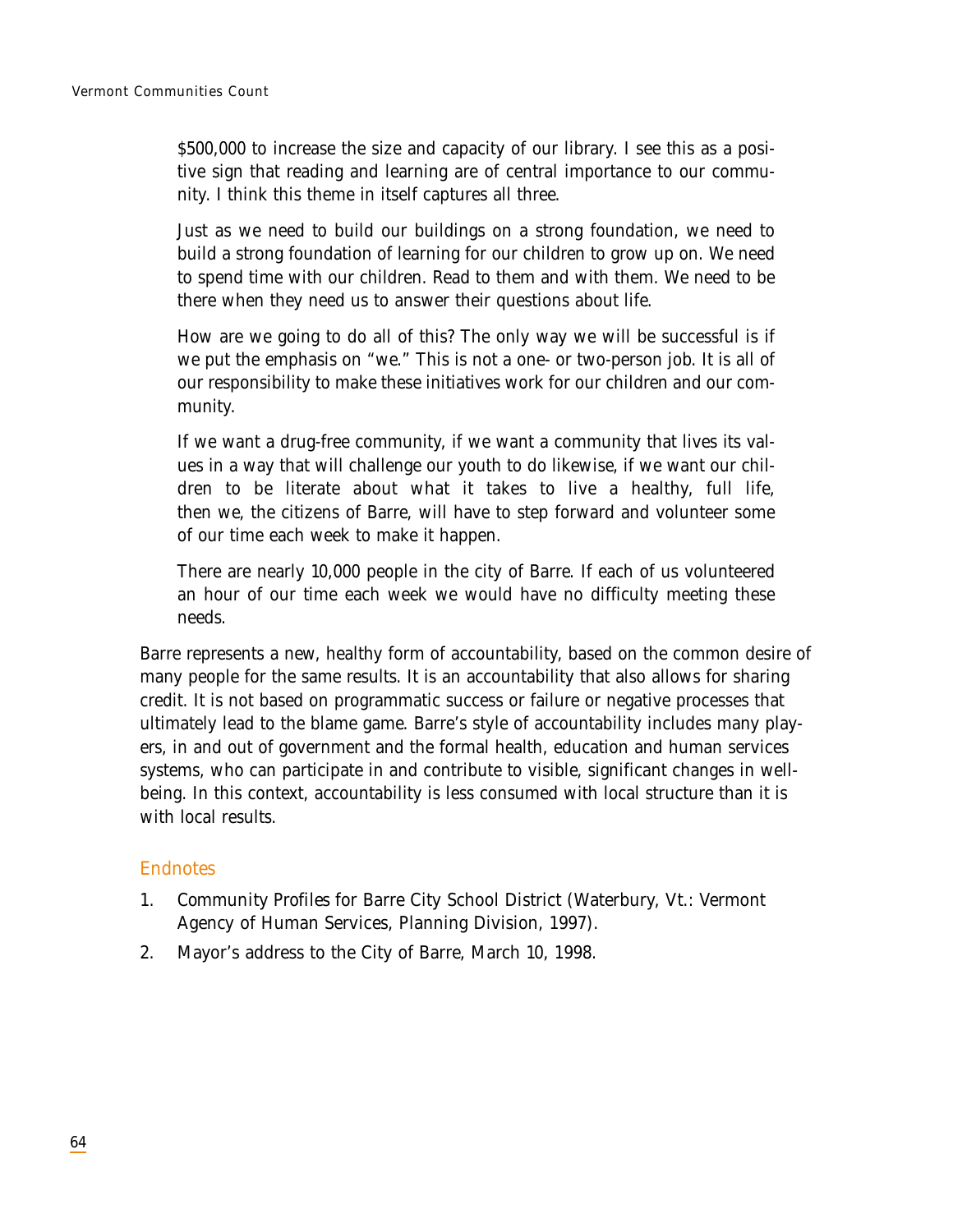Editorial assistance and design: KSA Group, Inc.